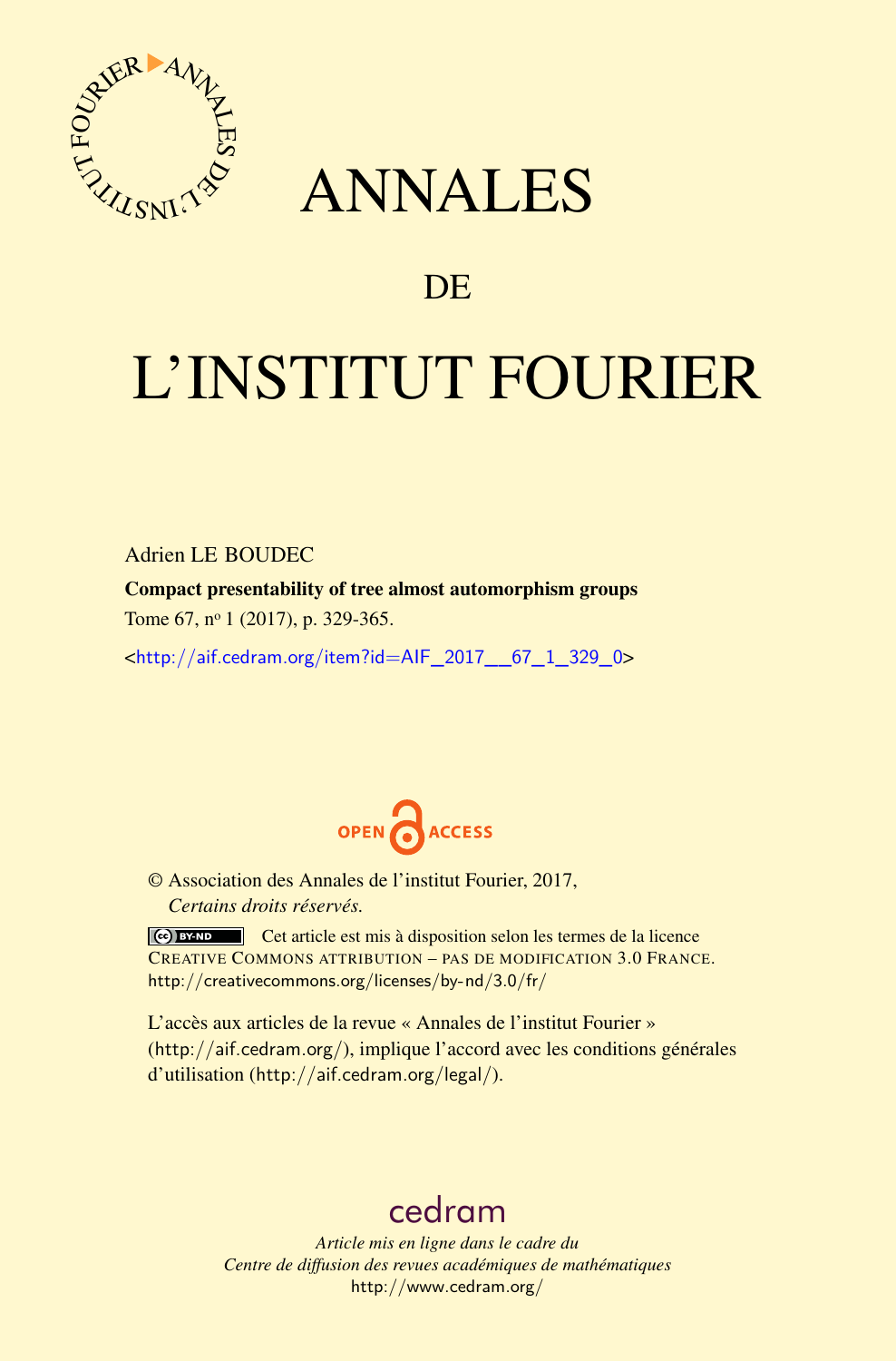#### COMPACT PRESENTABILITY OF TREE ALMOST AUTOMORPHISM GROUPS

#### **by Adrien LE BOUDEC**

ABSTRACT. — We establish compact presentability, i.e. the locally compact version of finite presentability, for an infinite family of tree almost automorphism groups. Examples covered by our results include Neretin's group of spheromorphisms, as well as the topologically simple group containing the profinite completion of the Grigorchuk group constructed by Barnea, Ershov and Weigel.

We additionally obtain an upper bound on the Dehn function of these groups in terms of the Dehn function of an embedded Higman–Thompson group. This, combined with a result of Guba, implies that the Dehn function of the Neretin group of the regular trivalent tree is polynomially bounded.

Résumé. — Nous prouvons que certains groupes de presqu'automorphismes d'arbres sont compactement présentés. Parmi ces groupes figurent le groupe de Neretin des sphéromorphismes d'un arbre régulier, ainsi que le groupe topologiquement simple contenant le complété profini du groupe de Grigorchuk construit par Barnea, Ershov et Weigel.

Nous montrons de plus que la fonction de Dehn de ces groupes est asymptotiquement bornée par la fonction de Dehn du groupe de Higman–Thompson. Combiné à un résultat de Guba, cela implique que la fonction de Dehn du groupe de Neretin de l'arbre trivalent est polynomialement bornée.

#### **1. Introduction**

#### **Almost automorphism groups**

If *T* is a locally finite tree, then its automorphism group Aut(*T*), endowed with its natural locally compact and totally disconnected topology, acts continuously and properly on *T*.

Almost automorphisms of the tree *T* (sometimes called spheromorphisms) do not act on *T*, but on its boundary  $\partial_{\infty}T$ . Roughly speaking, an almost

Keywords: Almost automorphisms of trees, Neretin group, compact presentability, Dehn function.

Math. classification: 20E08, 20F65, 20E32.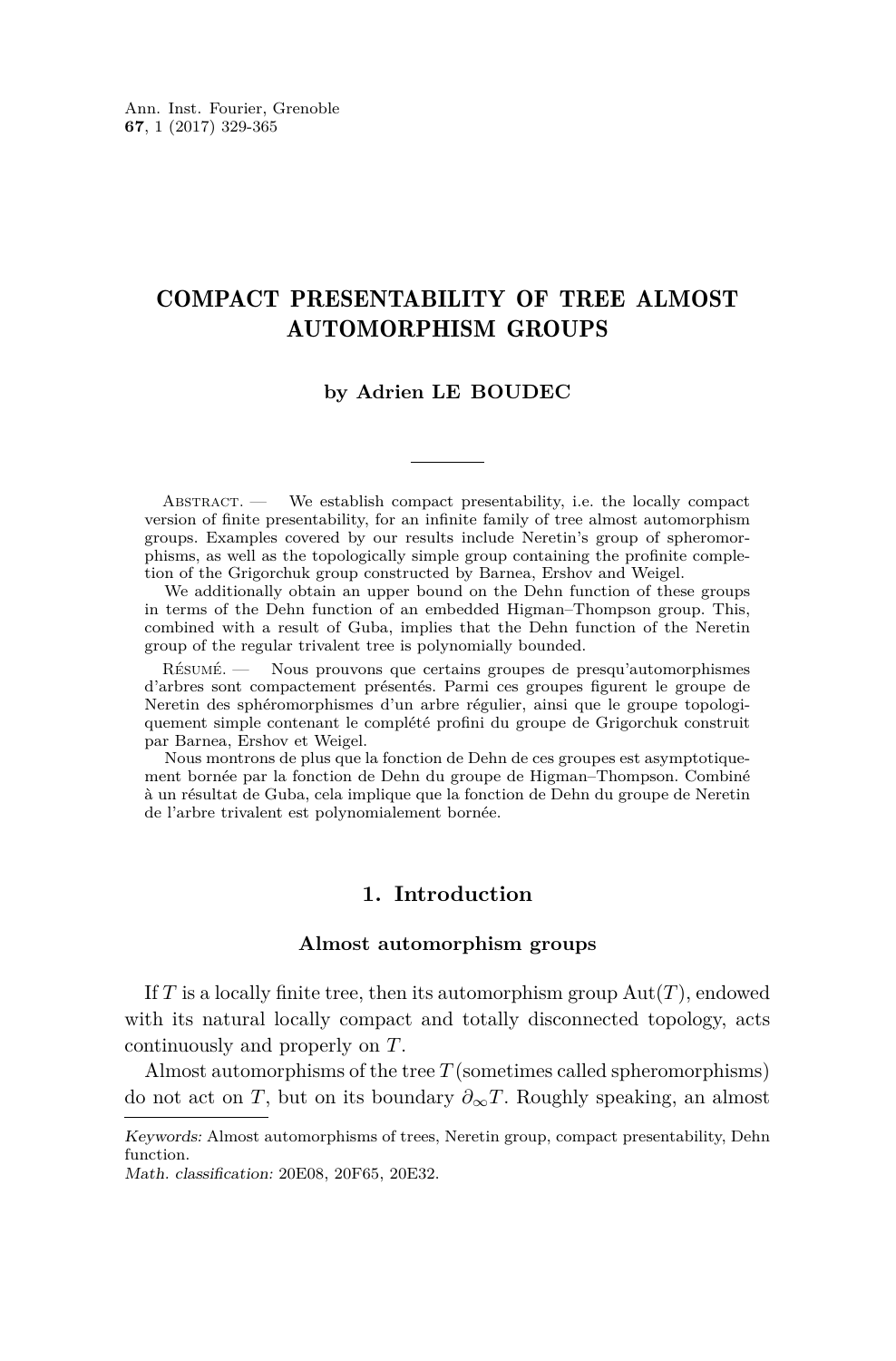automorphism of *T* is a transformation induced in the boundary by a piecewise tree automorphism. Almost automorphisms form a topological group  $AAut(T)$  containing the automorphism group  $Aut(T)$  as an open subgroup.

In the case where *T* is a non-rooted regular tree of degree  $d + 1 \geq 3$ , the group  $\mathcal{N}_d$  of almost automorphisms of *T* was introduced by Neretin in connection with his work in representation theory [\[27\]](#page-37-0). Neretin proved that, from the point of view of representation theory, the group  $\mathcal{N}_d$  can be seen as a *p*-adic analogue of the diffeomorphism group of the circle. Inspired by a simplicity result for the diffeomorphism group of the circle  $\text{Diff}^+(\mathbb{S}^1)$  [\[21\]](#page-36-0), Kapoudjian later proved that the group  $\mathcal{N}_d$  is abstractly simple [\[23\]](#page-36-1).

Recently, Bader, Caprace, Gelander and Mozes proved that  $\mathcal{N}_d$  does not have any lattice [\[1\]](#page-35-0). This result is remarkable for the reason that all the familiar examples of simple locally compact groups (which are unimodular), e.g. real or *p*-adic Lie-groups, or the group of type preserving automorphisms of a locally finite regular tree, are known to have lattices. Actually  $\mathcal{N}_d$  turned out to be the first example of a locally compact simple group without lattices.

In this paper we investigate a family of groups which appear as generalizations of Neretin's group. Here we give an outline of their construction (see Section [4](#page-12-0) for precise definitions). Every finite permutation subgroup  $D \leqslant \text{Sym}(d)$  is known to give rise to a closed subgroup of the automorphism group Aut $(\mathcal{T}_d)$  of the rooted *d*-regular tree  $\mathcal{T}_d$ , by considering the infinitely iterated permutational wreath product  $W(D) = (\ldots \wr D) \wr D$ . Elements of *W*(*D*) are rooted automorphisms whose local action is prescribed by *D*. We now consider the quasi-regular rooted tree  $\mathcal{T}_{d,k}$ , in which the root has degree  $k$  and other vertices have degree  $d + 1$ . Roughly, the almost automorphism groups  $A \text{Aut}_D(\mathcal{T}_{d,k})$  we are interested in, are homeomorphisms of *∂*∞T*d,k* that are piecewise tree automorphisms whose local action is prescribed by *D*. This family of groups generalizes Neretin's groups because when *D* is the full permutation group  $Sym(d)$ , the group  $W(D)$  is the full automorphism group of  $\mathcal{T}_d$  and we can check that  $\text{AAut}_D(\mathcal{T}_{d,2}) \simeq \mathcal{N}_d$ .

These groups appear in [\[13\]](#page-36-2), where a careful study of the abstract commensurator group of self-replicating profinite wreath branch groups is carried out (we refer to [\[2\]](#page-36-3) for an introduction to abstract commensurators of profinite groups). Let  $W_k(D)$  be the closed subgroup of  $Aut(\mathcal{T}_{d,k})$  fixing pointwise the first level of  $\mathcal{T}_{d,k}$  and acting by an element of  $W(D)$  in each subtree rooted at level one. Under the additional assumption that  $D \leq \text{Sym}(d)$  is transitive and is equal to its normaliser in Sym $(d)$ , the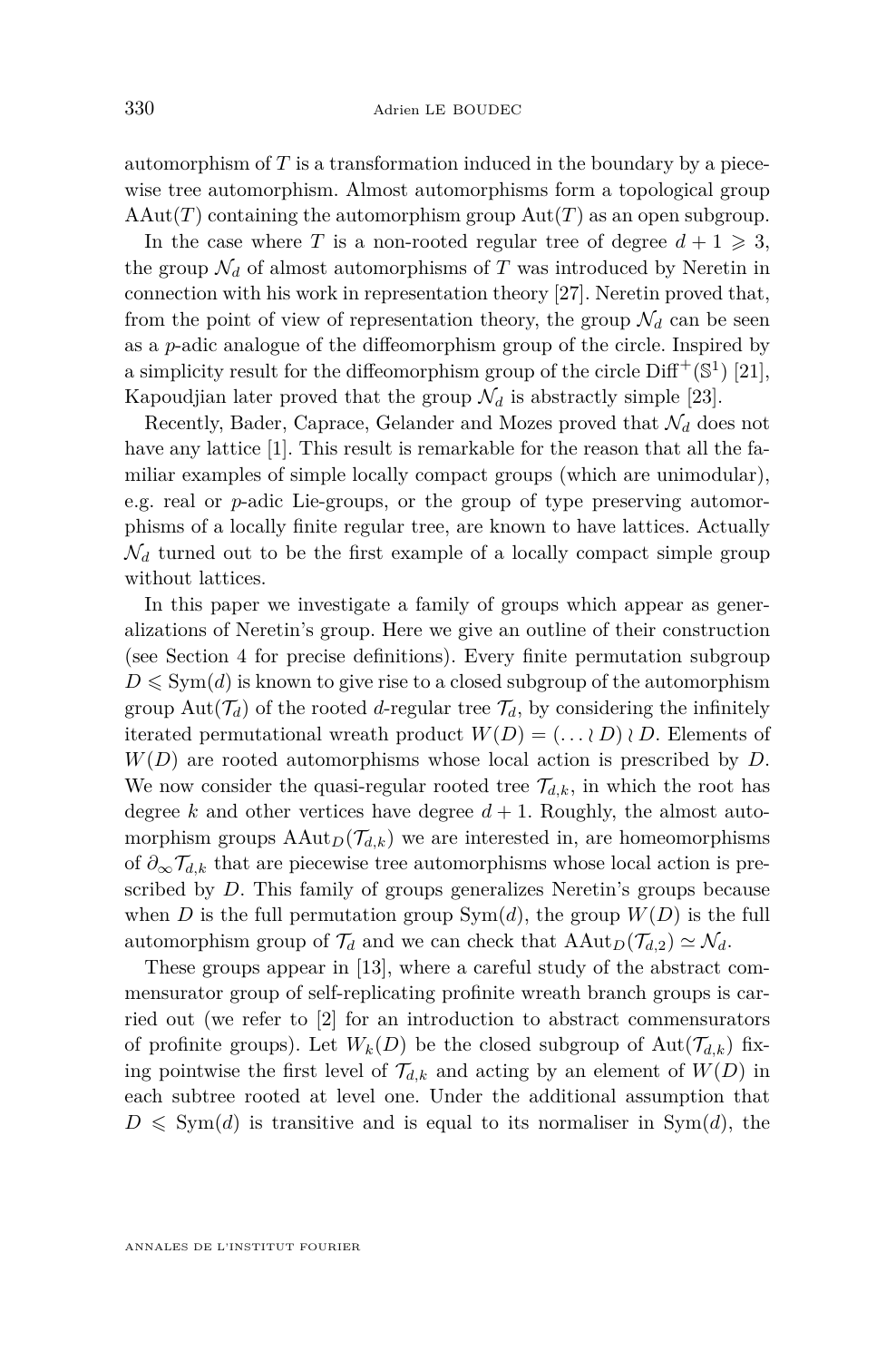group  $\text{AAut}_D(\mathcal{T}_{d,k})$  turns out to be isomorphic to the abstract commensurator group of  $W_k(D)$ . In particular Neretin's group  $\mathcal{N}_d$  is the abstract commensurator group of  $W_2(\mathrm{Sym}(d))$ , or equivalently the group of germs of automorphisms of  $Aut(T)$  in the language of [\[13\]](#page-36-2).

The result that the groups  $\text{AAut}_D(\mathcal{T}_{d,k})$  are compactly presented is motivated by their connections with Thompson groups and their generalizations. Recall that Higman [\[22\]](#page-36-4) constructed an infinite family of finitely presented infinite simple groups  $V_{d,k}$  (sometimes denoted  $G_{d,k}$ ), generalizing the group *V* introduced by R. Thompson. When  $D \leq \text{Sym}(d)$  is the trivial group then  $\text{AAut}_D(\mathcal{T}_{d,k})$  is nothing else than  $V_{d,k}$  (see Section [3](#page-9-0) for details). One of the reasons why combinatorial group theorists became interested in Thompson groups is because of the combination of simplicity and finiteness properties. Indeed Thompson groups *T* and *V* turned out to be the first known examples of finitely presented infinite simple groups (see [\[12\]](#page-36-5)). While simplicity results for  $\text{AAut}_D(\mathcal{T}_{d,k})$  have recently been obtained in [\[13\]](#page-36-2), here we settle in the positive the question whether these groups satisfy the locally compact version of being finitely presented, i.e. being compactly presented.

#### **Compact presentability**

Recall that a locally compact group is said to be compactly generated if there exists a compact subset *S* so that the group generated by *S* is the whole group *G*. Less known than the notion of compact generation is the notion of compact presentation. A locally compact group *G* is said to be compactly presented if it admits a compact generating subset *S* such that *G* has a presentation, as an abstract group, with *S* as set of generators and relators of bounded length (but possibly infinitely many relators). When the group  $G$  is discrete, this amounts to saying that  $G$  is finitely presented; and as in the discrete case, for a locally compact group, being compactly presented does not depend on the choice of the compact generating set *S*.

Compact presentability can be interpreted in terms of coarse simple connectedness of the Cayley graph of the group with respect to some compact generating subset. In particular, among compactly generated locally compact groups, being compactly presented is preserved by quasi-isometries. For a proof of this result, see for instance [\[14,](#page-36-6) Chapter 8].

Our first result is the following:

<span id="page-3-0"></span>THEOREM 1.1. — For any  $k \geq 1, d \geq 2$ , and any subgroup  $D \leq \text{Sym}(d)$ , the group  $\text{AAut}_D(\mathcal{T}_{d,k})$  is compactly presented.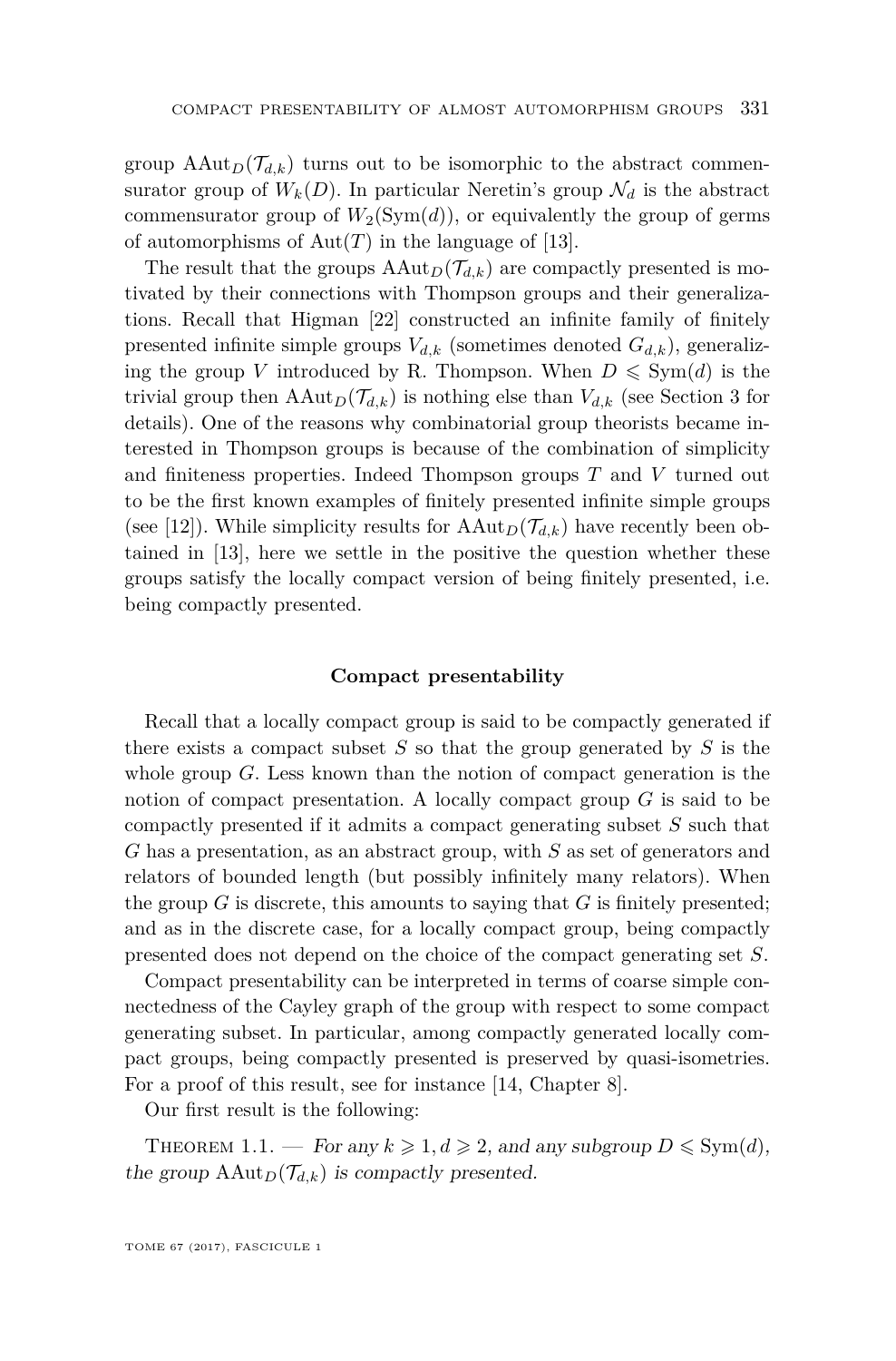The group  $\text{AAut}_D(\mathcal{T}_{d,k})$  always contain a dense copy of the Higman– Thompson finitely presented group  $V_{d,k}$ . Here we insist on the fact that for a locally compact group, although having a dense finitely generated subgroup is a sufficient condition for being compactly generated, the analogue result does not hold for compact presentation, i.e. having a dense finitely presented subgroup does not imply compact presentation of the ambient group. For example, for any non-Archimedean local field K, the group  $\mathbb{K}^2 \rtimes SL_2(\mathbb{K})$  has a central extension with non-compactly generated kernel, and is therefore not compactly presented (see for instance [\[14,](#page-36-6) Proposition 8.A.26]). However the reader can check that this group admits dense finitely generated free subgroups.

We also emphasize the fact that, for the case of Neretin's group, Theorem [1.1](#page-3-0) cannot be obtained by proving finite presentation of a discrete cocompact subgroup because these do not exist [\[1\]](#page-35-0). However we note that it seems to be unknown whether Neretin's group  $\mathcal{N}_d$  is quasi-isometric to a finitely generated group.

As a by-product of Theorem [1.1](#page-3-0) and the main result of [\[1\]](#page-35-0), we also obtain that locally compact simple groups without lattices also exist in the realm of compactly presented groups.

#### **Dehn function**

Having obtained compact presentability of a locally compact group *G* naturally leads to the study of an invariant of *G*, having both geometric and combinatorial flavors, called the Dehn function of *G*.

From the geometric point of view, the Dehn function  $\delta_G(n)$  is the supremum of areas of loops in *G* of length at most *n*. In other words, it is the best isoperimetric function, where isoperimetric function can be understood as for simply connected Riemannian manifolds.

From the combinatorial perspective, the Dehn function is a quantified version of compact presentability:  $\delta_G(n)$  is the supremum over all relations *w* of length at most *n* in the group, of the minimal number of relators needed to convert *w* to the trivial word.

First recall that for any two functions  $f, g : \mathbb{N} \to \mathbb{N}$ , we say that *f* is asymptotically bounded by *g*, denoted  $f \preccurlyeq g$ , if for some constant *c* we have  $f(n) \leq c g(cn) + c n + c$  for every  $n \geq 0$ ; and  $f, g$  have the same  $\approx$ -asymptotic behavior, denoted by  $f \approx g$ , if  $f \preccurlyeq g$  and  $g \preccurlyeq f$ .

If *G* is compactly presented and if *S* is a compact generating set, then there is  $k \geq 1$  such that the group *G* is presented by  $\langle S | R_k \rangle$ , where  $R_k$  is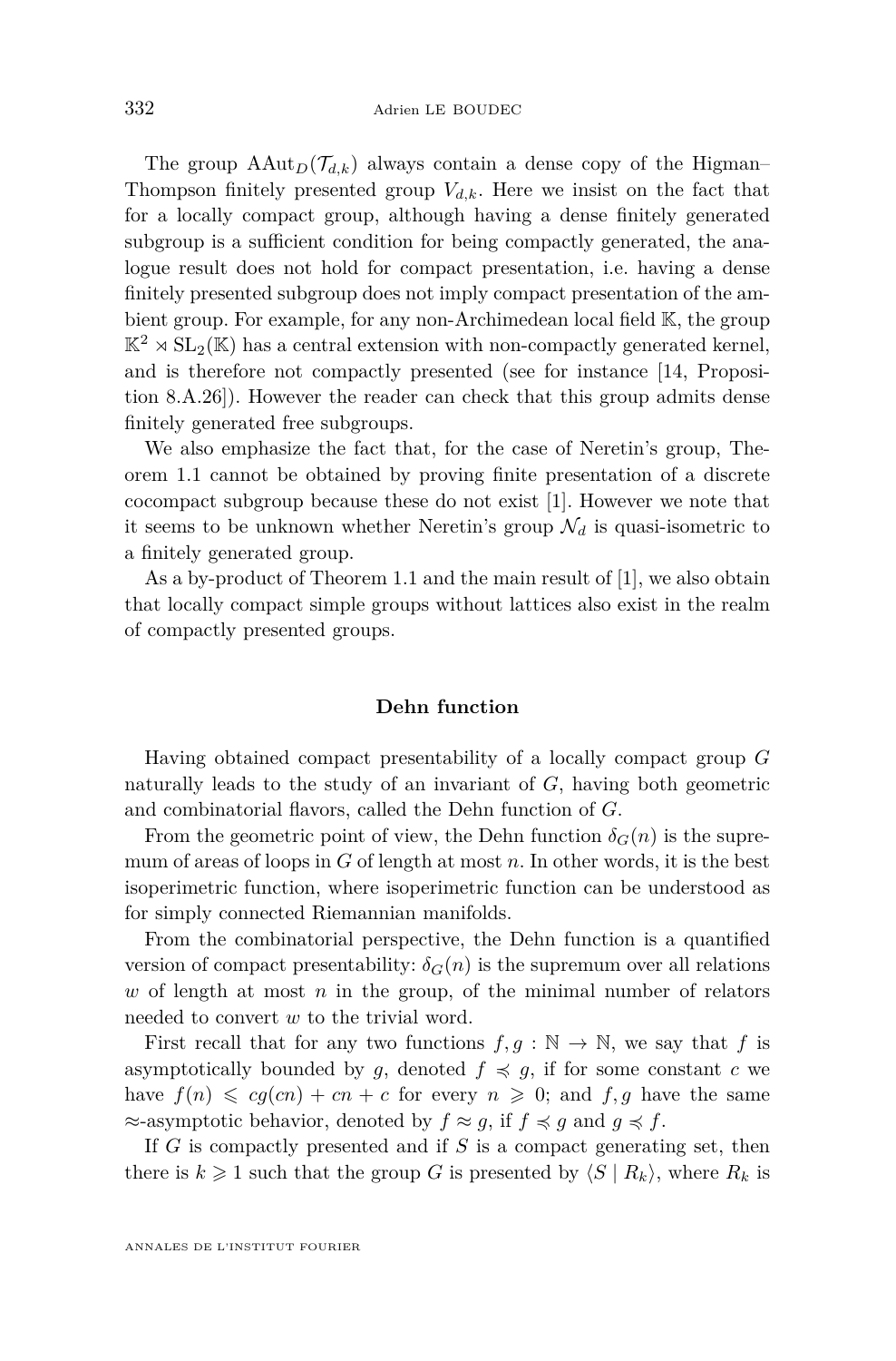set of relations in *G* of length at most *k*. The area  $a(w)$  of a relation *w*, i.e. a word in the letters of *S* which represents the identity in *G*, is the smallest integer  $m$  so that  $w$  can be written in the free group  $F_S$  as a product of  $m$ conjugates of relators of  $R_k$ . Now define the Dehn function of  $G$  by

$$
\delta_G(n) = \sup \{ a(w) : w \text{ relation of length at most } n \}.
$$

This function depends on the choice of *S* and *k*, but its  $\approx$ -asymptotic behavior does not, and is actually a quasi-isometry invariant of *G*.

Our second result is the following upper bound on the Dehn function of almost automorphism groups:

<span id="page-5-0"></span>THEOREM 1.2. — For any  $k \geq 1, d \geq 2$ , and any subgroup  $D \leq \text{Sym}(d)$ , the Dehn function of  $\text{AAut}_D(\mathcal{T}_{d,k})$  is asymptotically bounded by that of *Vd,k*.

On the other hand, the Dehn function of  $AAut_D(\mathcal{T}_{d,k})$  is not linear because having a linear Dehn function characterizes Gromov-hyperbolic groups among compactly presented groups, and the group  $\text{AAut}_D(\mathcal{T}_{d,k})$  is easily seen not to be Gromov-hyperbolic. So by a general argument (see for example [\[7\]](#page-36-7)), the Dehn function of  $\text{AAut}_D(\mathcal{T}_{d,k})$  has a quadratic lower bound.

In the case  $d = 2$ , all the groups  $V_{2,k}$  turn out to be isomorphic to Thompson group *V* . While the Dehn function of Thompson group *F* has been proved to be quadratic [\[20\]](#page-36-8), it is not known whether the Dehn function of *V* is quadratic or not. However, using a result of Guba [\[19\]](#page-36-9) who showed the upper bound  $\delta_V \preccurlyeq n^{11}$ , we obtain:

COROLLARY 1.3. — Neretin's group  $\mathcal{N}_2$  has a polynomially bounded Dehn function ( $\preccurlyeq n^{11}$ ).

We believe that the result of Guba can be extended to the family of groups  $V_{d,k}$ , i.e. that every group  $V_{d,k}$  satisfies a polynomial isoperimetric inequality. By Theorem [1.2](#page-5-0) this would imply that the Dehn function of AAut<sub>*D*</sub>( $\mathcal{T}_{d,k}$ ) is polynomially bounded for arbitrary  $k \geq 1, d \geq 2$  and  $D \leq$  $Sym(d)$ .

#### **Almost automorphism groups associated with closed regular branch groups**

The notions of self-similarity and branching appear naturally in the theory of groups acting on rooted trees. Basic definitions are recalled at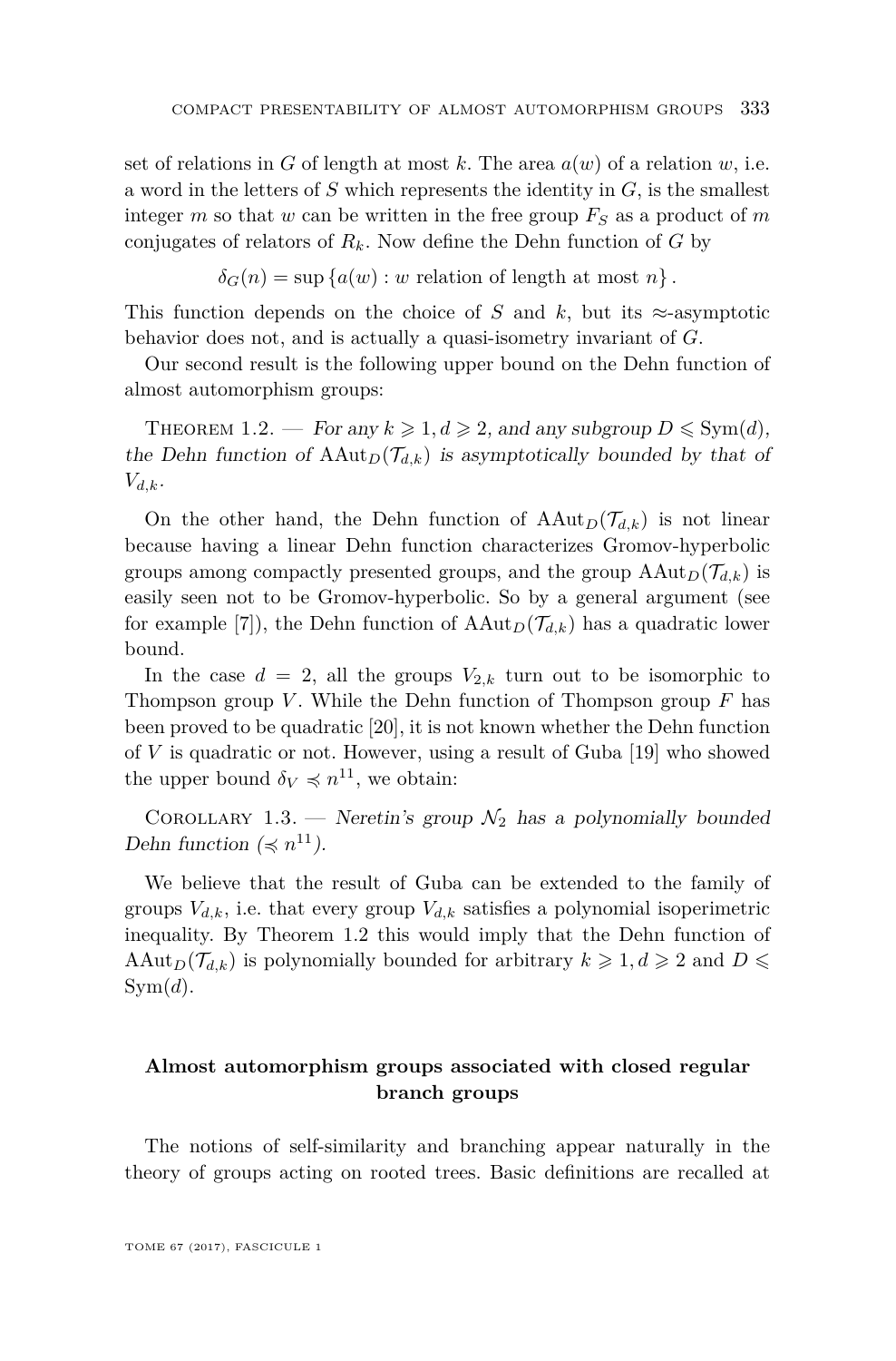the beginning of Section [7,](#page-27-0) and we refer the reader to the surveys [\[25,](#page-37-1) [4\]](#page-36-10) for more on self-similar and branch groups.

To any self-similar group  $G \leq \text{Aut}(\mathcal{T}_d)$  we naturally associate a subgroup  $\text{AAut}_G(\mathcal{T}_d) \leq \text{AAut}(\mathcal{T}_d)$ , consisting of almost automorphisms acting locally like an element of *G*. The group  $AAut_G(\mathcal{T}_d)$  always contains the Higman– Thompson group  $V_d$  and is generated by  $V_d$  together with an embedded copy of *G*. See Section [7](#page-27-0) for more details. It is worth noting that the definition of the group  $AAut_G(\mathcal{T}_d)$  makes sense when  $G \leqslant Aut(\mathcal{T}_d)$  is an abstract subgroup. In particular we make a priori neither topological (e.g. closed) nor finiteness (e.g. finitely generated) assumption on *G*.

The first example of such a group was studied by Röver in the case when *G* is the first Grigorchuk group. He proved that  $\text{AAut}_G(\mathcal{T}_d)$  is finitely presented and simple [\[29\]](#page-37-2). The case of a general self-similar group was then studied by Nekrashevych, who proved that these groups enjoy properties rather similar to the properties of the Higman–Thompson groups (see [\[24,](#page-37-3) [26\]](#page-37-4)).

Later Barnea, Ershov and Weigel [\[2\]](#page-36-3) made use of Röver's simplicity result to prove that the profinite completion of the Grigorchuk group, which coincides with its topological closure in  $Aut(\mathcal{T}_2)$ , embeds as an open subgroup in a topologically simple group, namely the group of almost automorphisms acting locally like an element of the closure of the Grigorchuk group.

Here we are interested in almost automorphism groups associated with closed regular branch groups. These can also be seen as generalizations of Neretin's group. It turns out that in this setting,  $AAut_G(\mathcal{T}_d)$  is naturally a totally disconnected locally compact (t.d.l.c. for short) group, admitting *G* as a compact open subgroup. Under some more assumptions on *G*, we prove:

<span id="page-6-0"></span>THEOREM 1.4. — Let  $G \leq \text{Aut}(\mathcal{T}_d)$  be the closure of some finitely generated, contracting regular branch group, branching over a congruence subgroup. Then  $\text{AAut}_G(\mathcal{T}_d)$  is a t.d.l.c. compactly presented group.

Examples of groups covered by Theorem [1.4](#page-6-0) include the aforementioned topologically simple group constructed in [\[2\]](#page-36-3), as well as other groups described in Section [7.](#page-27-0) As an application, we obtain that the profinite completion of the Grigorchuk group embeds as an open subgroup in a topologically simple compactly presented group.

Note that any group *G* appearing in Theorem [1.4](#page-6-0) can be explicitly described in terms of the notions of patterns and finitely constrained groups, an introduction of which can be found in [\[32\]](#page-37-5): *G* is the finitely constrained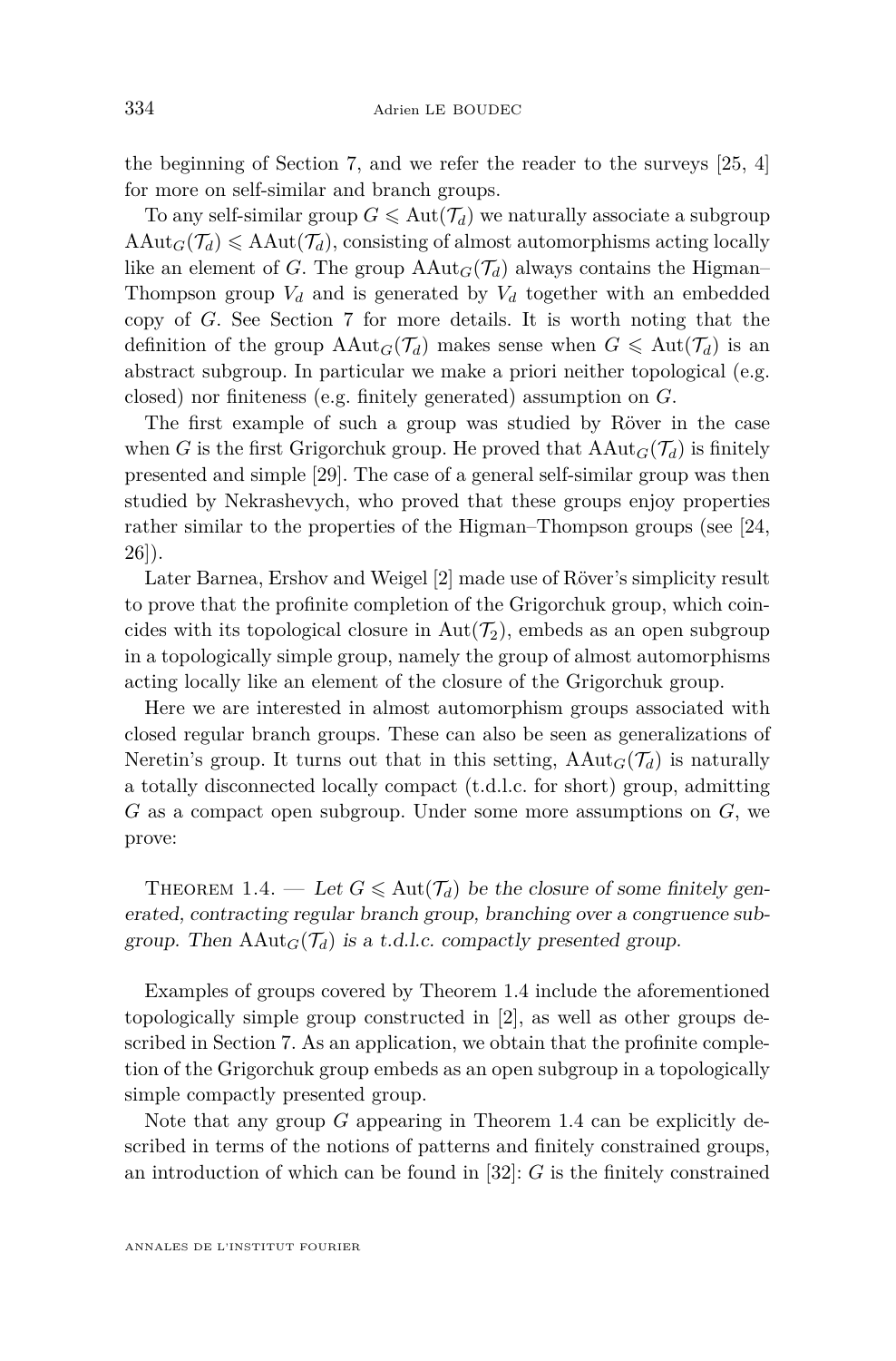group defined by allowing all patterns of a fixed size appearing in the group of which it is the closure. See also the end of Section [7.](#page-27-0)

The proof of Theorem [1.4](#page-6-0) will consist in two steps, and we believe that each one is of independent interest. The first will be to establish a general result on compact presentability of the so-called Schlichting completions (see Section [6\)](#page-23-0), and the second will be to identify our group with the Schlichting completion of one of its dense subgroup (see Theorem [7.10\)](#page-32-0).

#### **Organization**

We start by providing a brief introduction to almost automorphisms of trees and Higman–Thompson groups in the next two sections. In Sec-tion [4](#page-12-0) we define the groups  $\text{AAut}_D(\mathcal{T}_{d,k})$  and their topology, and establish some preliminary results. Section [5](#page-17-0) contains the proofs of Theorem [1.1](#page-3-0) and Theorem [1.2.](#page-5-0) In Section [6,](#page-23-0) we prove a general statement on compact presentability of Schlichting completions, namely Theorem [6.1,](#page-24-0) and the proof of Theorem [1.4](#page-6-0) is given in Section [7.](#page-27-0)

#### **Acknowledgments**

I thank Yves de Cornulier for stimulating interactions, for his careful reading of the paper and his valuable comments. I am also very grateful to Pierre-Emmanuel Caprace for helpful discussions which gave rise to this work, to Laurent Bartholdi for useful discussions about branch groups, and to Pierre de la Harpe for his remarks and corrections.

#### **2. Tree almost automorphisms**

#### **2.1.** The quasi-regular rooted tree  $\mathcal{T}_{d,k}$  and its boundary

Let *A* and *B* be finite sets of cardinality respectively  $k \geq 1$  and  $d \geq 2$ . Consider the set of finite words  $\{\emptyset\} \cup \{ab_1 \cdots b_n : a \in A, b_i \in B\}$  over the alphabet  $X = A \cup B$  being either empty or beginning by an element of A. This set is naturally the vertex set of a rooted tree, where the root is the empty word  $\varnothing$  and two vertices are adjacent if they are of the form  $v$  and *vx*, *x* ∈ *X*. We will denote this tree by  $\mathcal{T}_{d,k}$ . In the case when *k* = *d* it will be denoted by  $\mathcal{T}_d$ . For any vertex *v*, we will also denote by  $\mathcal{T}_{d,k}^v$  the subtree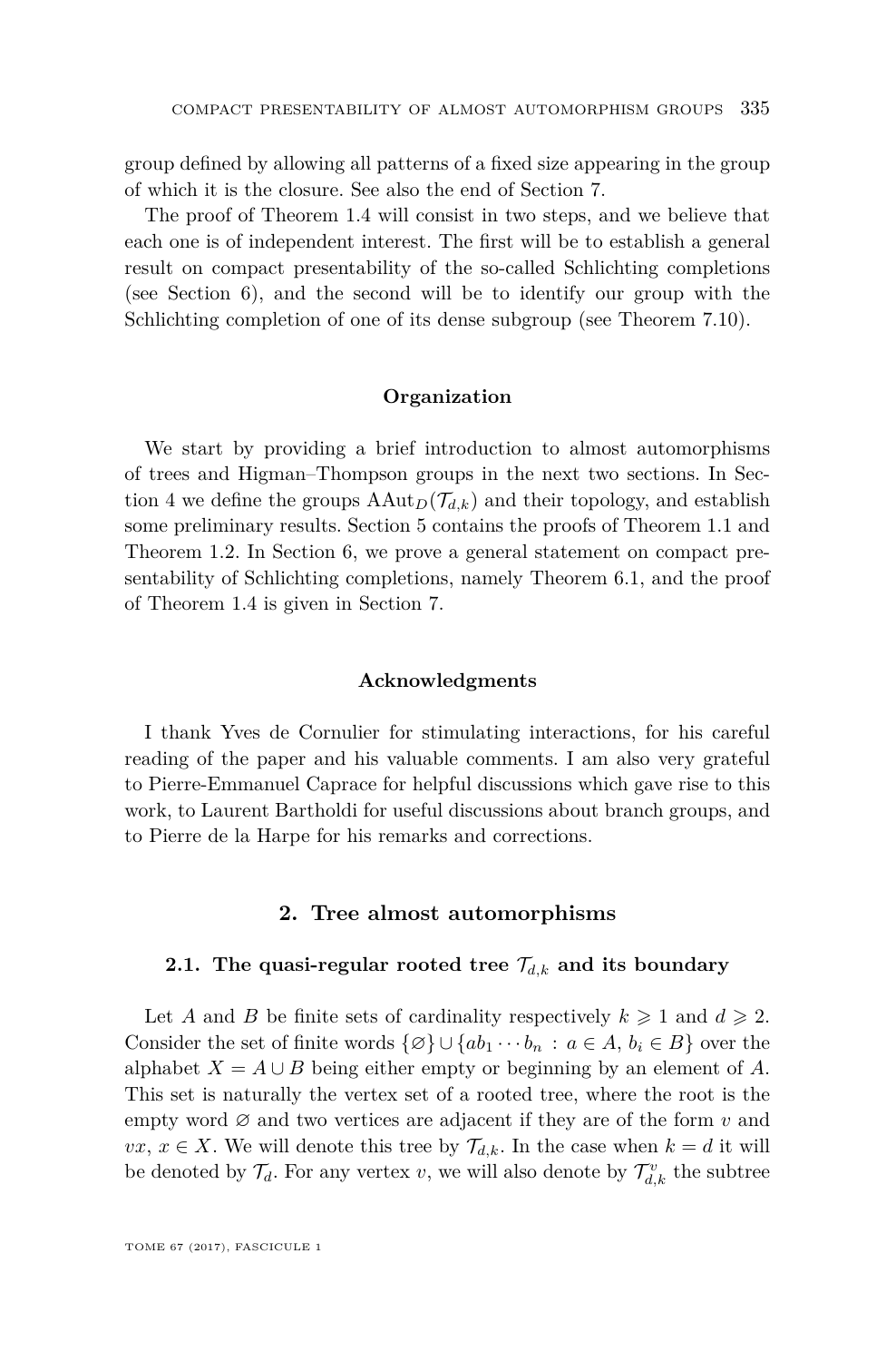of  $\mathcal{T}_{d,k}$  spanned by vertices having *v* as a prefix. The distance between a vertex and the root will be called its level, and the number of its neighbours<br>will be called its degree. If a is a vertex of level  $r > 0$ , then its neighbours will be called its degree. If *v* is a vertex of level  $n \geq 0$ , then its neighbours<br>of level  $n+1$  are called the decordants of *v*. By construction, the root of of level  $n + 1$  are called the descendants of  $v$ . By construction, the root of  $\mathcal{T}_{d,k}$  has degree *k*, and a vertex of level  $n \geq 1$  has degree  $d+1$ : it has one distinguished neighbour pointing toward the root, and *d* descendants. See Figure [2.1](#page-8-0) for the case  $k = 2$ ,  $d = 3$ . being either empty or beginning by an element of *A*. This set is naturally the vertex of tever  $n + 1$  are canceled the descendants of v. By construction, the root of  $d_{d,k}$  has degree k, and a vertex of level  $n \geqslant 1$  has degree  $a + 1$ : it has one Figure 2.1 for the case  $\kappa = 2$ ,  $a = 3$ .<br>The houndant  $\partial_a \mathcal{F}$  of the tree  $\mathcal{F}$  is defined as the set of infinite words.

The boundary  $\partial_{\infty} \mathcal{T}_{d,k}$  of the tree  $\mathcal{T}_{d,k}$  is defined as the set of infinite words  $ab_1 \cdots b_n \cdots$ , i.e. infinite geodesic rays in  $\mathcal{T}_{d,k}$  started at the root. We define the distance between two such words  $\xi$ ,  $\xi'$  by  $d(\xi, \xi') = d^{-|\xi \wedge \xi'|}$ , where  $|\xi \wedge \xi'|$ <br>is the length of the length common profit of  $\xi$  and  $\xi'$ . Equipped with this is the length of the longest common prefix of  $\xi$  and  $\xi'$ . Equipped with this<br>distance, the hourdant of infinite  $\partial \mathcal{I}$  turns out to be homeomorphic. distance, the boundary at infinity  $\partial_{\infty} \mathcal{T}_{d,k}$  turns out to be homeomorphic<br>to the Capter set to the Cantor set. The boundary  $\theta_{\infty} f_{d,k}$  of the tree  $f_{d,k}$  is defined as the set of million words . Equipped with this distance, the boundary at infinity  $\mathcal{L}_\mathbf{t}$ 

From now and for the rest of the paper, we fix an embedding of  $\mathcal{T}_{d,k}$  in the oriented plane. This embedding induces a canonical way of ordering,<br>From left to right, the decordents of any vertex. In particular we obtain say from left to right, the descendants of any vertex. In particular we obtain a total ordering on the boundary at infinity  $\partial_{\infty} \mathcal{T}_{d,k}$ , defined by declaring that  $\xi \leq \xi'$  if the first letter of  $\xi$  following the longest common prefix of  $\xi$ <br>and  $\xi'$  is smaller than the spa of  $\xi'$ and  $\xi'$ , is smaller than the one of  $\xi'$ . *∂ a d* turns out to be home to be the control along This embodding induces a set



<span id="page-8-0"></span>Figure 2.1. A picture of the tree  $\mathcal{T}_{3,2}$ .

#### **2.2.** The group  $AAut(\mathcal{T}_{d,k})$  of almost automorphisms of  $\mathcal{T}_{d,k}$

Recall that the group  $\text{Aut}(\mathcal{T}_{d,k})$  of automorphisms of the rooted tree  $\mathcal{T}_{d,k}$ and preserving the edges. In particular every automorphism of  $\mathcal{T}_{d,k}$  induces a homeomorphism of  $\partial_{\infty} \mathcal{T}_{d,k}$ . We now introduce a larger subgroup of the homeomorphism group of  $\partial_{\infty} \mathcal{T}_{d,k}$ , namely the group of homeomorphisms of  $\partial_{\infty}$  *T<sub>d,k</sub>*, which are piecewise tree automorphisms. is defined as the group of bijections of the set of vertices fixing the root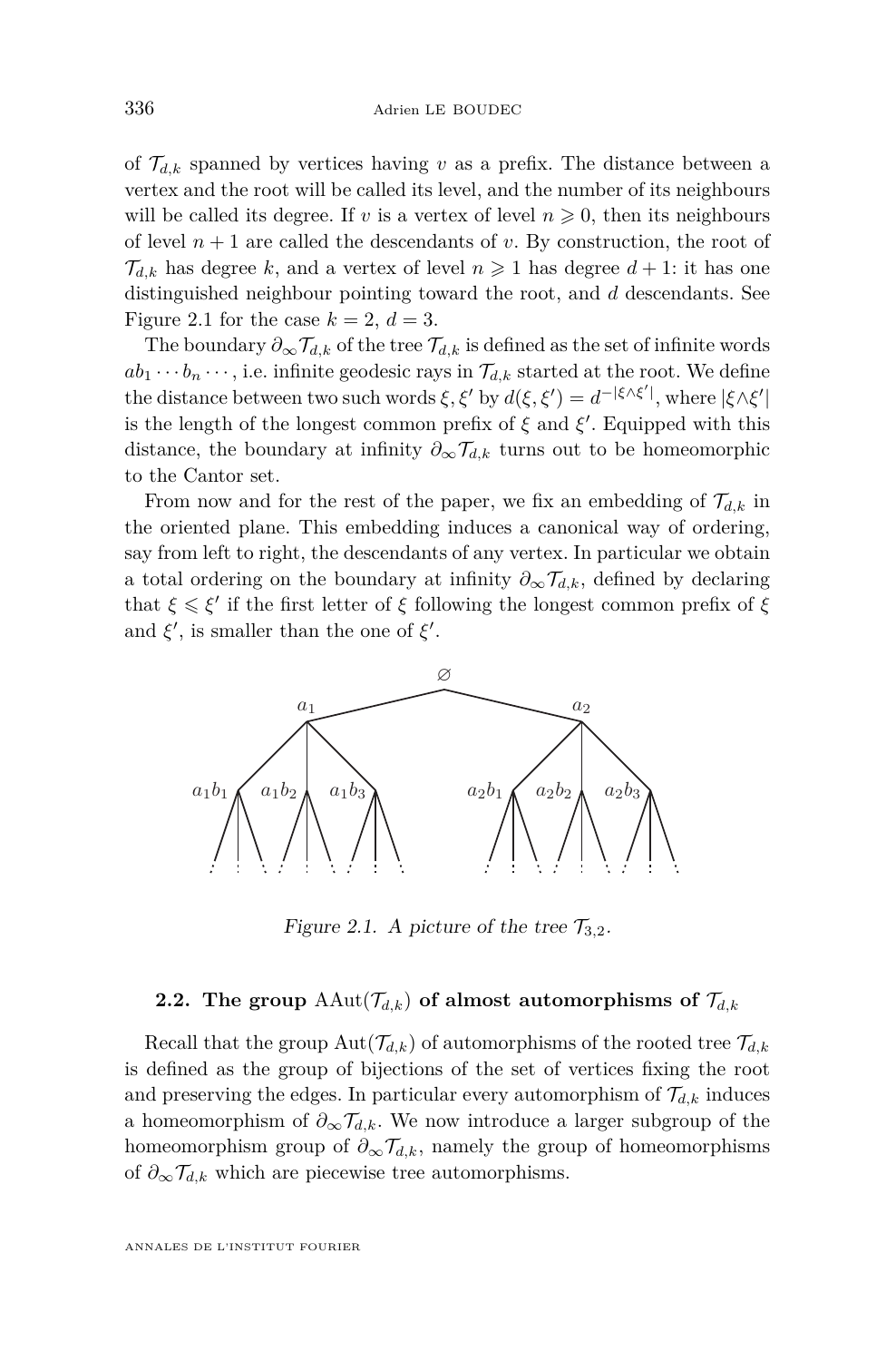DEFINITION 2.1. — A finite subtree *T* of  $\mathcal{T}_{d,k}$  is a rooted complete subtree if it contains the root as a vertex of degree *k* and if any other vertex which is not a leaf has degree  $d + 1$ .

If *T* is a finite rooted complete subtree of  $\mathcal{T}_{d,k}$  then its complement is a forest composed of finitely many copies of the rooted *d*-regular tree  $\mathcal{T}_d$ . If *T*, *T'* are subtrees of  $\mathcal{T}_{d,k}$ , a map  $\psi : \mathcal{T}_{d,k} \setminus T \to \mathcal{T}_{d,k} \setminus T'$  will be called a forest isomorphism if it maps each connected component of  $\mathcal{T}_{d,k} \setminus T$  onto a connected component of  $\mathcal{T}_{d,k} \setminus T'$ , and induces a tree isomorphism on each of these connected components. Note that such a forest isomorphism naturally induces a homeomorphism of  $\partial_{\infty} \mathcal{T}_{d,k}$ .

DEFINITION 2.2. — The group  $AAut(\mathcal{T}_{d,k})$  is defined as the set of equivalence classes of triples  $(\psi, T, T')$ , where  $T, T'$  are finite rooted complete subtrees such that  $|\partial T| = |\partial T'|$  and  $\psi : \mathcal{T}_{d,k} \setminus T \to \mathcal{T}_{d,k} \setminus T'$  is a forest isomorphism, where two triples are said to be equivalent if they give rise to the same homeomorphism of  $\partial_{\infty} \mathcal{T}_{d,k}$ . The multiplication in AAut $(\mathcal{T}_{d,k})$ is inherited from the composition in Homeo( $\partial_{\infty} \mathcal{T}_{d,k}$ ).

We mention the following result, whose proof is easy and left to the reader, which gives an alternative definition of the group of almost automorphisms  $AAut(\mathcal{T}_{d,k})$ .

LEMMA 2.3. — Let  $T_1, T_1', T_2, T_2'$  be finite complete rooted subtrees of  $\mathcal{T}_{d,k}$ . Then two triples  $(\psi_1, T_1, T'_1)$ ,  $(\psi_2, T_2, T'_2)$  are equivalent if and only if there exist finite rooted complete subtrees  $T, T'$  so that  $T$  (resp.  $T'$ ) contains both  $T_1$  and  $T_2$  (resp.  $T'_1$  and  $T'_2$ ) and  $\psi_1, \psi_2 : \mathcal{T}_{d,k} \setminus T \to \mathcal{T}_{d,k} \setminus T'$ are equal.

Remark  $2.4.$  — By the previous lemma, when considering a triple  $(\psi, T, T')$  representing an element of  $AAut(\mathcal{T}_{d,k})$ , we can always assume that *T* and *T'* both contain a given finite subtree of  $\mathcal{T}_{d,k}$ .

Note that since the only automorphism of  $\mathcal{T}_{d,k}$  inducing the trivial homeomorphism on  $\partial_{\infty} \mathcal{T}_{d,k}$  is the identity, the group  $AAut(\mathcal{T}_{d,k})$  contains a copy of the group  $\text{Aut}(\mathcal{T}_{d,k})$  of automorphisms of the tree  $\mathcal{T}_{d,k}$ .

#### **3. Higman–Thompson groups**

#### **3.1. Introduction**

<span id="page-9-0"></span>R. Thompson introduced in 1965 three groups  $F \le T \le V$ , an introduction to which can be found in [\[12\]](#page-36-5), while constructing a finitely generated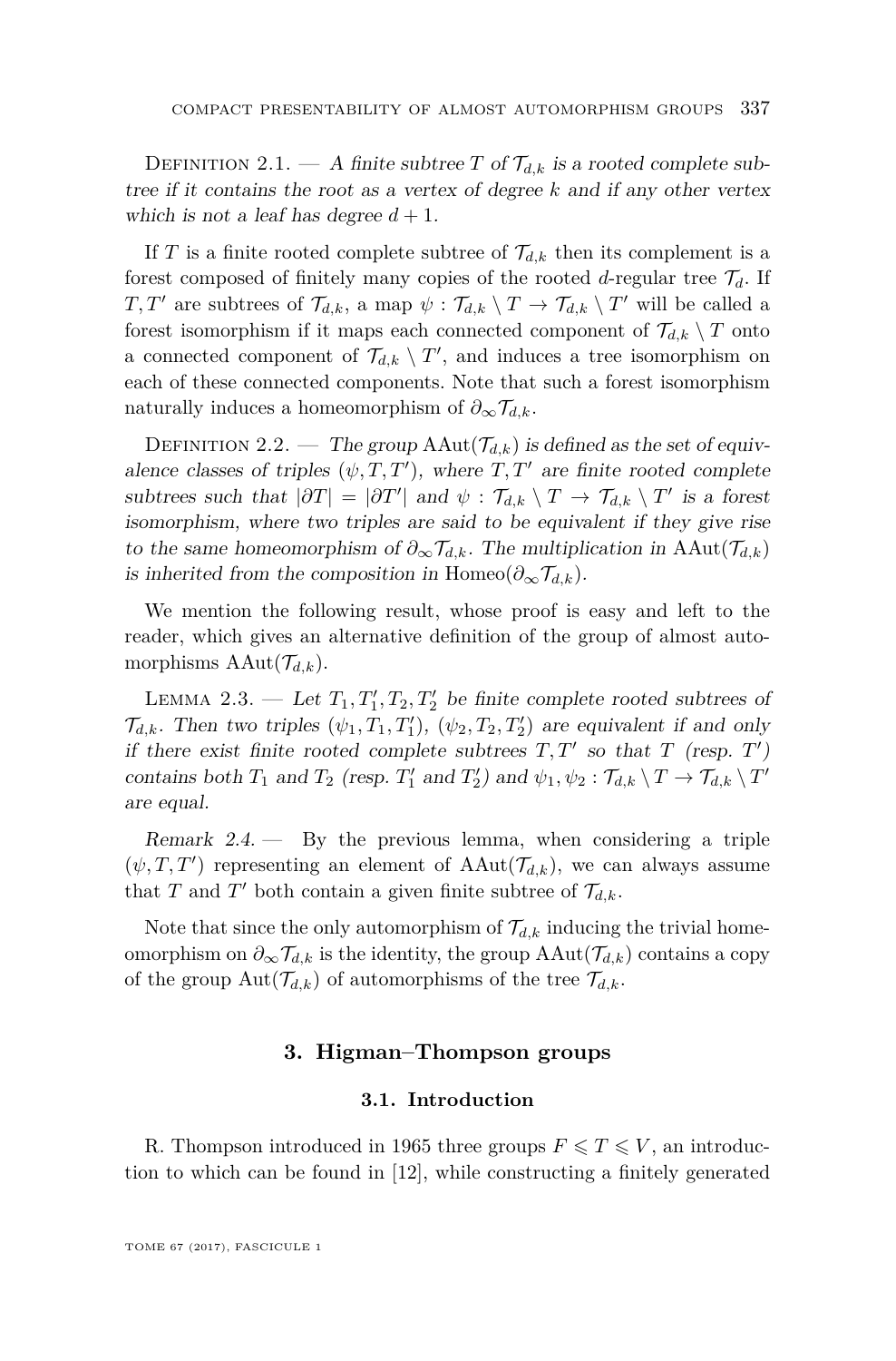group with unsolvable word problem. The groups *T* and *V* turned out to be the first examples of finitely presented infinite simple groups. Higman then generalized Thompson group *V* to an infinite family of groups (which were originally denoted by  $G_{d,k}$ , but we will use the notation  $V_{d,k}$  to keep in mind the analogy with Thompson group  $V$ , which is nothing else than  $V_{2,1}$ ). K. Brown later generalized Higman's construction to an infinite family of groups  $F_{d,k} \leq T_{d,k} \leq V_{d,k}$  such that  $F_{2,1} \simeq F$  and  $T_{2,1} \simeq T$ .

These groups were originally defined as automorphism groups of certain free algebras. We refer the reader to [\[8\]](#page-36-11) for an introduction from this point of view.

The definition of the groups  $V_{d,k}$  we give below is in terms of homeomorphism groups of the boundary of the quasi-regular rooted tree  $\mathcal{T}_{d,k}$ . From this point of view, elements of these groups can be represented either as homeomorphisms of  $\partial_{\infty} \mathcal{T}_{d,k}$  or by combinatorial diagrams, and we will use the interplay between these two representations.

#### **3.2. Higman–Thompson groups**  $V_{d,k}$  as subgroups of  $AAut(\mathcal{T}_{d,k})$

The definition that we adopt here for Higman–Thompson groups  $V_{d,k}$  is borrowed from [\[13\]](#page-36-2). Note that when  $k = d$  the group  $V_{d,d}$  will be denoted by *V<sup>d</sup>* for simplicity.

DEFINITION 3.1. — An element of  $AAut(\mathcal{T}_{d,k})$  is called locally orderpreserving if it can be represented by a triple  $(\psi, T, T')$  such that  $T, T'$  are complete rooted subtrees of  $\mathcal{T}_{d,k}$  and  $\psi : \mathcal{T}_{d,k} \setminus T \to \mathcal{T}_{d,k} \setminus T'$  preserves the order of the boundary at infinity on each connected component.

It follows from the order-preserving condition that such a forest isomorphism  $\psi$  is uniquely determined by the induced bijection between the leaves of  $T$  and the leaves of  $T'$ . Locally order-preserving almost automorphisms are easily checked to form a subgroup of  $AAut(\mathcal{T}_{d,k})$ .

DEFINITION 3.2. — The Higman–Thompson group  $V_{d,k}$  is defined as the subgroup of  $AAut(\mathcal{T}_{d,k})$  of locally order-preserving elements.

Every locally order-preserving  $v \in V_{d,k}$  has a unique representative  $(\psi, T, T')$  so that  $T, T'$  are complete rooted subtrees of  $\mathcal{T}_{d,k}$  and  $T$  is minimal for the inclusion. Then  $T'$  is also minimal and  $(\psi, T, T')$  will be called the canonical representative of *v*. This notion coincides with the classical notion of reduced tree pair diagrams commonly used to study Thompson groups. The tree  $T$  will be called the domain tree of  $v$  and  $T'$  the range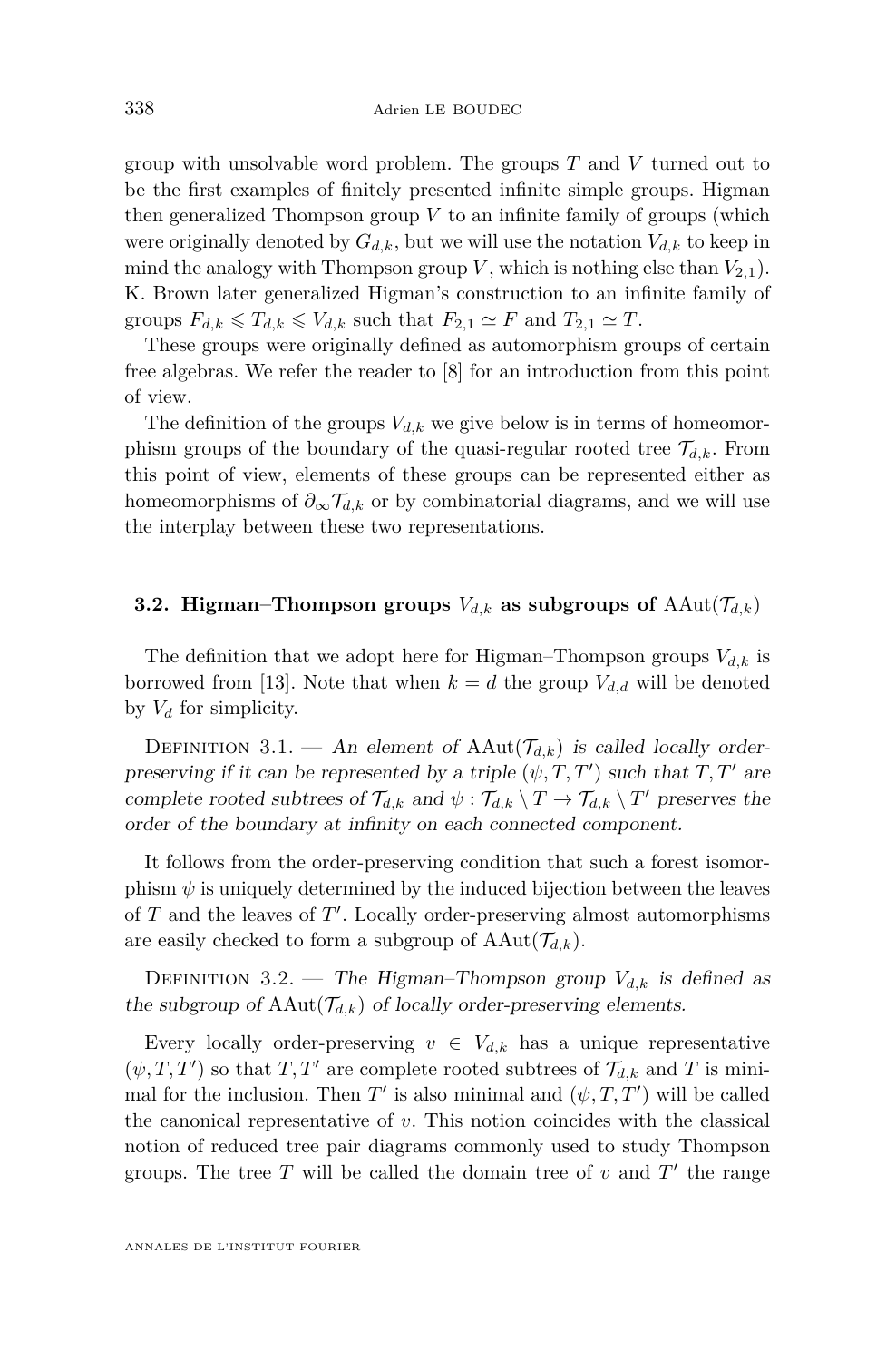tree. When considering a triple representing a locally order-preserving element, we will without further mention assume that this is the canonical representative.

The following finiteness result is due to Higman [\[22\]](#page-36-4) (see also [\[8\]](#page-36-11)).

<span id="page-11-1"></span>THEOREM 3.3. — Higman–Thompson groups  $V_{d,k}$  are finitely presented.

This result will be used in Section [5,](#page-17-0) where we will enlarge a finite presentation of  $V_{d,k}$  to obtain a compact presentation of the group  $\text{AAut}_D(\mathcal{T}_{d,k})$ .

#### **3.3. Saturated subsets**

We now introduce a notion of saturated subsets inside the group  $V_{d,k}$ , needed in Section [5.](#page-17-0) We would like to point out that this notion is not necessary if one just wants to prove Theorem [1.1.](#page-3-0) However it will be used in the proof of Theorem [1.2](#page-5-0) to perform the cost estimates carefully.

DEFINITION 3.4. — A subset  $\Sigma \leq V_{d,k}$  is said to be saturated if for every  $\sigma = (\psi, T, T') \in \Sigma$  and every  $u \in \text{Aut}(\mathcal{T}_{d,k})$ , all the elements of  $V_{d,k}$ having a canonical representative of the form  $(\psi', u(T), T')$  belong to  $\Sigma$ .

<span id="page-11-0"></span>LEMMA 3.5. — Every finite subset  $\Sigma \leq V_{d,k}$  is contained in a finite saturated subset.

Proof. — Let  $\Omega$  be the subset of  $V_{d,k}$  consisting of elements of the form  $(\psi, u(T), T')$ , where  $u \in \text{Aut}(\mathcal{T}_{d,k})$  and  $T$  is the domain tree of the canonical representative of some element of  $\Sigma$ . Clearly  $\Omega$  contains  $\Sigma$  and is saturated. Since  $\Sigma$  is finite, the number of such trees T is finite, and so is the set of  $u(T)$ ,  $u \in Aut(\mathcal{T}_{d,k})$ . The result then follows from the observation that, if *T* is a fixed finite complete rooted subtree of  $\mathcal{T}_{d,k}$ , then there are only finitely many elements of  $V_{d,k}$  having a canonical representative of the form  $(\psi, T, T^{\prime})$ . ).  $\qquad \qquad \Box$ 

#### **3.4.** A lower bound for the word metric in  $V_{d,k}$

Here we give a lower bound for the word metric in the group  $V_{d,k}$  in terms of a combinatorial data contained in the diagrams  $(\psi, T, T')$  representing elements of *Vd,k*.

Recall that a *d*-caret (or caret for short) in  $\mathcal{T}_{d,k}$  is a subtree spanned by a vertex of level  $n \geq 1$  and its *d* neighbours of level  $n + 1$ . We insist on the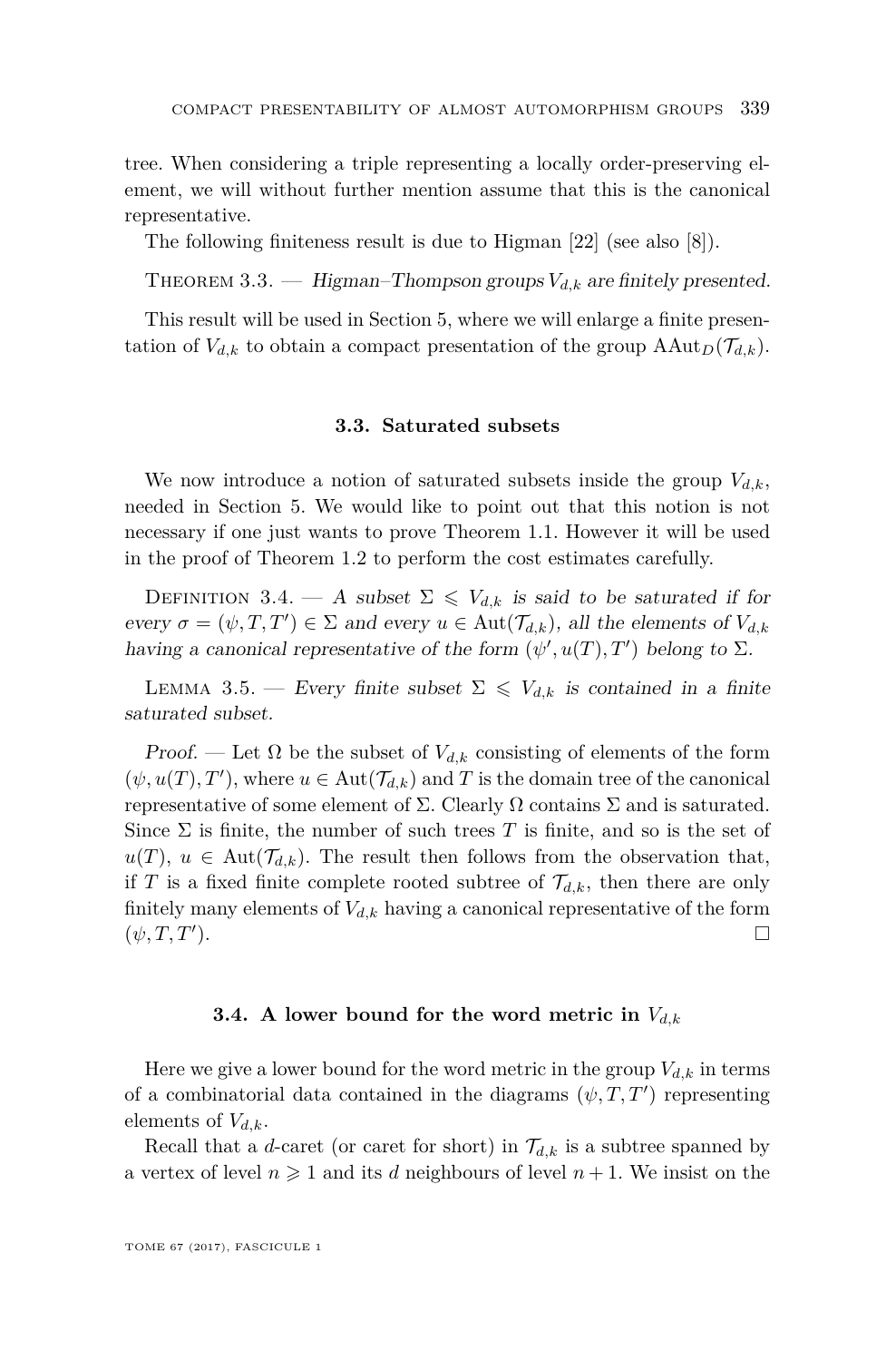fact that we do not consider the subtree of  $\mathcal{T}_{d,k}$  spanned by the root and its *k* neighbours as a caret. If *T* is a finite complete rooted subtree of  $\mathcal{T}_{d,k}$ with  $\kappa$  carets, then the number of leaves of *T* is  $(d-1)\kappa + k$ . In particular if  $v \in V_{d,k}$  has canonical representative  $(\psi, T, T')$ , then  $T, T'$  have the same number of leaves, and consequently they also have the same number of carets. By abuse we will call it the number of carets of *v* and denote it by *κ*(*v*).

Metric properties of Higman–Thompson groups of type *F* and *T* can be essentially understood in terms of the number of carets of tree diagrams, the latter being quasi-isometric to the word-length associated to some finite generating set. The use of this point of view shed light on some interesting large scale geometric properties of these groups (see [\[9,](#page-36-12) [10,](#page-36-13) [11\]](#page-36-14)). However metric properties of Higman–Thompson groups of type *V* are far less well understood, as it follows from the work of Birget [\[5\]](#page-36-15) that the number of carets is no longer quasi-isometric the the word-length in Thompson group *V* .

Nevertheless, the following lemma gives a lower bound for the word metric in  $V_{d,k}$  in terms of the number of carets. Note that the same result appears in [\[5\]](#page-36-15) for the case of Thompson group *V* .

<span id="page-12-1"></span>PROPOSITION 3.6. — For any finite generating set  $\Sigma$  of  $V_{d,k}$ , there exists a constant  $C_{\Sigma} > 0$  such that for any  $v \in V_{d,k}$ , we have  $\kappa(v) \leq C_{\Sigma} |v|_{\Sigma}$ .

Proof. — Define  $C_{\Sigma} = \max_{\sigma \in \Sigma} \kappa(\sigma)$ . Now remark that when multiplying, say on the right, an element  $v \in V_{d,k}$  by an element  $\sigma \in \Sigma$ , we obtain an element  $v\sigma$  having a canonical representative with trees having at most  $\kappa(v) + C_{\Sigma}$  carets. This is because when expanding the domain tree of *v* to get a common expansion with the range tree of  $\sigma$ , we have to add at most  $C_{\Sigma}$  carets. So it follows from a straightforward induction that every element of length at most *n* with respect to the word metric associated to Σ has a canonical representative with at most  $C_{\Sigma}$ *n* carets, and the proof is complete.  $\Box$ 

#### <span id="page-12-0"></span>**4.** The almost automorphism groups  $\text{AAut}_D(\mathcal{T}_{d,k})$

Almost automorphisms of  $\mathcal{T}_{d,k}$  are homeomorphisms of the boundary *∂*∞T*d,k* which are piecewise tree automorphisms. In this section we introduce a family of subgroups of  $AAut(\mathcal{T}_{d,k})$  consisting of almost automorphisms which are piecewise tree automorphisms of a given type.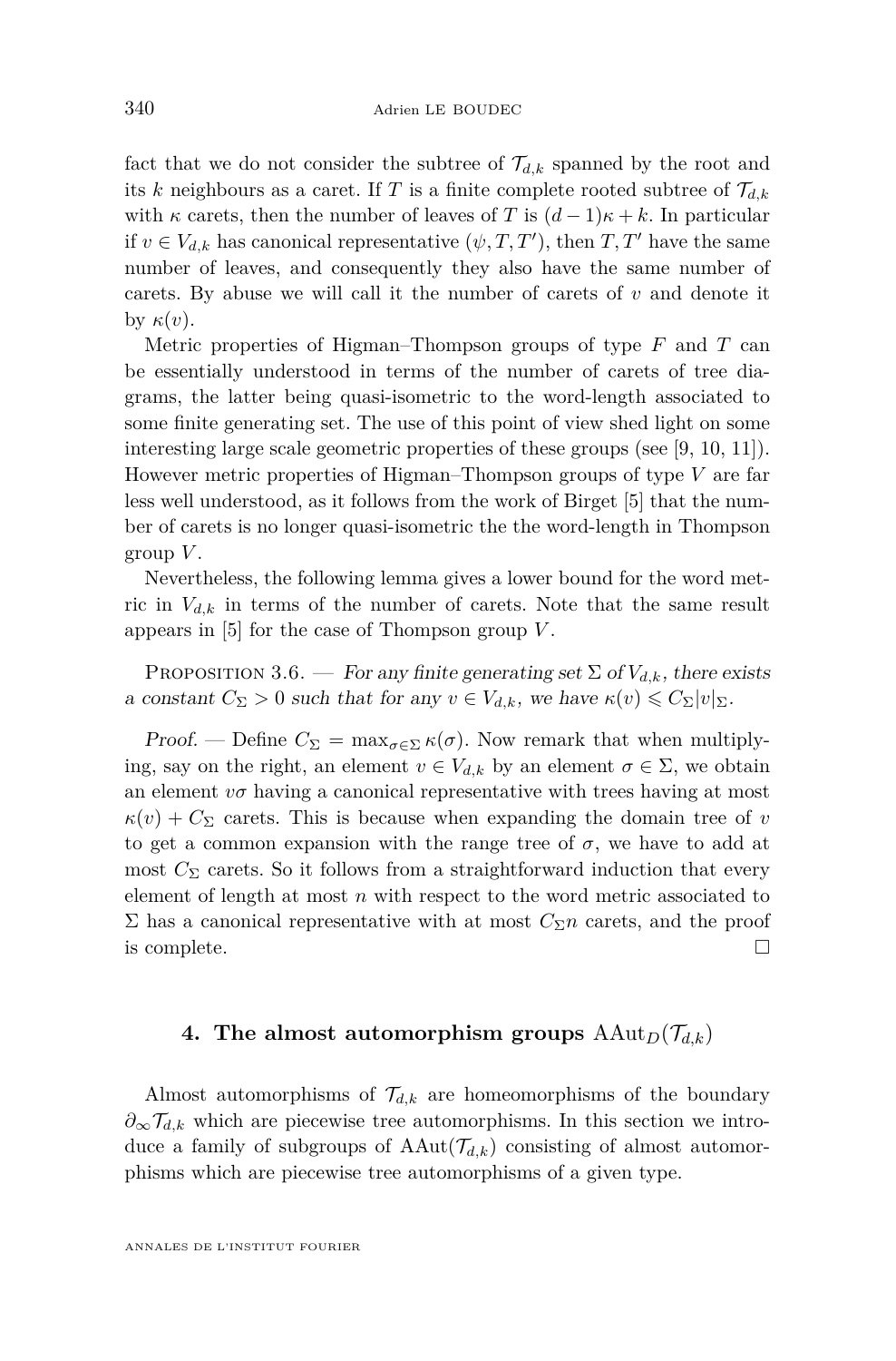#### **4.1. Almost automorphisms of type** *W*(*D*)

Let  $D \leq \text{Sym}(d)$  be a subgroup of the symmetric group on *d* elements. Define recursively  $D_1 = D$ , seen as the subgroup of the automorphism group of the rooted *d*-regular tree  $\mathcal{T}_d$  acting on level one; and  $D_{n+1} = D \wr D_n$ for every  $n \geq 1$ , where the permutational wreath product is associated with the natural action of  $D_n$  on the set of vertices of level *n* of  $\mathcal{T}_d$ . We now let  $W(D)$  be the closed subgroup generated by the family  $(D_n)$ . For any  $k \geq 1$  we let  $W_k(D)$  be the subgroup of  $\text{Aut}(\mathcal{T}_{d,k})$  fixing pointwise the first level and acting by an element of  $W(D)$  in each subtree rooted at level one. The group  $W_k(D)$  is naturally isomorphic to the product of k copies of the group  $W(D)$ .

DEFINITION 4.1. — An almost automorphism of  $\mathcal{T}_{d,k}$  is said to be piecewise of type  $W(D)$  if it can be represented by a triple  $(\psi, T, T')$  such that *T*, *T'* are finite rooted complete subtrees of  $\mathcal{T}_{d,k}$  and  $\psi$  :  $\mathcal{T}_{d,k} \setminus T \to \mathcal{T}_{d,k} \setminus T'$ belongs to  $W(D)$  on each connected component, after the natural identification of each connected component of  $\mathcal{T}_{d,k} \setminus T$  and  $\mathcal{T}_{d,k} \setminus T'$  with  $\mathcal{T}_d$ .

We observe that by construction of  $W(D)$ , if a triple  $(\psi_1, T_1, T'_1)$  is such that  $\psi_1 : \mathcal{T}_{d,k} \setminus T_1 \to \mathcal{T}_{d,k} \setminus T'_1$  belongs to  $W(D)$  on each connected component, then for any equivalent triple  $(\psi_2, T_2, T_2')$  such that  $T_2$  (resp.  $T_2'$ ) contains *T*<sub>1</sub> (resp. *T*<sub>1</sub><sup>'</sup>), then  $\psi_2 : \mathcal{T}_{d,k} \setminus T_2 \to \mathcal{T}_{d,k} \setminus T_2'$  belongs to  $W(D)$  on each connected component.

PROPOSITION 4.2. — The set of almost automorphisms  $\text{AAut}_D(\mathcal{T}_{d,k})$ which are piecewise of type  $W(D)$  is a subgroup of  $AAut(\mathcal{T}_{d,k})$ .

Proof. — The only non-trivial fact that one needs to check is that  $\text{AAut}_D(\mathcal{T}_{d,k})$  is closed under multiplication, but this follows from the previous observation and from the fact that  $W(D)$  is a subgroup of  $Aut(\mathcal{T}_d)$ .

If *D* is the full permutation group  $Sym(d)$  then  $W(D) = Aut(\mathcal{T}_d)$  and  $\text{AAut}_D(\mathcal{T}_{d,k}) = \text{AAut}(\mathcal{T}_{d,k})$ . At the opposite extreme, if D is the trivial group then being piecewise trivial means being locally order-preserving and  $\text{AAut}_D(\mathcal{T}_{d,k}) = V_{d,k}$ . It is straightforward from the definition that if *D*<sup> $\prime$ </sup> contains *D* then  $\text{AAut}_{D}(\mathcal{T}_{d,k})$  contains  $\text{AAut}_{D}(\mathcal{T}_{d,k})$ . In particular we note that for every subgroup  $D \leq \text{Sym}(d)$ , the group  $\text{AAut}_D(\mathcal{T}_{d,k})$  always contains *Vd,k*.

#### **4.2. Topology on**  $\text{AAut}_D(\mathcal{T}_{d,k})$

By definition the group  $\text{AAut}_D(\mathcal{T}_{d,k})$  also contains a copy of the tree automorphism group  $W_k(D)$ . The latter comes equipped with a natural group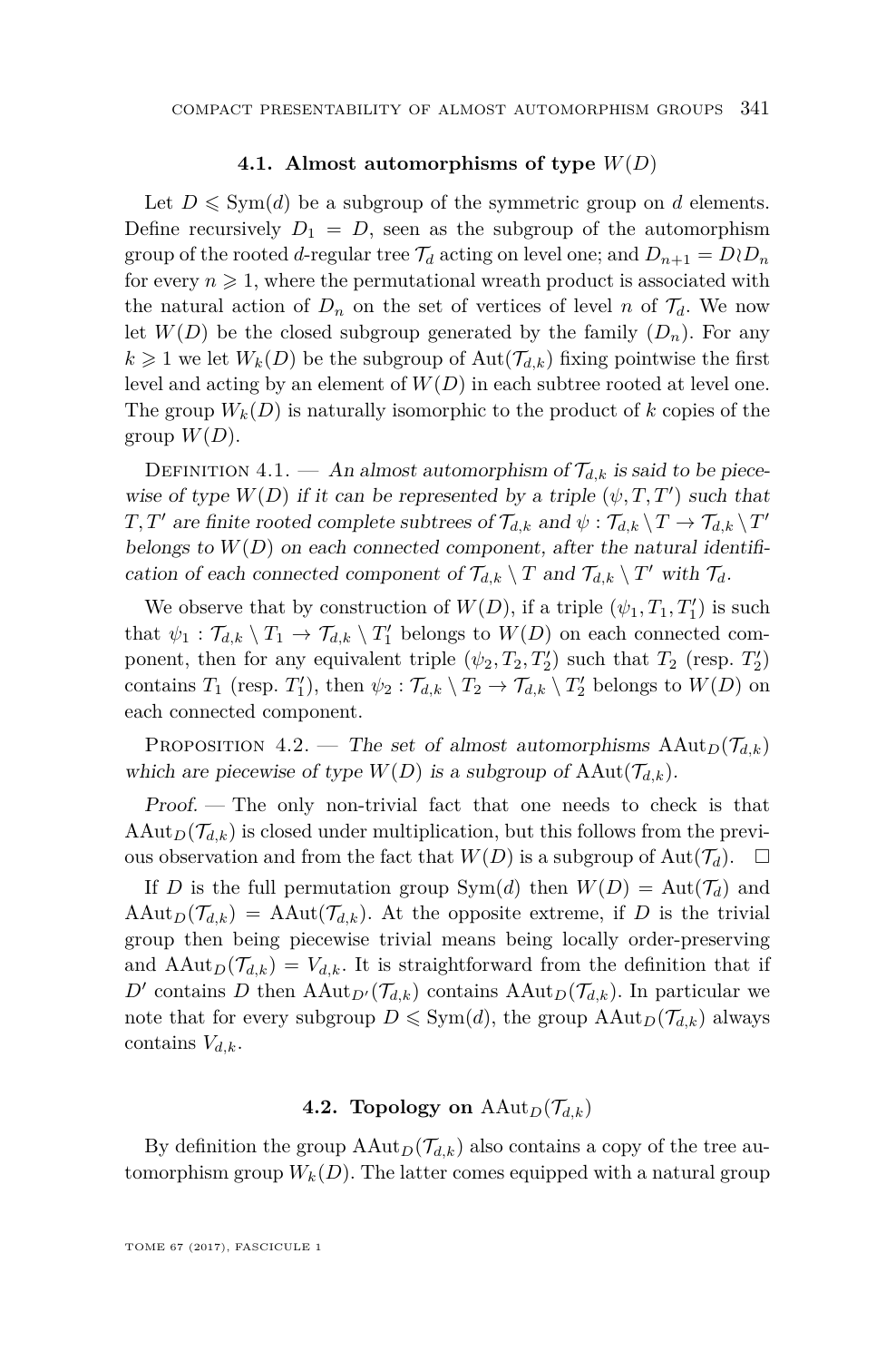topology, which is totally disconnected and compact, defined by saying that the pointwise level stabilizers form a basis of neighbourhoods of the identity. We would like to extend this topology to the group  $\text{AAut}_D(\mathcal{T}_{d,k}),$  i.e. define a group topology on  $\text{AAut}_D(\mathcal{T}_{d,k})$  for which the subgroup  $W_k(D)$ is an open subgroup. For this, let us first recall the following well-known lemma, a proof of which can be consulted in [\[6,](#page-36-16) Chapter 3].

<span id="page-14-0"></span>LEMMA 4.3. — Let *G* be a group and let  $\mathcal F$  be a family of subgroups of *G* which is filtering, i.e. so that the intersection of any two elements of F contains an element of F. Assume moreover that for every  $g \in G$  and every  $U \in \mathcal{F}$ , there exists  $V \in \mathcal{F}$  so that  $V \subset gUg^{-1}$ . Then there exists a (unique) group topology on  $G$  for which  $F$  is a base of neighbourhoods of the identity.

Now let  $\mathcal F$  be the family of open subgroups of  $W_k(D)$ , which is a base of neighbourhoods of the identity in  $W_k(D)$ . By combining Lemma [4.6](#page-15-0) together with Proposition [4.7](#page-15-1) below, we see that the assumption of Lemma [4.3](#page-14-0) is satisfied in  $G = \text{AAut}_D(\mathcal{T}_{d,k})$ , so we deduce:

PROPOSITION 4.4. — There exists a group topology on  $\text{AAut}_D(\mathcal{T}_{d,k})$ making the inclusion  $W_k(D) \hookrightarrow \text{AAut}_D(\mathcal{T}_{d,k})$  continuous and open. In particular  $\text{AAut}_D(\mathcal{T}_{d,k})$  is a t.d.l.c. group (which is discrete if and only if  $W_k(D)$  is trivial, if and only if *D* is trivial).

Remark 4.5.

- (1) It is interesting to point out that whereas the topology on  $Aut(\mathcal{T}_{d,k})$  coincides with the compact-open topology induced from Homeo( $\partial_{\infty}$  $\mathcal{T}_{d,k}$ ), this is no longer true for the group AAut( $\mathcal{T}_{d,k}$ ). Indeed, the inclusion  $AAut(\mathcal{T}_{d,k}) \hookrightarrow \text{Homeo}(\partial_{\infty}\mathcal{T}_{d,k})$  is continuous but has a non-closed image. In other words, the topology on  $\text{AAut}(\mathcal{T}_{d,k})$  is strictly finer than the compact-open topology. Actually the image of  $AAut(\mathcal{T}_{d,k}) \hookrightarrow \text{Homeo}(\partial_{\infty} \mathcal{T}_{d,k})$  is even dense, because one can check that the group  $V_{d,k}$  is a dense subgroup of the homeomorphism group of  $\partial_{\infty} \mathcal{T}_{d,k}$  with respect to the compact-open topology.
- (2) We also insist on the fact that for any permutation group *D*, the inclusion  $\text{AAut}_D(\mathcal{T}_{d,k}) \hookrightarrow \text{AAut}(\mathcal{T}_{d,k})$  is always continuous, but its image is never closed unless *D* is the full permutation group Sym(*d*). Indeed, AAut<sub>*D*</sub>( $\mathcal{T}_{d,k}$ ) contains the subgroup  $V_{d,k}$  which is dense in  $AAut(\mathcal{T}_{d,k})$  by Remark [4.8,](#page-16-0) and therefore  $AAut_D(\mathcal{T}_{d,k})$  is never closed inside  $AAut(\mathcal{T}_{d,k})$  unless it is the whole group.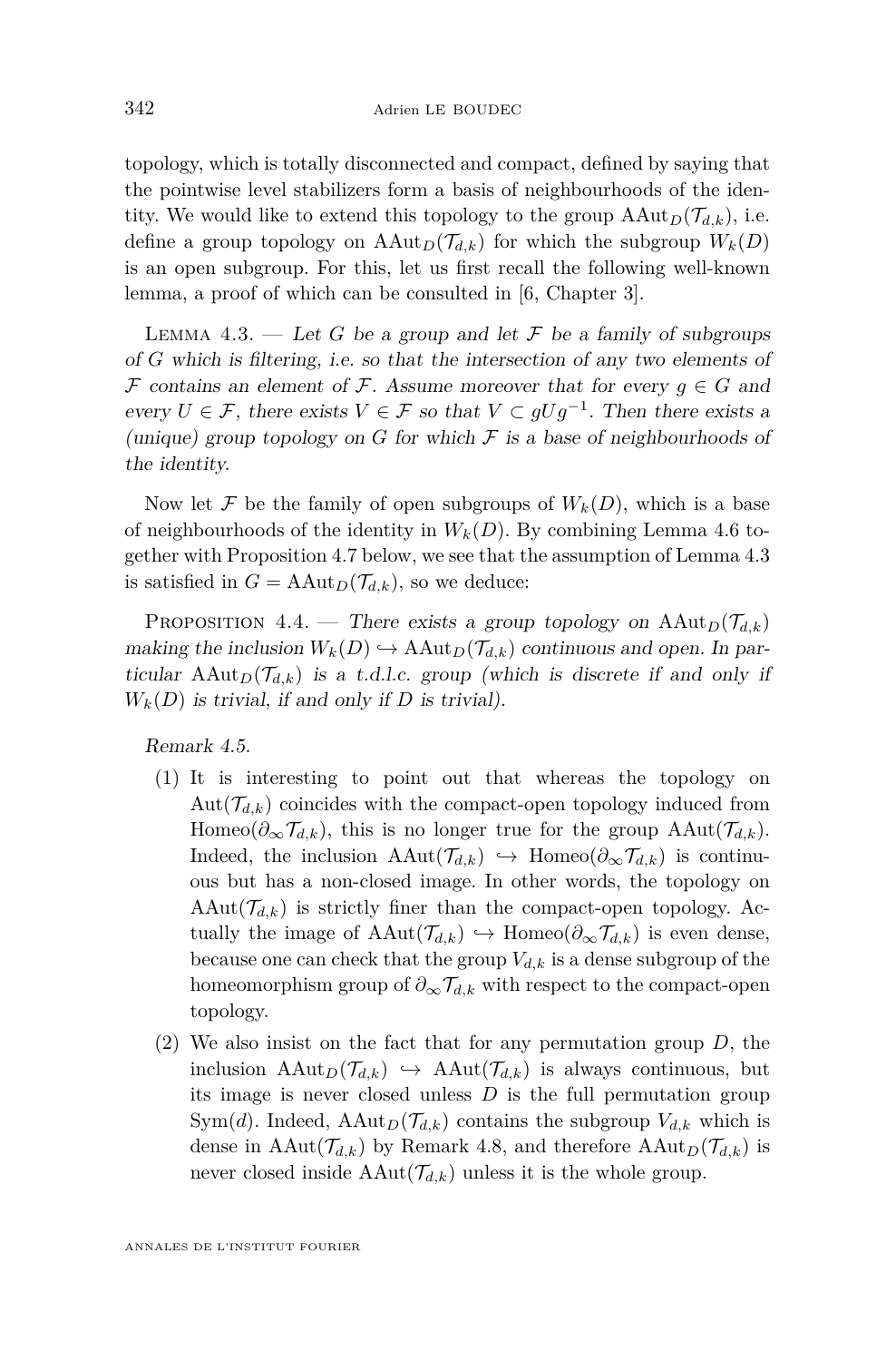#### **4.3. Preliminaries**

<span id="page-15-2"></span>In this section we establish preliminary results about the groups AAut<sub>*D*</sub>( $\mathcal{T}_{d,k}$ ). Recall that  $D \leq \text{Sym}(d)$  is a finite permutation group, and we define recursively a family of finite subgroups of  $Aut(\mathcal{T}_d)$  by  $D_1 = D$  and  $D_{n+1} = D \wr D_n$  for every  $n \geq 1$ , where the permutational wreath product is associated with the natural action of  $D_n$  on the  $d^n$  vertices of level *n* of  $\mathcal{T}_d$ . We denote by  $D_{\infty}$  the subgroup generated by the family  $(D_n)$  (which also coincides with the increasing union of the family  $(D_n)$  and by  $W(D)$  the closure of  $D_{\infty}$  in Aut $(\mathcal{T}_d)$ . For  $n \in \{1, \ldots, \infty\}$  we will also denote by  $D_n^k$ the subgroup of  $W_k(D)$  fixing pointwise the first level of  $\mathcal{T}_{d,k}$  and acting by an element of  $D_n$  on each subtree rooted at the first level. Note that these groups have a natural decomposition  $D_n^k = D_n^{(1)} \times \ldots \times D_n^{(k)}$ , where  $D_n^{(i)}$ is the subgroup of elements acting only on the *i*th subtree rooted at level one.

If  $\sigma = (\psi, T, T') \in V_{d,k}$ , we let  $W_k(D)_{\sigma}$  be the subgroup of  $W_k(D)$ consisting of automorphisms which are the identity on the subtree *T*. Note that  $W_k(D)_{\sigma}$  always contains some neighbourhood of the identity, and is consequently an open subgroup of  $W_k(D)$ .

<span id="page-15-0"></span>LEMMA 4.6. — For every  $\sigma \in V_{d,k}$ , we have the inclusion  $\sigma W_k(D)_{\sigma} \sigma^{-1} \subset W_k(D).$ 

In particular  $W_k(D)$  is commensurated by  $V_{d,k}$ .

Proof. — If  $\sigma = (\psi, T, T')$  and  $u \in W_k(D)_{\sigma}$ , the reader will easily check that the element  $\sigma u \sigma^{-1} \in \text{AAut}_D(\mathcal{T}_{d,k})$  is represented by a triple  $(\psi', T', T')$ , where  $\psi'$  permutes trivially the connected components of  $\mathcal{T}_{d,k} \setminus$ *T*<sup> $\prime$ </sup>. Now if we consider the tree automorphism  $u' \in W_k(D)$  being the identity on  $T'$  and acting on  $\mathcal{T}_{d,k} \setminus T'$  like  $\psi'$ , it is clear that  $u'$  is represented by the triple  $(\psi', T', T')$ , and therefore  $\sigma u \sigma^{-1} = u' \in W_k(D)$ .

The next result yields a decomposition of the group  $\text{AAut}_D(\mathcal{T}_{d,k})$  in terms of the two subgroups  $W_k(D)$  and  $V_{d,k}$ . It will be essential for proving Theorem [1.1](#page-3-0) and Theorem [1.2.](#page-5-0)

<span id="page-15-1"></span>PROPOSITION 4.7. — For any  $g \in \text{AAut}_D(\mathcal{T}_{d,k})$  there exists  $(u, v) \in$  $W_k(D) \times V_{d,k}$  such that  $g = uv$ .

*Proof.* — Let  $(\psi, T, T')$  be a triple representing  $g \in \text{AAut}_D(\mathcal{T}_{d,k})$ . Let us consider the element  $v \in \text{AAut}_D(\mathcal{T}_{d,k})$  represented by the triple  $(\xi, T, T')$ where  $\xi$  is defined by declaring that each tree of the forest  $\mathcal{T}_{d,k} \setminus T$  is globally sent onto its image by  $\psi$ , but so that  $\xi$  is order-preserving on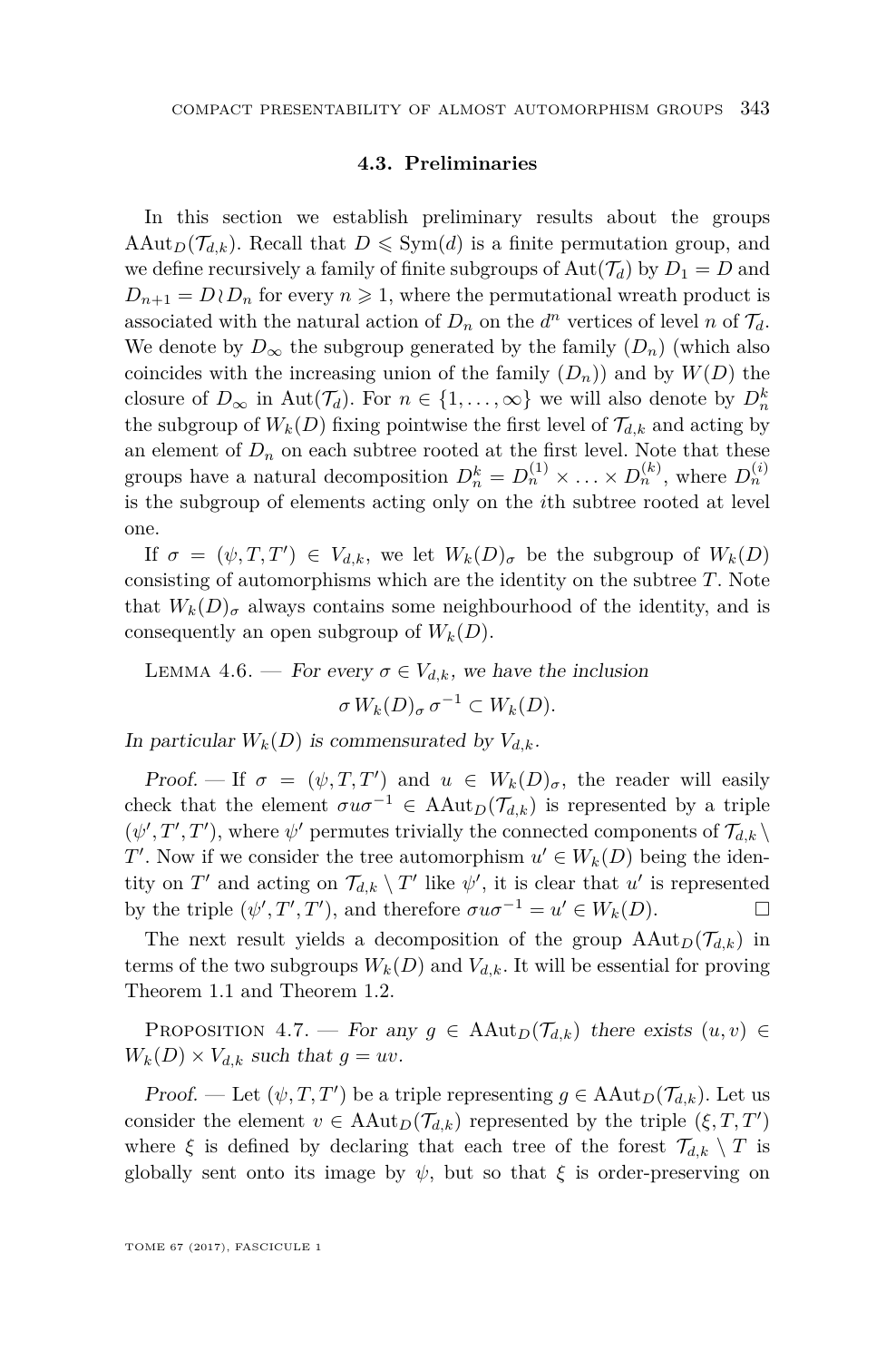each connected component of  $\mathcal{T}_{d,k} \setminus T$ . Clearly we have  $v \in V_{d,k}$ . Now the discrepancy between *g* and *v* can be filled by performing the rooted tree automorphism induced by  $g$  on each subtree rooted at a leaf of  $T'$ . But all of these can be achieved at the same time by an element of  $W_k(D)$ , namely the automorphism being the identity on  $T'$  and acting as the desired rooted tree automorphism on each connected component of  $\mathcal{T}_{d,k} \setminus T'$ . — П

<span id="page-16-0"></span>Remark 4.8. — Actually in Proposition [4.7,](#page-15-1)  $W_k(D)$  can be replaced by the pointwise stabilizer of the *n*th level of  $\mathcal{T}_{d,k}$  in  $W_k(D)$ , for every  $n \geq 1$ , the proof being the same. It yields in particular that  $V_{d,k}$  is a dense subgroup of  $\text{AAut}_D(\mathcal{T}_{d,k})$ .

Now given  $g \in \text{AAut}_D(\mathcal{T}_{d,k})$ , there is not a unique  $(u, v) \in W_k(D) \times$  $V_{d,k}$  such that  $g = uv$  because the two subgroups  $W_k(D)$  and  $V_{d,k}$  have a non-trivial intersection (as soon as *D* is non-trivial). The measure of how this decomposition fails to be unique naturally leads to the study of the intersection of these two subgroups.

<span id="page-16-1"></span>LEMMA 4.9. — The intersection between  $V_{d,k}$  and  $W_k(D)$  in  $\text{AAut}_D(\mathcal{T}_{d,k})$ is  $D^k_{\infty}$ .

*Proof.* —  $D_n^k$  lies inside  $V_{d,k}$  and  $W_k(D)$  for any  $n \ge 1$ , so the inclusion  $D^k_{\infty} \subset V_{d,k} \cap W_k(D)$  is clear. To prove the reverse inclusion, let *g* be an element of  $V_{d,k} \cap W_k(D)$ . Such an element *g* is an automorphism of  $\mathcal{T}_{d,k}$ and therefore does act on the tree fixing setwise each level, so it is enough to prove that there exists an element of  $D^k_{\infty}$  acting like *g* on  $\mathcal{T}_{d,k}$ . Since  $g \in W_k(D)$ , for every  $n \ge 1$  there exists  $g_n \in D_n^k$  acting like *g* on the first *n* levels of  $\mathcal{T}_{d,k}$ . But now since  $g \in V_{d,k}$ , it is eventually order-preserving and therefore  $g = g_n$  for *n* large enough, which completes the proof. and therefore  $g = g_n$  for *n* large enough, which completes the proof.

The end of this section is devoted to establishing Lemma [4.10,](#page-17-1) which will be applied in the proof of Lemma [5.3](#page-19-0) in Section [5.](#page-17-0)

Recall that  $(a_1, \ldots a_k)$  are the ordered vertices of level one of  $\mathcal{T}_{d,k}$ , and that  $\mathcal{T}_{d,k}^{a_i}$  is the full subtree of  $\mathcal{T}_{d,k}$  rooted at  $a_i$ . Recall also that  $D_{\infty}^{(i)}$  are the automorphisms of  $\mathcal{T}_{d,k}$  acting by an element of  $D_{\infty}$  on  $\mathcal{T}_{d,k}^{a_i}$ , and acting trivially outside  $\mathcal{T}_{d,k}^{a_i}$ . Finally recall that we denote by  $(a_i b_1, \ldots, a_i b_d)$  the ordered neighbours of  $a_i$  in  $\mathcal{T}_{d,k}^{a_i}$ . In what follows, by convention indexes will be taken modulo *k* (for example  $a_{k+1}$  will denote the vertex  $a_1$ ).

For every  $i = 1...k$  and  $j = 1...d$ , we define an element  $\delta_{i,j}$  $(\psi, T, T') \in V_{d,k}$  by the following manner:

• *T* is the smallest finite complete rooted subtree containing the *d* descendants of *a<sup>i</sup>* ;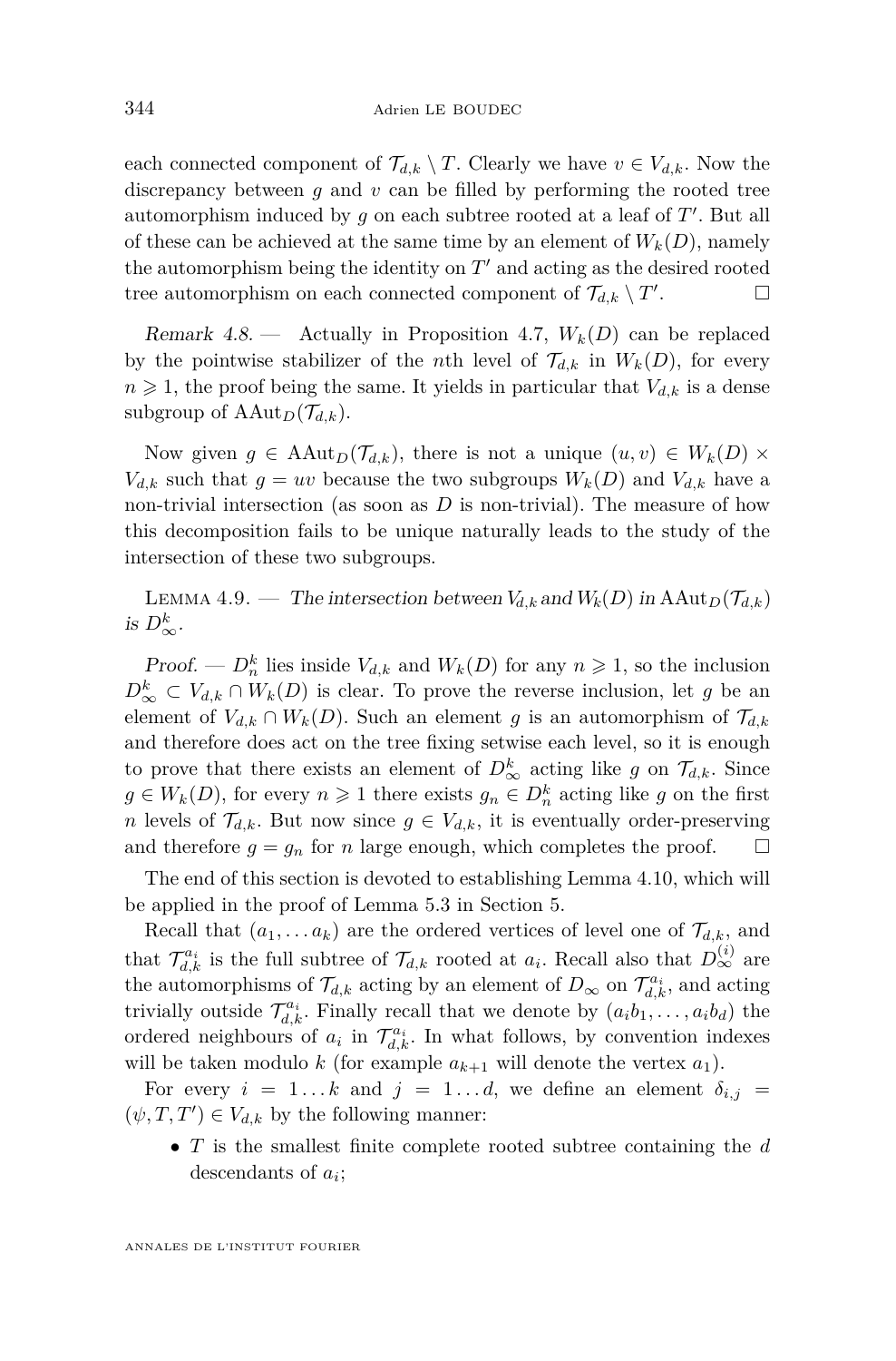- $T'$  is the smallest finite complete rooted subtree containing the  $d$ descendants of  $a_{i+1}$ ;
- $\psi$  is defined by the formulas
	- $-\psi(a_\ell) = a_\ell$  for every  $\ell \notin \{i, i+1\};$
	- $-\psi(a_{i+1}) = a_{i+1}b_i;$
	- $-\psi(a_i b_\ell) = a_{i+1} b_\ell$  for every  $\ell \neq j$ ;
	- $-\psi(a_i b_j) = a_i.$

For example the diagram of  $\delta_{1,j}$  is represented in Figure [4.1](#page-17-2) in the case  $k = 2$ . We denote by  $\Delta$  the set of  $\delta_{i,j}$ , for  $i = 1 \ldots k, j = 1 \ldots d$ .



<span id="page-17-2"></span>Figure 4.1. The diagram of  $\delta_{1,j}$  when  $k = 2$ .

<span id="page-17-1"></span>**TENNA 4.10.** Let  $i = 1...k$ ,  $j = 1...d$ , and it  $i \ge 1$ . Assume that  $u \in D^{(i)}$  acts trivially outside  $T^{a_i b_j}$  and *u* has at most  $n + 1$  carets. Then  $u \in D_{\infty}^{(i)}$  acts trivially outside  $\mathcal{T}_{d,k}^{a_ib_j}$ , and *u* has at most  $n+1$  carets. Then the element  $\delta_{i,j} u \delta_{i,j}^{-1}$  belongs to  $D_{\infty}^{(i)}$  and has at most *n* carets. LEMMA 4.10. — Let  $i = 1...k$ ,  $j = 1...d$ , and let  $n \ge 1$ . Assume that

 $Proof.$  — This is a direct consequence of the fact that  $\delta_{i,j}$  maps  $\tau^{a_i b_j}$  onto the subtree  $\mathcal{T}_{d,k}^{a_i b_j}$  onto the the subtree  $\mathcal{T}_{d,k}^{a_i}$ , and is order-preserving  $\sigma$   $\mathcal{T}_{d,k}^{a_i b_j}$ .  $d_k d_j$  .

#### <span id="page-17-0"></span>denote by Δ the set of *δi,j* , for *i* = 1 *...k*, *j* = 1 *...d*. 1.  $\frac{1}{2}$  (*i*</sup>), *u* ∂ *d*<sub>1</sub> **5. Presentation of**  $\text{AAut}_D(\mathcal{T}_{d,k})$

In this section we write down an explicit presentation of the group  $\text{AAut}_D(\mathcal{T}_{d,k})$  for any  $k \geq 1, d \geq 2$  and  $D \leq \text{Sym}(d)$ , and prove Theorem [1.1](#page-3-0) and Theorem [1.2.](#page-5-0)

*From* 1.1 and Theorem 1.2.<br>Let Σ denote a finite generating set of the group  $V_{d,k}$ , which is supposed  $\alpha$ <sup>*i*</sup> *denote a innee* generating set of the group  $V_{d,k}$ , which is supposed to contain Δ (recall that Δ has been defined at the end of Section [4\)](#page-12-0). Enlarging  $\Sigma$  if necessary, we can also assume that  $\Sigma$  is saturated by Lemma [3.5.](#page-11-0) This implies the following:

<span id="page-17-3"></span> $\mathbf{W}_{\mathcal{F}}$  best the inclusion  $\mathbf{\nabla}\mathbf{W}_{\mathcal{F}}(D) \subset \mathbf{W}_{\mathcal{F}}$ LEMMA 5.1. — We have the inclusion  $\Sigma W_k(D) \subset W_k(D) \Sigma$ .

for any *k* - 1*, d* -TOME 67 (2017), FASCICULE 1 2 and *D* Sym(*d*), and prove Theorem 1.1 and Theorem 1.2.  $\sum_{i=1}^{N}$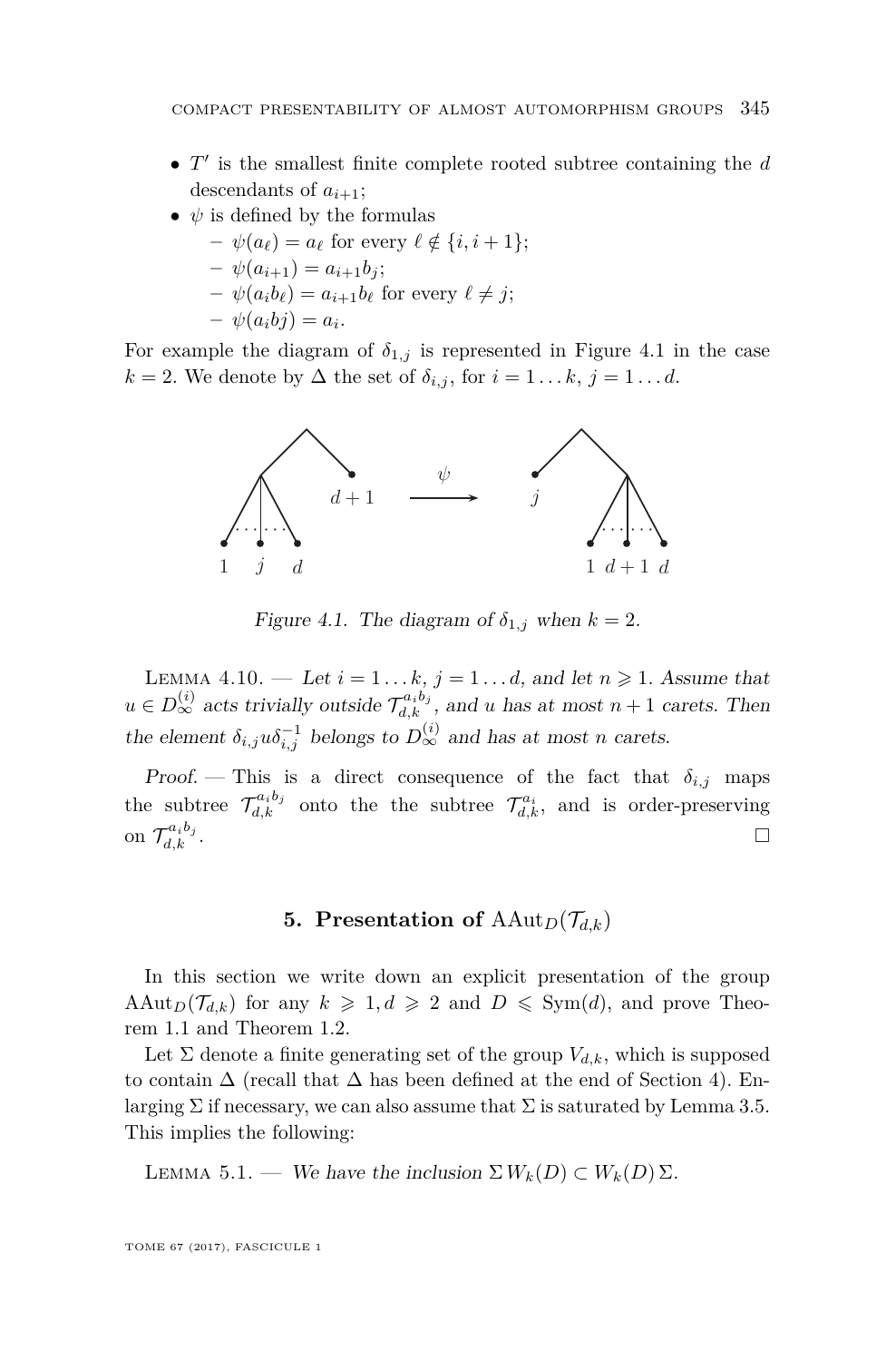Proof. — It follows from the proof of Proposition [4.7](#page-15-1) that any  $\sigma_1 u_1 \in$  $\Sigma W_k(D)$  can be written  $u_2 \sigma_2$  with  $u_2 \in W_k(D)$  and  $\sigma_2 \in V_{d,k}$  being of the form  $(\psi, u^{-1}(T), T')$ , where *T* is the domain tree of  $\sigma$ . Since  $\Sigma$  is saturated, *σ*<sub>2</sub> belongs to Σ and therefore *σ*<sub>1</sub>*u*<sub>1</sub> ∈ *W<sub><i>k*</sub></sub>(*D*) Σ.

According to Proposition [4.7,](#page-15-1) the set  $S = \Sigma \cup W_k(D)$  is a generating set of  $\text{AAut}_D(\mathcal{T}_{d,k})$ . The strategy to prove Theorem [1.1](#page-3-0) will be to list some particular relations between the elements of *S* satisfied in the group  $\text{AAut}_D(\mathcal{T}_{d,k})$ , and then to prove that they generate all the relations in AAut<sub>*D*</sub>( $\mathcal{T}_{d,k}$ ).

- $(R_{\Sigma})$  According to Theorem [3.3](#page-11-1) there exists a finite set of words  $R_{\Sigma} \leq \Sigma^*$ so that  $\langle \Sigma | R_{\Sigma} \rangle$  is a presentation of  $V_{d,k}$ .
- $(R_D)$  We let  $R_D$  be the set of words of the form  $u_1u_2u_3^{-1}$ ,  $u_i \in W_k(D)$ , whenever the relation  $u_1u_2 = u_3$  is satisfied in the group  $W_k(D)$ .
- $(R_1)$  The set of relations  $R_1$  will correspond to commensurating relations in AAut<sub>*D*</sub>( $\mathcal{T}_{d,k}$ ). Recall that if  $\sigma \in V_{d,k}$  and  $u \in W_k(D)_{\sigma}$  then  $\sigma u \sigma^{-1} \in W_k(D)$  by Lemma [4.6.](#page-15-0) We let  $R_1$  be the set of words of the form  $\sigma u_1 \sigma^{-1} u_2^{-1}$ , where  $\sigma \in \Sigma, u_1 \in W_k(D)_{\sigma}, u_2 \in W_k(D)$ , whenever the relation  $\sigma u_1 \sigma^{-1} = u_2$  holds in  $\text{AAut}_D(\mathcal{T}_{d,k})$ .
- $(R_2)$  We add relations corresponding to the fact that the subgroup  $D_1^k$ of  $\text{AAut}_D(\mathcal{T}_{d,k})$  lies in the intersection of  $V_{d,k}$  and  $W_k(D)$ . More precisely, for every  $i \in \{1, ..., k\}$  and every  $u \in D_1^{(i)}$ , we choose a word  $w_u \in \Sigma^*$  so that  $u = w_u$  in  $\text{AAut}_D(\mathcal{T}_{d,k})$ . We denote by  $R_2$ the set of words  $uw_u^{-1}$ , and by  $r_i$  the maximum word length of the words  $w_u$  when *u* ranges over  $D_1^{(i)}$ .
- ( $R_3$ ) By Lemma [5.1,](#page-17-3) for every  $\sigma_1 \in \Sigma$  and  $u_1 \in W_k(D)$  we can pick some  $u_2 \in W_k(D)$  and  $\sigma_2 \in \Sigma$  so that  $\sigma_1 u_1 = u_2 \sigma_2$  in  $\text{AAut}_D(\mathcal{T}_{d,k})$ . We denote by  $R_3$  the set of words  $\sigma_1 u_1 \sigma_2^{-1} u_2^{-1}$ .

Denote by  $R = R_{\Sigma} \cup R_D \cup_i R_i$  the union of all these relations. Note that elements of *R* have bounded length with respect to the compact generating set  $S = \Sigma \cup W_k(D)$  of  $\text{AAut}_D(\mathcal{T}_{d,k}).$ 

We let *G* be the group defined by the presentation  $\langle S | R \rangle$ , that is we have a short exact sequence

$$
1 \to \mathcal{R} = \langle \! \langle R \rangle \! \rangle \to F_S \to G \to 1,
$$

where  $F_S$  is the free group over the set S and  $\langle R \rangle$  is the normal subgroup generated by *R*. Denote by  $a: F_S \to [0, +\infty]$  the corresponding area function, which by definition associates to  $w \in \mathcal{R}$  the least integer *n* so that *w*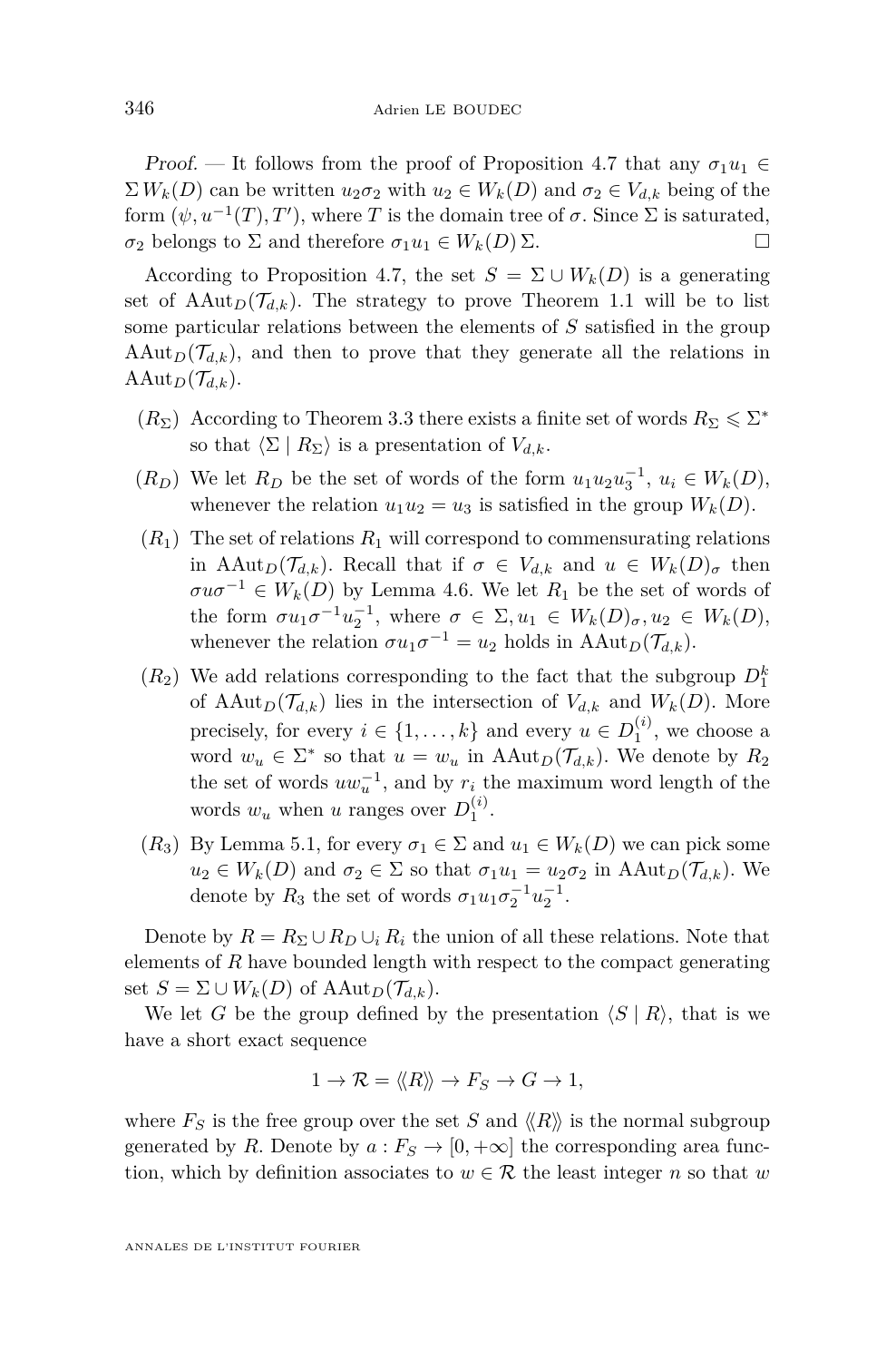is a product of at most *n* conjugates of elements of *R*, and  $a(w) = +\infty$  if  $w \notin \mathcal{R}$ . We also define the associated cost function  $c : F_S \times F_S \to [0, +\infty]$  by  $c(w_1, w_2) = a(w_1^{-1}w_2)$ . This function estimates the cost of converting  $w_1$  to  $w_2$ , or the cost of going from  $w_1$  to  $w_2$ , in the sense that  $c(w_1, w_2)$  is the distance in  $F<sub>S</sub>$  between  $w<sub>1</sub>$  and  $w<sub>2</sub>$  with respect to the word metric associated to the union of conjugates of *R*. In particular the cost function is symmetric and satisfies the triangular inequality  $c(w_1, w_3) \leqslant c(w_1, w_2) + c(w_2, w_3)$  for every  $w_1, w_2, w_3 \in F_S$ . This, combined with the bi-invariance of the cost function, yields the following inequality, which will be used repeatedly: for every  $\ell \geq 1$  and every  $w_1, \ldots, w_\ell, w'_1, \ldots, w'_\ell \in F_S$ , we have:

$$
c(w_1 \ldots w_\ell, w'_1 \ldots w'_\ell) \leqslant \sum_{i=1}^\ell c(w_i, w'_i).
$$

Two words  $w_1, w_2 \in F_S$  are said to be homotopic if they represent the same element of *G*, i.e. if  $c(w_1, w_2) < +\infty$ .

We are now able to state the main theorem of this section, which implies both Theorem [1.1](#page-3-0) and Theorem [1.2.](#page-5-0)

THEOREM 5.2. — The natural map  $G \to \text{AAut}_D(\mathcal{T}_{d,k})$  is an isomorphism. Furthermore, the Dehn function of the presentation  $\langle S | R \rangle$  is asymptotically bounded by that of  $V_{d,k}$ .

It is clear that the map from *G* to  $AAut_D(\mathcal{T}_{d,k})$  is a well defined morphism because relations  $R_{\Sigma}, R_D, (R_i)$  are satisfied in  $\text{AAut}_D(\mathcal{T}_{d,k})$ , and it is onto because *S* generates the group  $AAut_D(\mathcal{T}_{d,k})$ . So proving the first claim comes down to proving that this morphism is injective, i.e. any word in *F<sup>S</sup>* representing the identity in the group  $\text{AAut}_D(\mathcal{T}_{d,k})$  already represents the trivial element in the group *G*. This will be achieved, as well as the proof of the upper bound on the Dehn function, in Proposition [5.6,](#page-23-1) using both geometric and combinatorial arguments.

The goal of Proposition [5.4](#page-21-0) is to prove that relations in the group AAut<sub>*D*</sub>( $\mathcal{T}_{d,k}$ ) coming from the fact that the subgroups  $W_k(D)$  and  $V_{d,k}$ intersect non-trivially, are already satisfied in the group *G*, and to obtain a precise estimate of their cost.

The following is the main technical lemma towards Proposition [5.4.](#page-21-0)

<span id="page-19-0"></span>LEMMA 5.3. − Fix  $i \in \{1, ..., k\}$ , and let  $C_i = 2d + \max(2, r_i)$  (recall that  $r_i$  has been defined with the set of relators  $R_2$ ). Then for every  $n \geq 0$ and every  $u \in D_{\infty}^{(i)}$  having at most *n* carets, there exists a word  $w \in \Sigma^*$  of length at most  $C_i$ <sup>n</sup> so that the relation  $u = w$  holds in G and has cost at most  $C_i$ *n*.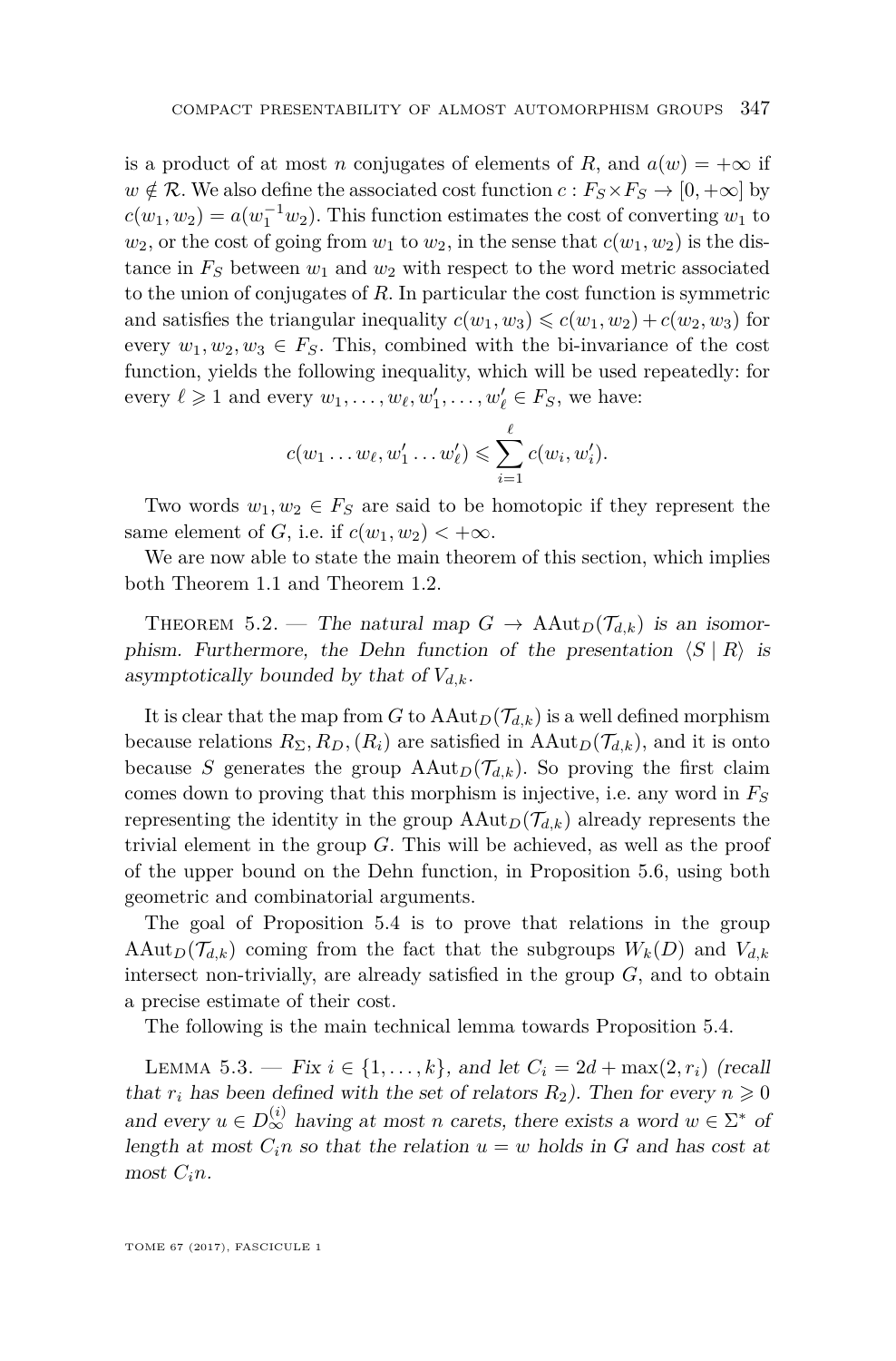Proof. — We use induction on *n*. The result is trivially true for  $n = 0$ because the only element of  $D_{\infty}^{(i)}$  with zero carets is the identity, and is true for  $n = 1$  thanks to the set of relators  $R_2$ .

The idea of the proof of the induction step is the following. Given  $u \in D_{\infty}^{(i)}$ ∞ with at most  $n+1$  carets, we begin by multiplying it by an element of  $D_1^{(i)}$  in order to ensure that it acts trivially on the first level of  $\mathcal{T}_{d,k}^{a_i}$ . The resulting automorphism has a natural decomposition into a product of *d* elements of  $D_{\infty}^{(i)}$ , coming from its action on the subtrees  $\mathcal{T}_{d,k}^{a_ib_1}, \ldots, \mathcal{T}_{d,k}^{a_ib_d}$ , with a nice control on the number of carets of each element of this product. We then apply the induction hypothesis to each of these elements, after having reduced their number of carets by conjugating by an element of  $\Delta$ , which has the effect of increasing by 1 the level of the subtree on which they act.

Henceforth we assume that  $u \in D_{\infty}^{(i)}$  is an element having at most  $n+1$ carets, with  $n \geq 1$ . If we let  $\bar{u}$  denote the element of  $D_1^{(i)}$  acting like *u* on the first level of  $\mathcal{T}_{d,k}^{a_i}$ , it is clear that  $u' = u\bar{u}^{-1}$  stabilizes pointwise the first level of  $\mathcal{T}_{d,k}^{a_i}$ . Using relators from  $R_2$ , we pick a word  $w_{\bar{u}} \in \Sigma^*$  so that the relation  $\bar{u} = w_{\bar{u}}$  holds in *G* and has cost at most one.

Now in the group  $\text{AAut}_D(\mathcal{T}_{d,k})$ , since *u'* acts trivially on the first level of  $\mathcal{T}_{d,k}^{a_i}$ , it has a natural decomposition  $u' = u_1 \dots u_d$ , where each  $u_\ell \in D_{\infty}^{(i)}$ ∞ acts trivially outside the subtree  $\mathcal{T}_{d,k}^{a_ib_\ell}$ . In the rest of the proof, we implicitly assume that we only consider integers  $\ell \in \{1, \ldots, d\}$  such that  $u_{\ell}$  is nontrivial. Note that each  $u_\ell$  has at most  $n + 1$  carets and that

$$
\sum_{\ell} \kappa(u_{\ell}) \leqslant \kappa(u) + d - 1 \leqslant n + d,
$$

because the caret corresponding to the root of  $\mathcal{T}_{d,k}^{a_i}$  can appear *d* times in this sum, whereas it is counted only once in  $\kappa(u)$ . Note also that thanks to the set of relators  $R_D$ , the relation  $u' = u_1 \ldots u_d$  also holds in the group  $G$ and has cost at most *d*.

Remark that by construction of the set  $\Delta$ , every element of  $W_k(D)$  acting trivially on the second level of  $\mathcal{T}_{d,k}$  lies inside  $W_k(D)_{\delta}$  for every  $\delta \in \Delta$  (see Subsection [4.3](#page-15-2) for the definition of  $W_k(D)_{\delta}$ ). In particular if  $\ell \in \{1, ..., d\}$ and if  $\delta_{\ell} = \delta_{i,\ell}$ , we have  $u_{\ell} \in W_k(D)_{\delta_{\ell}}$  and thanks to  $R_1$ , the word  $\delta_{\ell} u_{\ell} \delta_{\ell}^{-1}$ represents in the group *G* an element  $\tilde{u}_{\ell} \in D_{\infty}^{(i)}$  with at most  $\kappa(u_{\ell}) - 1$ carets according to Lemma [4.10.](#page-17-1) Note in particular that

<span id="page-20-0"></span>(5.1) 
$$
\sum_{\ell} \kappa(\tilde{u_{\ell}}) \leqslant \sum_{\ell} (\kappa(u_{\ell}) - 1) \leqslant \sum_{\ell} \kappa(u_{\ell}) - d \leqslant n.
$$

Now since  $\kappa(\tilde{u}_{\ell}) \leq \kappa(u_{\ell}) - 1 \leq n$  for every  $\ell \in \{1, \ldots, d\}$ , we may apply the induction hypotheses to  $\tilde{u}_{\ell}$ , and we obtain a word  $\tilde{w}_{\ell}$  of length at most

ANNALES DE L'INSTITUT FOURIER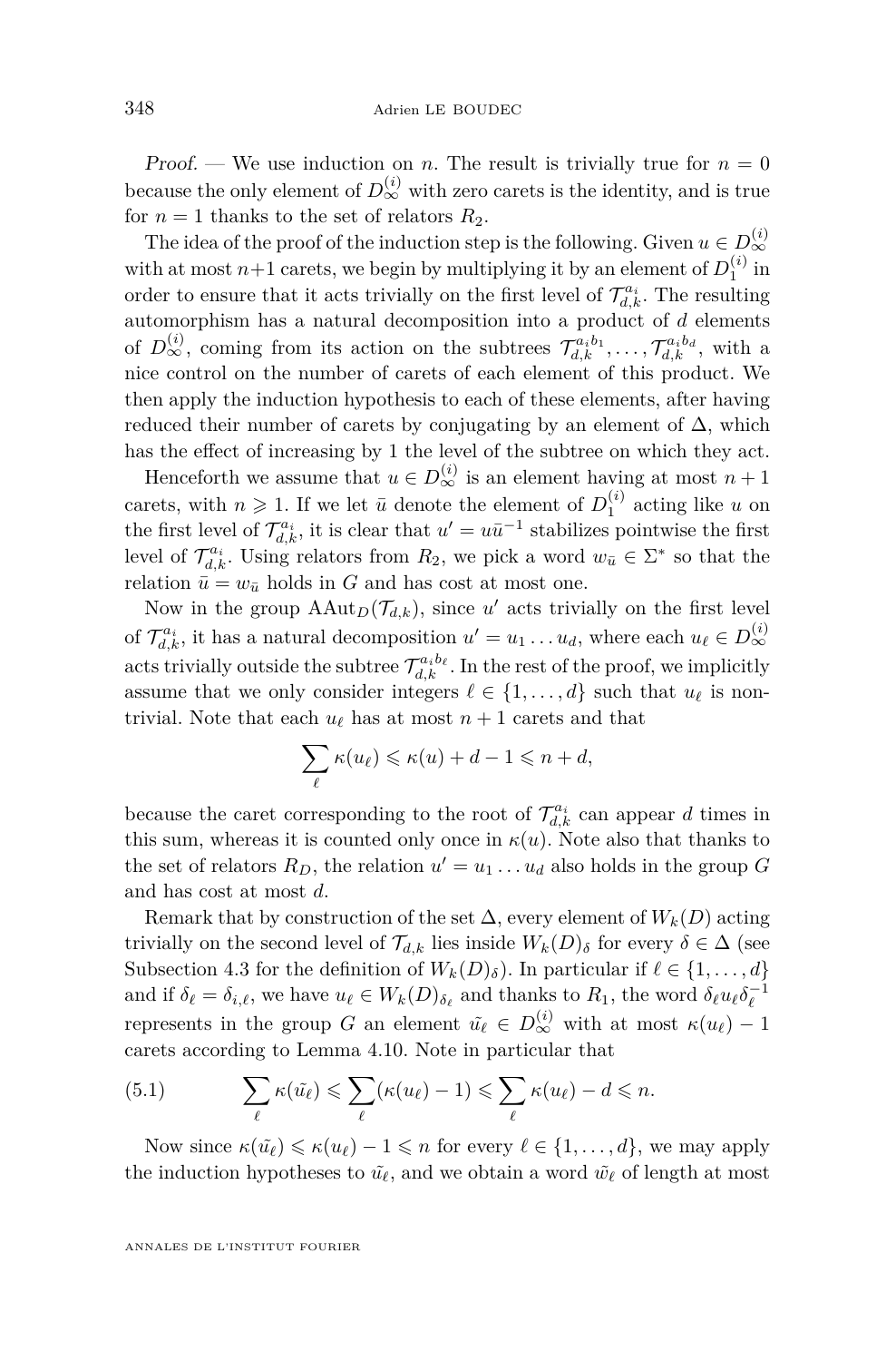$C_i \kappa(\tilde{u}_\ell)$  so that  $\tilde{u}_\ell = \tilde{w}_\ell$  in G and  $c(\tilde{u}_\ell, \tilde{w}_\ell) \leq C_i \kappa(\tilde{u}_\ell)$ . If we denote by  $w_{\ell} = \delta_{\ell}^{-1} \tilde{w}_{\ell} \delta_{\ell}$ , then the relation  $u_{\ell} = w_{\ell}$  holds in the group *G* and has cost

$$
c(u_{\ell}, w_{\ell}) \leqslant c(u_{\ell}, \delta_{\ell}^{-1}\tilde{u}_{\ell}\delta_{\ell}) + c(\delta_{\ell}^{-1}\tilde{u}_{\ell}\delta_{\ell}, w_{\ell}) \leqslant 1 + C_i \kappa(\tilde{u}_{\ell}).
$$

We now want to put all these pieces together and conclude the proof of the induction step. Consider the word  $w = w_1 \dots w_d w_{\bar{u}} \in \Sigma^*$ . Its length is easily seen to satisfy

$$
|w|_{\Sigma} \leqslant \sum_{\ell=1}^{d} |w_{\ell}|_{\Sigma} + |w_{\bar{u}}|_{\Sigma} \leqslant \sum_{\ell=1}^{d} (2 + |\tilde{w}_{\ell}|_{\Sigma}) + r_i
$$
  

$$
\leqslant C_i \sum_{\ell=1}^{d} \kappa(\tilde{u}_{\ell}) + 2d + r_i \leqslant C_i(n+1),
$$

because  $\sum_{\ell} \kappa(\tilde{u}_{\ell}) \leq n$  according to [\(5.1\)](#page-20-0), and  $C_i \geq 2d + r_i$ . Furthermore, we claim that the relation  $u = w$  is satisfied in  $G$  and has cost at most  $C_i(n+1)$ . Indeed, by triangular inequality we have

$$
c(u, w) \leqslant c(u, u'\bar{u}) + c(u'\bar{u}, w_1 \dots w_d w_{\bar{u}})
$$
  

$$
\leqslant c(u, u'\bar{u}) + c(u', w_1 \dots w_d) + c(\bar{u}, w_{\bar{u}}).
$$

Now  $c(u, u'\bar{u})$  and  $c(\bar{u}, w_{\bar{u}})$  are at most 1, and by using triangular inequality again we obtain

$$
c(u, w) \leq 2 + c(u', u_1 \dots u_d) + c(u_1 \dots u_d, w_1 \dots w_d)
$$
  
\n
$$
\leq 2 + d + \sum c(u_{\ell}, w_{\ell})
$$
  
\n
$$
\leq 2 + d + \sum (1 + C_i \kappa(\tilde{u}_{\ell}))
$$
  
\n
$$
\leq 2 + 2d + C_i \sum \kappa(\tilde{u}_{\ell})
$$
  
\n
$$
\leq 2 + 2d + C_i n
$$
  
\n
$$
\leq C_i (n + 1),
$$

so the proof of the induction step is complete.  $\Box$ 

<span id="page-21-0"></span>PROPOSITION 5.4. — There exists a constant  $C > 0$  such that for every  $u \in D^k_{\infty}$ , there exists a word  $w \in \Sigma^*$  of length at most  $C\kappa(u)$  so that the relation  $u = w$  holds in *G* and has cost at most  $k + \kappa(u)$ .

Proof. - Let  $C = \max_i C_i$ , where the constant  $C_i$  is defined in Lemma [5.3.](#page-19-0) Any  $u \in D^k_{\infty}$  can be written  $u = u_1 \dots u_k$  in  $\text{AAut}_D(\mathcal{T}_{d,k}),$ with  $u_i \in D_{\infty}^{(i)}$  and  $\kappa(u) = \kappa(u_1) + \cdots + \kappa(u_k)$ . Applying Lemma [5.3](#page-19-0) to  $u_i$ ,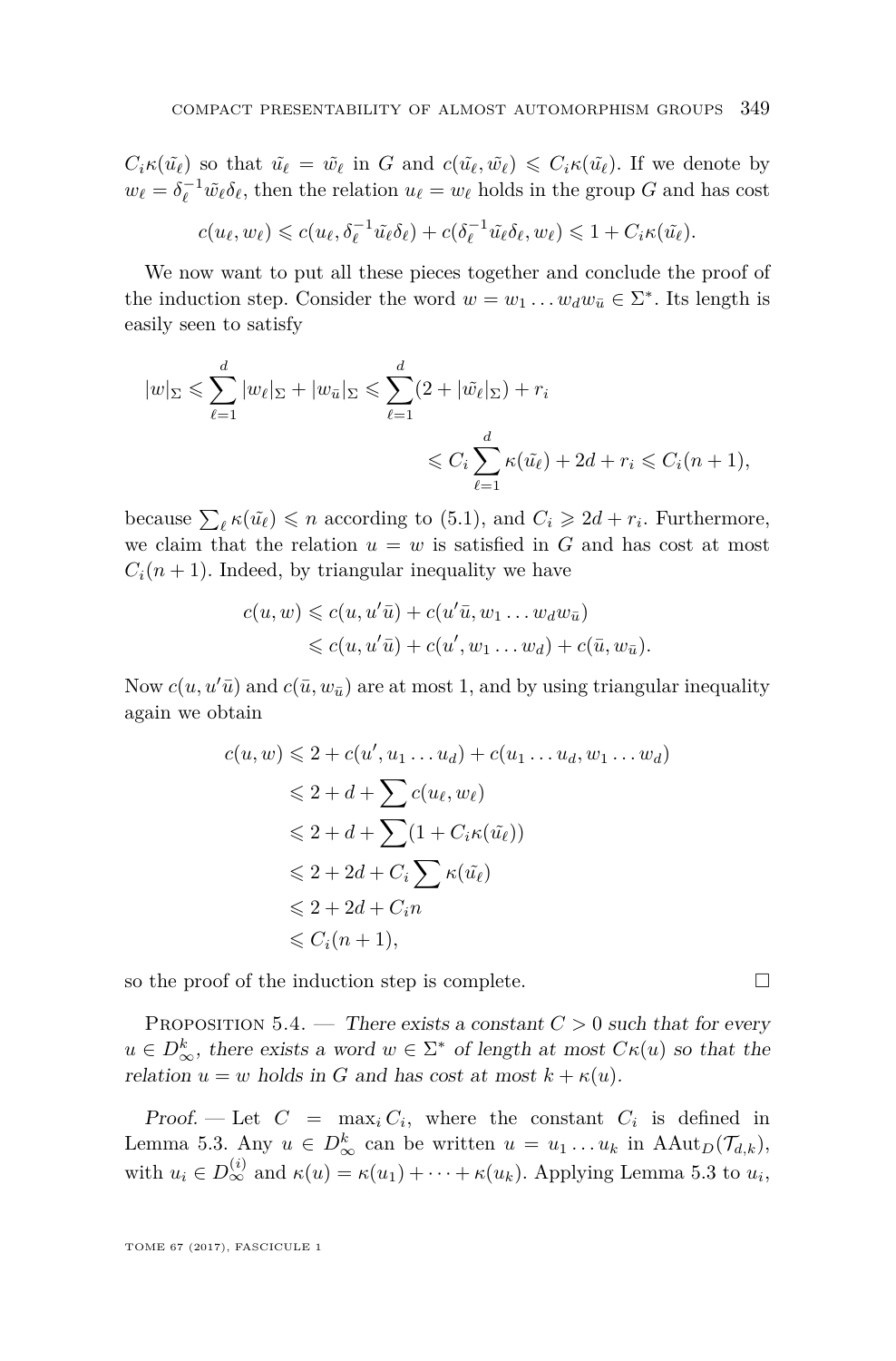we get a word  $w_i$  of length at most  $C_i \kappa(u_i)$  so that the relation  $u_i = w_i$ holds in *G* and has cost at most  $\kappa(u_i)$ . Let  $w = w_1 \dots w_k$ . Then

$$
|w|_{\Sigma} \leqslant \sum_{i=1}^k |w_i|_{\Sigma} \leqslant \sum_{i=1}^k C_i \kappa(u_i) \leqslant C \sum_{i=1}^k \kappa(u_i) = C \kappa(u).
$$

Moreover the relation  $u = u_1 \ldots u_k$  holds in *G* thanks to the set of relators  $R_D$ . Consequently in *G* we have  $u = w$  at a total cost of at most

$$
c(u, u_1 \dots u_k) + c(u_1 \dots u_k, w) \leq k + \sum_{i=1}^k c(u_i, w_i)
$$
  
 
$$
\leq k + \sum_{i=1}^k \kappa(u_i) = k + \kappa(u). \qquad \Box
$$

The next lemma will reduce the estimate of the area function to its estimate for words of the special form  $W_k(D)\Sigma^*$ .

<span id="page-22-0"></span>LEMMA 5.5. — There exists a constant  $c_1 > 0$  such that for any *n* and any word  $w \in S^*$  of length at most *n*, there exists a word  $w' = u\sigma_1 \dots \sigma_j$  of length at most *n*, where  $u \in W_k(D)$ ,  $\sigma_1, \ldots, \sigma_j \in \Sigma$ , so that  $w'$  is homotopic to *w* and  $c(w, w') \leqslant c_1 n \log(n)$ .

Proof. — For any word  $w \in S^*$ , define

 $\tau(w) = \inf \{c(w, w') : w' \in W_k(D)\Sigma^* \text{ and } w' \text{ is homotopic to } w\},\$ 

and

 $f(n) = \sup \{ \tau(w) : w \in S^* \text{ has length at most } n \}.$ 

Note that both  $\tau$  and  $f$  take finite values thanks to relators from  $R_3$  and *R*<sub>*D*</sub>. We want to prove that  $f(n) \leq c_1 n \log(n)$  for some constant  $c_1$ .

We use an algorithmic strategy. Given a word *w*, we first divide it into two subwords, then apply the algorithm to each of them and finally merge the results. More precisely, let us consider a word w of length  $2^{n+1}$ , and divide it into two subwords  $w_1, w_2$  of length  $2^n$ . By definition of the function  $f$ , there exists words  $w'_1, w'_2 \in W_k(D)\Sigma^*$  such that  $c(w_1, w'_1), c(w_2, w'_2) \leq f(2^n)$ . Now in the word  $\bar{w} = w'_1 w'_2 \in W_k(D) \Sigma^* W_k(D) \Sigma^*$  we can move the  $W_k(D)$ part of  $w_2'$  to the left by applying at most  $2^n - 1$  relators of  $R_3$ , and merge it with the  $W_k(D)$  part of  $w'_1$  with cost 1 thanks to the set of relators *R*<sub>*D*</sub>. We therefore get a word  $w' \in W_k(D)\Sigma^*$  homotopic to *w* and so that  $c(w, w') \leq 2f(2^n) + (2^n - 1) + 1$ , which implies that  $\tau(w) \leq 2f(2^n) + 2^n$ . By definition of *f*, we obtain  $f(2^{n+1}) \leq 2f(2^n) + 2^n$ , from which we easily get the inequality  $f(2^n) \leq n2^{n-1}$ . The result then follows from this inequality together with the fact that  $f$  is non-decreasing.  $\Box$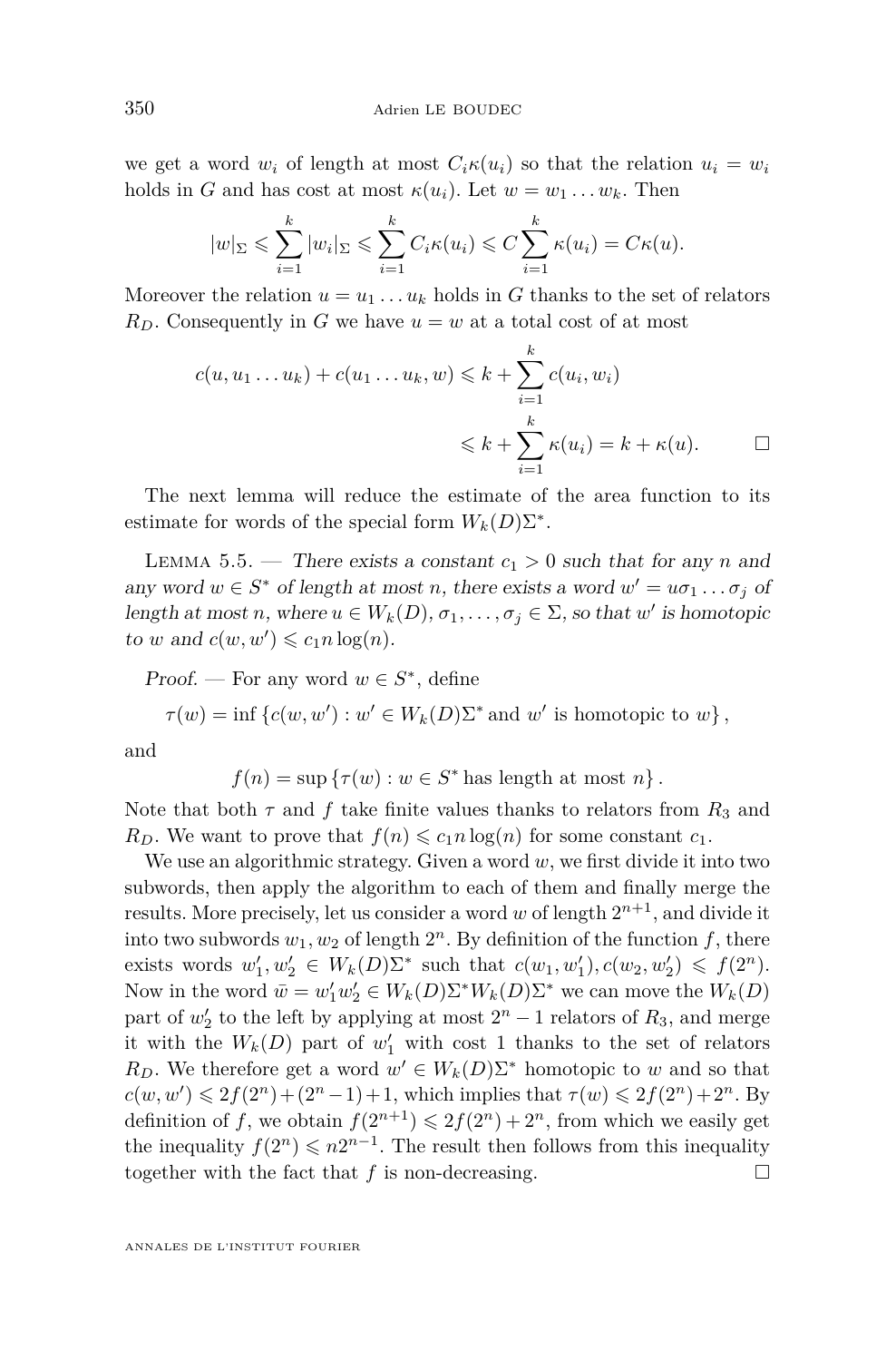<span id="page-23-1"></span>PROPOSITION 5.6. — There exists a constant  $c > 0$  such that if  $w \in F_S$ has length at most *n* and represents the identity in  $\text{AAut}_D(\mathcal{T}_{d,k})$ , then *w* already represents the identity in *G* and has area

$$
a(w) \leqslant cn \log(n) + \delta(cn),
$$

where  $\delta$  is the Dehn function of the presentation  $\langle \Sigma, R_{\Sigma} \rangle$  of  $V_{d,k}$ .

Proof. — We first apply Lemma [5.5](#page-22-0) to the word *w*, and obtain a word  $w' = u\sigma_1 \dots \sigma_j$  of length at most *n* so that  $c(w, w') \leqslant c_1 n \log(n)$ . Since *w* is trivial in AAut<sub>*D*</sub>( $\mathcal{T}_{d,k}$ ), so is *w*', and therefore the element *u*<sup>-1</sup> belongs to  $W_k(D) \cap V_{d,k} = D^k_{\infty}$ . Moreover this element has length at most *n* in the group  $V_{d,k}$  because the word  $w'$  has length at most *n*. According to Proposition [3.6,](#page-12-1) we have  $\kappa(u^{-1}) \leq C_{\Sigma}n$ . Applying Proposition [5.4](#page-21-0) to  $u^{-1}$ yields a word  $w'' \in \Sigma^*$  of length at most  $C\kappa(u^{-1}) \leqslant CC_{\Sigma}n$  so that the relation  $u^{-1} = w''$  holds in *G* and has cost at most  $k + C_{\Sigma}n$ . Therefore we obtain that

$$
a(w) \leq c(w, w') + c(u^{-1}, w'') + c(w'', \sigma_1 \dots \sigma_j)
$$
  

$$
\leq c_1 n \log(n) + (k + C_{\Sigma} n) + \delta (CC_{\Sigma} n + n),
$$

because  $w''$  and  $\sigma_1 \dots \sigma_j$  represent the same element in  $V_{d,k}$  and  $w''(\sigma_1 \ldots \sigma_j)^{-1}$  has length at most  $CC_{\Sigma}n + n$ , so  $c(w'', \sigma_1 \ldots \sigma_j)$  is at most  $\delta (CC_{\Sigma} n + n)$  by definition of the Dehn function. Therefore  $a(w) \leq$  $cn \log(n) + \delta(cn)$  for some constant *c* depending only on  $\Sigma$ , and the proof is complete.  $\Box$ 

In particular we deduce from Proposition [5.6](#page-23-1) that the Dehn function of AAut<sub>*D*</sub>( $\mathcal{T}_{d,k}$ ) is  $\preccurlyeq n$  log  $n + \delta_{V_{d,k}}$ . But now the group  $V_{d,k}$  is not Gromovhyperbolic since it has a  $\mathbb{Z}^2$  subgroup, so its Dehn function is not linear and consequently at least quadratic [\[7\]](#page-36-7). Therefore  $n \log n \preccurlyeq \delta_{V_{d,k}}$ , and the Dehn function of  $AAut_D(\mathcal{T}_{d,k})$  is thus asymptotically bounded by  $\delta_{V_{d,k}}$ .

#### <span id="page-23-0"></span>**6. Compact presentability of Schlichting completions**

If  $\Gamma$  is a group with a commensurated subgroup  $\Lambda$ , the Schlichting completion process builds a t.d.l.c. group Γ*//*Λ and a morphism Γ → Γ*//*Λ, so that the image of  $\Gamma$  is dense and the closure of the image of  $\Lambda$  is compact open. It was formally introduced in [\[33\]](#page-37-6), following an idea appearing in [\[30\]](#page-37-7).

We would like to point out that Schlichting completions are sometimes called relative profinite completions [\[15,](#page-36-17) [31\]](#page-37-8), but we choose not to use this terminology in order to avoid confusion with the notion of localised profinite completion appearing in [\[28\]](#page-37-9). Although we will not use this terminology,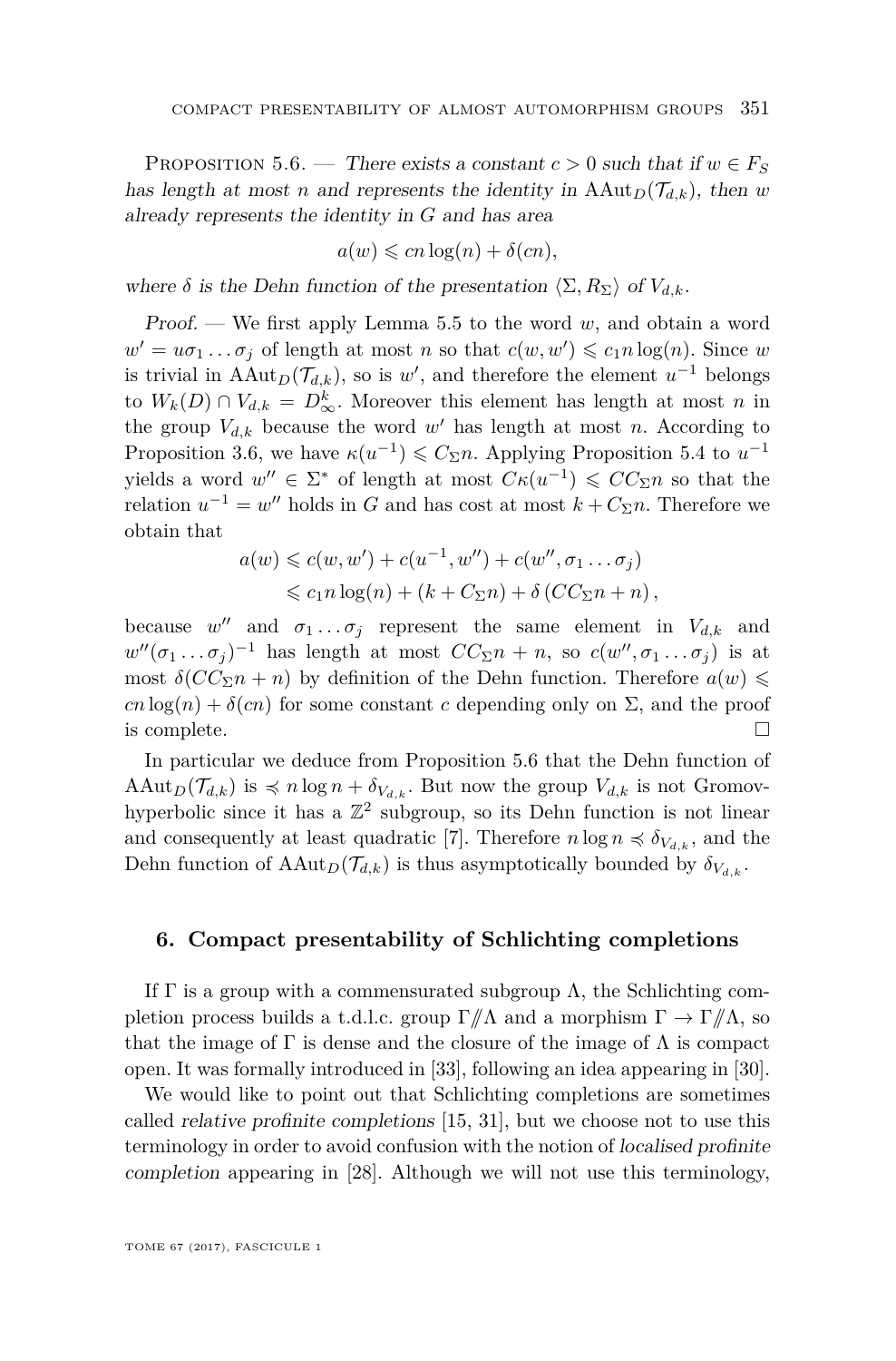we also note that a group together with a commensurated subgroup is sometimes called a Hecke pair.

The main theorem of this section is a general result about compact presentability of Schlichting completions:

<span id="page-24-0"></span>THEOREM 6.1. — Let  $\Gamma$  be a finitely presented group and let  $\Lambda$  be a finitely generated commensurated subgroup. Then the t.d.l.c. group Γ*//*Λ is compactly presented.

Before going into the proof, let us mention the following result which can derived from Theorem [6.1.](#page-24-0) As mentioned above, the notion of Schlichting completion is different but closely related to the notion of profinite completion of a group localised at a subgroup [\[28\]](#page-37-9). More precisely, it is proved in [\[28,](#page-37-9) Corollary 3, (vii)] that the Schlichting completion  $\Gamma/\!\!/ \Lambda$  is the quotient of the profinite completion of  $\Gamma$  localised at  $\Lambda$  by a compact normal subgroup. Now since a locally compact group is compactly presented if and only if one of its quotients by a compact normal subgroup is, we obtain:

COROLLARY  $6.2.$  — If  $\Gamma$  is a finitely presented group with a finitely generated commensurated subgroup  $\Lambda$ , then the profinite completion of  $\Gamma$ localised at  $\Lambda$  is compactly presented.

#### **6.1. From commensurated subgroups to t.d.l.c. groups**

We start by recalling the definition of the process of Schlichting completion.

Let  $\Gamma$  be a group and let  $\Lambda$  be a subgroup of  $\Gamma$ . The left action of  $\Gamma$  on the coset space  $\Gamma/\Lambda$  yields a homomorphism  $\Gamma \to \text{Sym}(\Gamma/\Lambda)$ , whose kernel is the normal core of  $\Lambda$ , i.e. the largest normal subgroup of  $\Gamma$  contained in Λ (or equivalently, the intersection of all conjugates of Λ). The Schlichting completion of Γ with respect to  $\Lambda$ , denoted  $\Gamma/\!\!/ \Lambda$ , is by definition the closure of the image of  $\Gamma$  in  $Sym(\Gamma/\Lambda)$ , the latter group being equipped with the topology of pointwise convergence.

Recall that  $\Lambda$  is said to be commensurated by a subset  $K$  of  $\Gamma$  if for every  $k \in K$ , the subgroup  $k \Lambda k^{-1} \cap \Lambda$  has finite index in both  $\Lambda$  and  $k \Lambda k^{-1}$ . We say that  $\Lambda$  is a commensurated subgroup if it is commensurated by the entire group Γ. It can be checked that if this holds, then the closure of the image of  $\Lambda$  in  $\Gamma/\!\!/ \Lambda$  is a compact open subgroup. In particular  $\Gamma/\!\!/ \Lambda$  is a t.d.l.c. group. Note that by construction the image of Γ in Γ*//*Λ is a dense subgroup.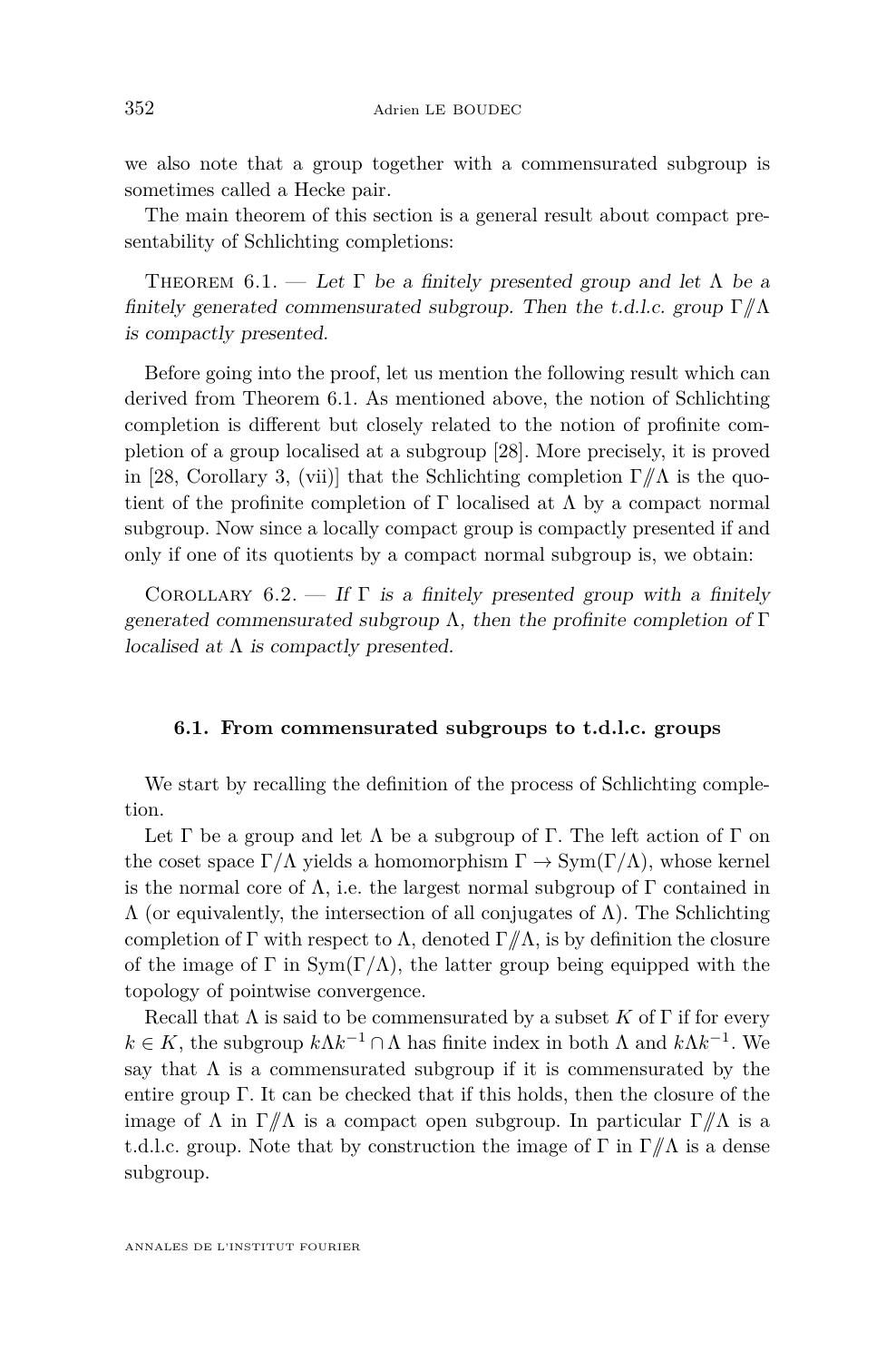From now  $\Lambda$  will be a commensurated subgroup of a group  $\Gamma$ . We point out that although the map  $\Gamma \to \Gamma/\!\!/ \Lambda$  is generally not injective, for the sake of simplicity we still use the notation  $\Lambda$  and  $\Gamma$  for their images in the group Γ*//*Λ.

The next two lemmas are straightforward, we provide proofs for completeness.

<span id="page-25-1"></span>LEMMA 6.3. — We have  $\Gamma/\!\!/ \Lambda = \overline{\Lambda} \cdot \Gamma$ .

Proof. — Since  $\overline{\Lambda}$  is an open subgroup of  $\Gamma/\!\!/ \Lambda$ ,  $\overline{\Lambda}q$  is an open neighbourhood of *g* for any  $g \in \Gamma/\!\!/ \Lambda$ . Therefore the dense subgroup  $\Gamma$  intersects  $\overline{\Lambda}g$ , meaning that there exist  $\gamma \in \Gamma$  and  $\lambda \in \overline{\Lambda}$  so that  $\lambda g = \gamma$ , i.e.  $g = \lambda^{-1} \gamma$ .  $\Box$ 

<span id="page-25-2"></span>LEMMA 6.4. — The subgroups  $\overline{\Lambda}$  and  $\Gamma$  intersect along  $\Lambda$ .

Proof. — The subgroup  $\Lambda$  stabilizes the coset  $\Lambda$  in  $Sym(\Gamma/\Lambda)$ , so every element of  $\overline{\Lambda}$  must stabilizes this coset as well by definition of the topology. Therefore  $\Lambda \cap \Gamma \subset \Lambda$ . The reverse inclusion is clear.

The following result is a useful tool to identify some t.d.l.c. group *G* with the Schlichting completion of one of its dense subgroups. It is due to Shalom and Willis [\[31,](#page-37-8) Lemmas 3.5-3.6].

<span id="page-25-0"></span>PROPOSITION 6.5. — Let *G* be a topological group with a compact open subgroup *U*. If  $\Gamma$  is a dense subgroup of *G*, then  $\Gamma \cap U$  is commensurated in  $\Gamma$  and the embedding of  $\Gamma$  in *G* induces an isomorphism of topological groups  $\varphi : \Gamma / \Gamma \cap U$   $\to G/K_U$ , where  $K_U$  is the normal core of U. In particular if *U* contains no non-trivial normal subgroup of *G*, then  $\varphi$  is an isomorphism between  $\Gamma/\hspace{-3pt}/(\Gamma \cap U)$  and *G*.

Example  $6.6.$  — Elder and Willis [\[15\]](#page-36-17) considered the Schlichting completion  $G_{m,n}$  of the Baumslag–Solitar group  $BS(m,n) = \langle t, x \mid tx^m t^{-1} = x^n \rangle$ with respect to the commensurated subgroup  $\langle x \rangle$ . Theorem [6.1](#page-24-0) can be applied and yields that  $G_{m,n}$  is compactly presented. However in this case this can be seen more directly because  $G_{m,n}$  coincides with the closure of  $BS(m, n)$  in the automorphism group of its Bass–Serre tree, and therefore  $G_{m,n}$  acts on a locally finite tree with compact vertex stabilizers. It follows that  $G_{m,n}$  is Gromov-hyperbolic, and consequently automatically compactly presented.

The next example shows that the almost automorphism group  $\text{AAut}_D(\mathcal{T}_{d,k})$  is a Schlichting completion of the Higman–Thompson group  $V_{d,k}$ . In particular Neretin's group is the Schlichting completion of  $V_{d,2}$  with respect to an infinite locally finite subgroup, a point of view which does not seem to appear in the literature. This will be generalized in Theorem [7.10.](#page-32-0)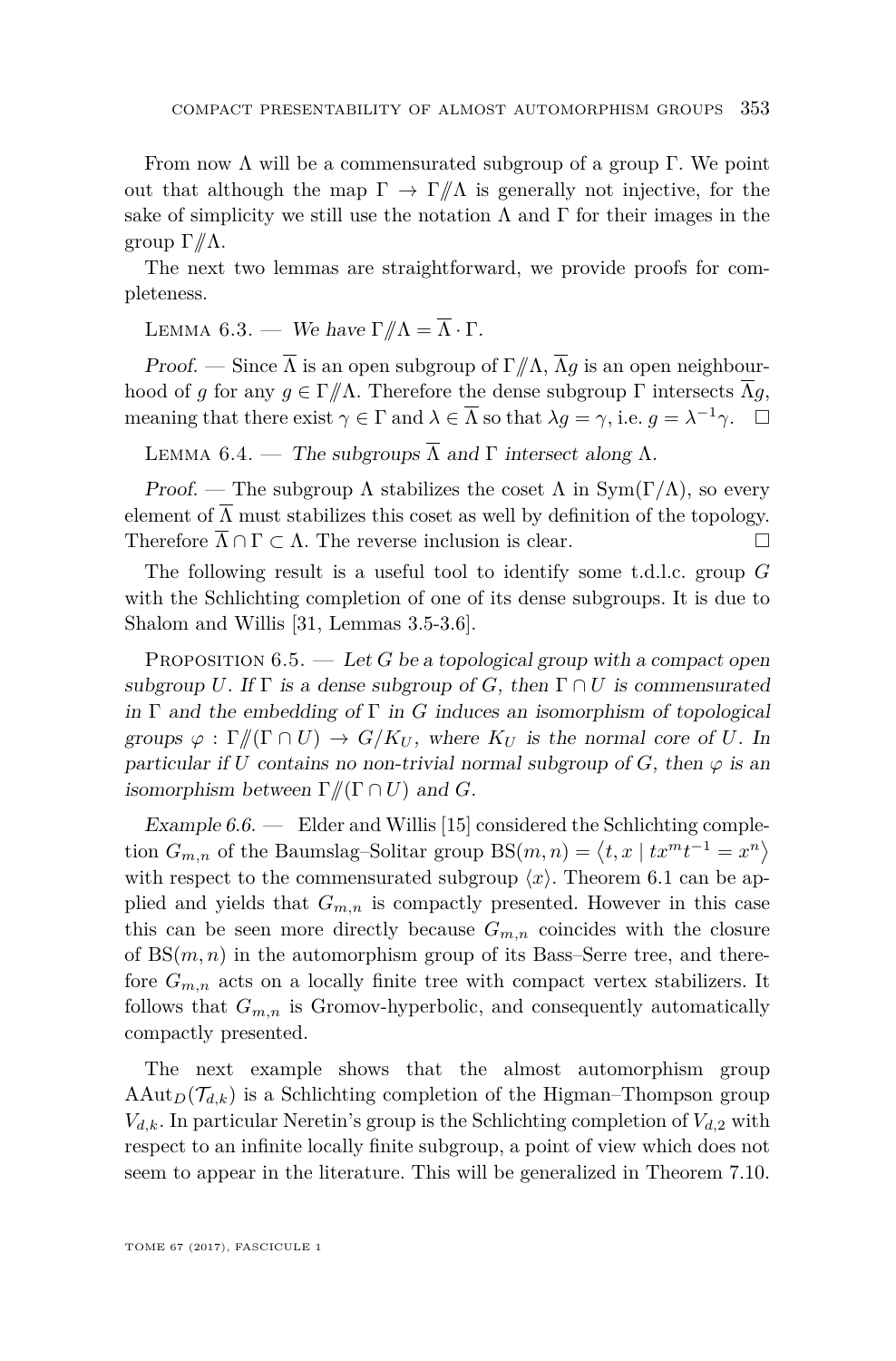Example  $6.7.$  We use the notation introduced at the beginning of Section [4.3.](#page-15-2) Let us consider the t.d.l.c. group  $\text{AAut}_D(\mathcal{T}_{d,k})$  and its compact open subgroup  $W_k(D)$ , which is easily seen not to contain any non-trivial normal subgroup of  $AAut_D(\mathcal{T}_{d,k})$ . The Higman–Thompson group  $V_{d,k}$  is a dense subgroup intersecting  $W_k(D)$  along  $D^k_{\infty}$  by Lemma [4.9.](#page-16-1) So it fol-lows from Proposition [6.5](#page-25-0) that the group  $AAut_D(\mathcal{T}_{d,k})$  is isomorphic to the Schlichting completion  $V_{d,k}/\!\!/D^k_{\infty}$ .

However, note that compact presentability of  $\text{AAut}_D(\mathcal{T}_{d,k})$  cannot be obtained by applying Theorem [6.1](#page-24-0) because  $D^k_{\infty}$  is not finitely generated.

#### **6.2. Presentation of** Γ*//*Λ

We will now prove the main result of this section, namely Theorem [6.1,](#page-24-0) which will follow from Proposition [6.9.](#page-27-1)

From now  $\Gamma$  is a finitely presented group and  $\Lambda$  a finitely generated commensurated subgroup. Recall that by abuse of notation, we still denote by Γ and Λ their images in the group  $\Gamma/\!\!/$ Λ. We let  $S = \{s_1, \ldots, s_n, \ldots, s_m\}$ be a finite generating set of  $\Gamma$  such that the elements  $s_1, \ldots, s_n$  generate  $\Lambda$ . It follows from Lemma [6.3](#page-25-1) that  $S \cup \overline{\Lambda}$  is a compact generating set of  $\Gamma/\!\!/ \Lambda$ . To prove that the group  $\Gamma/\!\!/ \Lambda$  is compactly presented, we will consider a set  $R = R_1 \cup R_2 \cup R_3 \cup R_4$  of relations of bounded length in  $\Gamma/\!\!/ \Lambda$ , and prove that it is a set of defining relations, i.e. that relations of *R* generate all the relations in Γ*//*Λ.

We let  $R_1$  be a set of words so that  $\langle S | R_1 \rangle$  is a finite presentation of Γ.

Let us also consider relations corresponding to the inclusion  $\Lambda \leq \overline{\Lambda}$  in the group  $\Gamma/\!\!/ \Lambda$ . That is, for every  $i \in \{1, \ldots, n\}$ , we let  $\bar{s_i} \in \overline{\Lambda}$  be such that  $s_i = \bar{s}_i$  in  $\Gamma/\!\!/ \Lambda$ , and denote by  $R_2$  the set of words  $s_i \bar{s}_i^{-1}$ .

We denote by  $R_3$  the set of relations of the form  $u_1u_2 = u_3, u_i \in \Lambda$ .

Now let us define the abstract group  $G_1 = \langle S \cup \overline{\Lambda} \mid R_1, R_2, R_3 \rangle$ . Note that by construction there is a homomorphism  $G_1 \to \Gamma/\!\!/ \Lambda$ .

<span id="page-26-0"></span>PROPOSITION 6.8. — Let *w* be a word in the elements of *S* and  $u \in \overline{\Lambda}$ . If the word  $u^{-1}w$  represents the identity in  $\Gamma/\!\!/ \Lambda$ , then it already represents the identity in *G*1.

*Proof.* — The fact that  $u^{-1}w$  represents the identity in  $\Gamma/\!\!/ \Lambda$  means that the element represented by *w* lies in  $\Gamma \cap \overline{\Lambda}$ , which is reduced to  $\Lambda$  according to Lemma [6.4.](#page-25-2) Therefore there exists a word  $w_{\Lambda}$  in the letters  $s_1, \ldots, s_n$ , so that  $w = w_\Lambda$  in  $\Gamma/\!\!/ \Lambda$ . But thanks to  $R_1$ , the relation  $w = w_\Lambda$  is also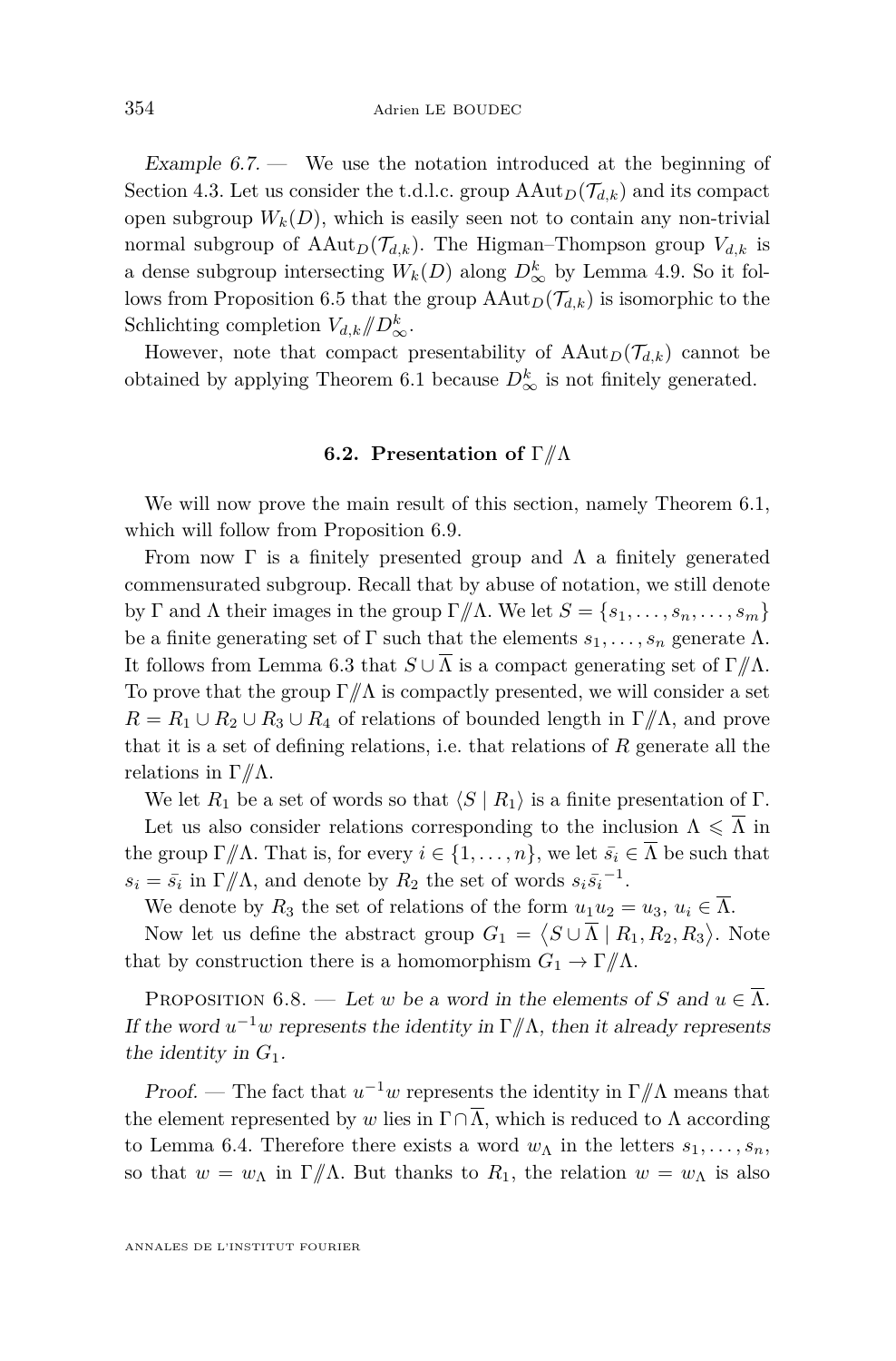satisfied in  $G_1$ . Now for each letter of  $w_\Lambda$  we can apply a relation from  $R_2$  to obtain a word  $w_{\overline{\Lambda}}$  in the letters  $\bar{s}_1, \ldots, \bar{s}_n$ , so that  $w = w_{\overline{\Lambda}}$  in  $G_1$ . Consequently the relation  $w_{\overline{\Lambda}} = u$  holds in  $\Gamma/\!\!/ \Lambda$ , and thanks to  $R_3$  this relation also holds in  $G_1$ , meaning that  $w = u$  in  $G_1$ .

We finally consider a last family of relations in Γ*//*Λ. According to Lemma [6.3,](#page-25-1) for every  $i \in \{1, ..., m\}$  and  $u \in \Lambda$ , we can pick some  $u' \in \Lambda$ and some word  $w \in S^*$  so that  $s_i u = u'w$  in  $\Gamma/\!\!/ \Lambda$ . We denote by  $R_4$  the set of corresponding relations.

Now let us define the abstract group  $G_2 = \langle S \cup \overline{\Lambda} \mid R_1, R_2, R_3, R_4 \rangle$ . Note that the group  $G_2$  is a quotient of  $G_1$ .

<span id="page-27-1"></span>PROPOSITION 6.9. — The natural homomorphism  $G_2 \rightarrow \Gamma/\!\!/ \Lambda$  is an isomorphism.

Proof. — It is clear that this morphism is onto because  $S \cup \Lambda$  is a generating set of  $\Gamma/\!\!/ \Lambda$ . So we only have to prove that it is injective. For this, let us consider a word *w* in the elements of  $S \cup \overline{\Lambda}$  representing the identity in Γ//Λ. We want to prove that *w* represents the identity in  $G_2$ . Applying successively relators from  $R_4$ , we can move each occurrence of an element of  $\Lambda$  in *w* to the left, and obtain a word *w*<sup>'</sup> of the form  $w' = u_1 \cdots u_k s_{i_1} \cdots s_{i_\ell}$ , with  $u_i \in \Lambda$ ,  $s_j \in S$ , so that  $w = w'$  in  $G_2$ . Now thanks to  $R_3$ , the word  $w'$  can be transformed into a word  $w''$  of the form  $w'' = us_{i_1} \cdots s_{i_\ell}, u \in \Lambda$ . But now since *w* represents the identity in  $\Gamma/\!\!/ \Lambda$ , the same holds for *w''*. Therefore by Proposition [6.8,](#page-26-0) the word  $w''$  represents the identity in  $G_1$ , and a fortiori it also represents the identity in  $G_2$ , the latter being a quotient of  $G_1$ . It follows that the word *w* represents the identity in  $G_2$ , and the proof is complete.

<span id="page-27-0"></span>Remark  $6.10.$  — Here we do not try to get an estimate on the Dehn function of  $\Gamma/\!\!/ \Lambda$ , because a careful reading of the proof reveals that the best we could hope in this level of generality is to obtain that the Dehn function of Γ*//*Λ is bounded by the Dehn function of Γ. However this would be far from being sharp, as for example the Baumslag–Solitar group BS(1*, n*) has an exponential Dehn function for  $n \geq 2$  (see for instance [\[18\]](#page-36-18)), whereas its Schlichting completion  $\mathbb{Q}_n \rtimes_n \mathbb{Z}$  is Gromov-hyperbolic, and therefore has a linear Dehn function.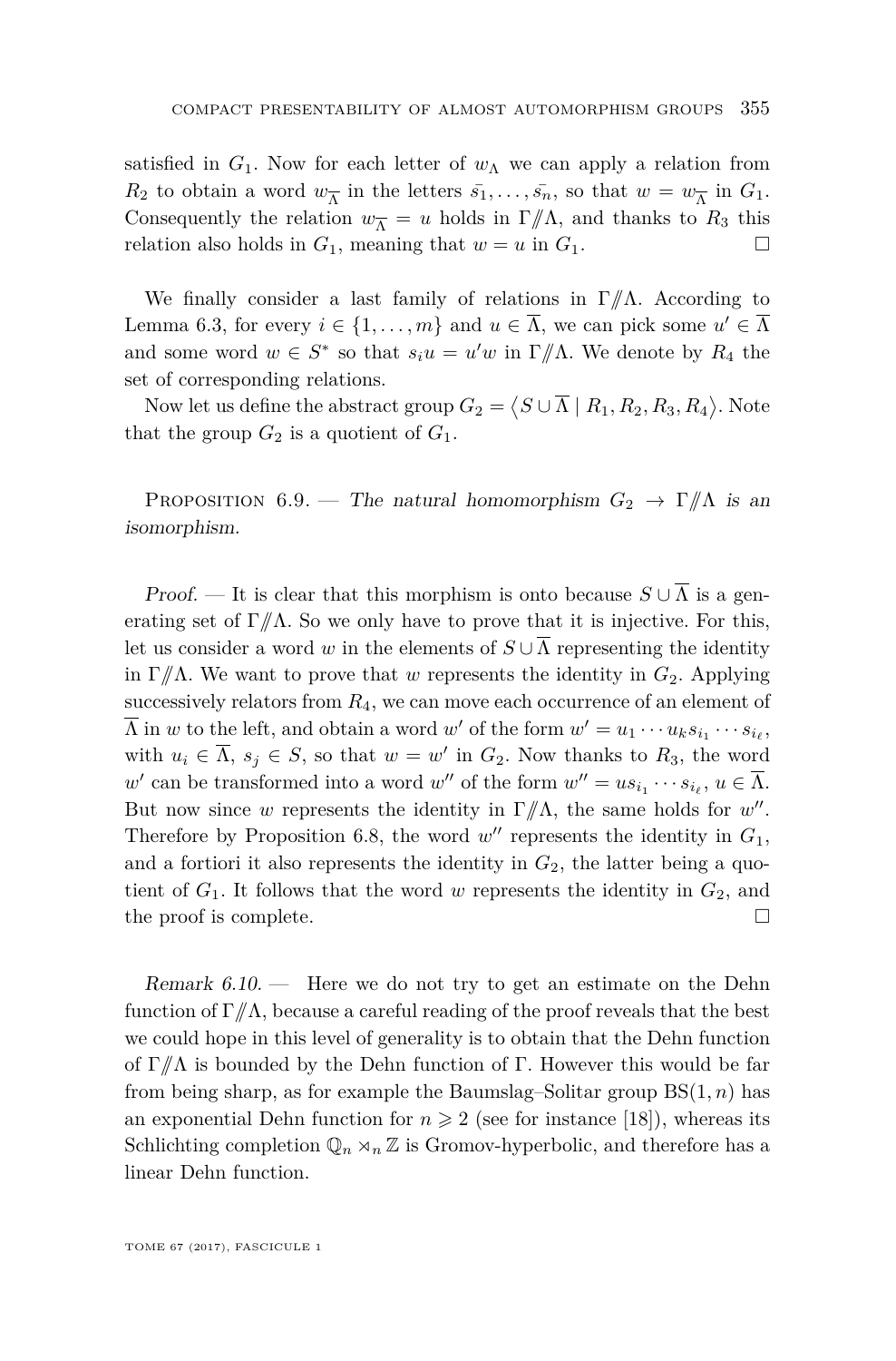#### **7. Almost automorphism groups associated with regular branch groups**

Almost automorphisms of  $\mathcal{T}_d$  are homeomorphisms of the boundary  $\partial_\infty \mathcal{T}_d$ which locally coincide with a tree automorphism. It seems natural to extend this definition by considering a subgroup  $G \leq \text{Aut}(\mathcal{T}_d)$ , and homeomorphisms of  $\partial_{\infty} \mathcal{T}_d$  which locally coincide with an element of *G*. In other words, we want to define homeomorphisms of  $\partial_{\infty} \mathcal{T}_d$  which are piecewise in *G*. It turns out that the notion naturally appearing for *G* is self-similarity, whose definition is recalled below.

Note that we restrict ourselves to the case  $k = d$  for simplicity, but the results could naturally be extended to almost automorphism subgroups of AAut $(\mathcal{T}_{d,k})$ .

#### **7.1. Preliminary material**

This section is devoted to reviewing basic definitions and facts about self-similar and branch groups, and establishing some preliminary results. We refer the reader to [\[4,](#page-36-10) [25\]](#page-37-1) for more on self-similar and branch groups.

Recall that vertices of  $\mathcal{T}_d$  are labeled by words over a finite alphabet X of cardinality *d*, and we freely identify a vertex with the word associated to it.

If *G* is a subgroup of the automorphism group  $Aut(\mathcal{T}_d)$  and if  $n \geq 0$ , we will denote by  $G_n$  the *n*th level stabilizer of  $G$ , that is the subgroup of  $G$ fixing pointwise the *n*th level of  $\mathcal{T}_d$ . Note that  $G_n$  is always a finite index subgroup of *G*, but the converse is far from true because there may exist some finite index subgroup of *G* not containing any level stabilizer. This motivates the following definition.

DEFINITION 7.1. — A finite index subgroup of  $G$  is a congruence subgroup if it contains some level stabilizer.

If  $g \in Aut(\mathcal{T}_d)$  is an automorphism and  $v \in X^*$  is a vertex of  $\mathcal{T}_d$ , the section of *g* at *v* is the unique automorphism  $g_v$  of  $\mathcal{T}_d$  defined by the formula

$$
g(vw) = g(v)g_v(w)
$$

for every  $w \in X^*$ .

DEFINITION 7.2. — A subgroup  $G \leqslant \text{Aut}(\mathcal{T}_d)$  is self-similar if every section of every element of *G* is an element of *G*.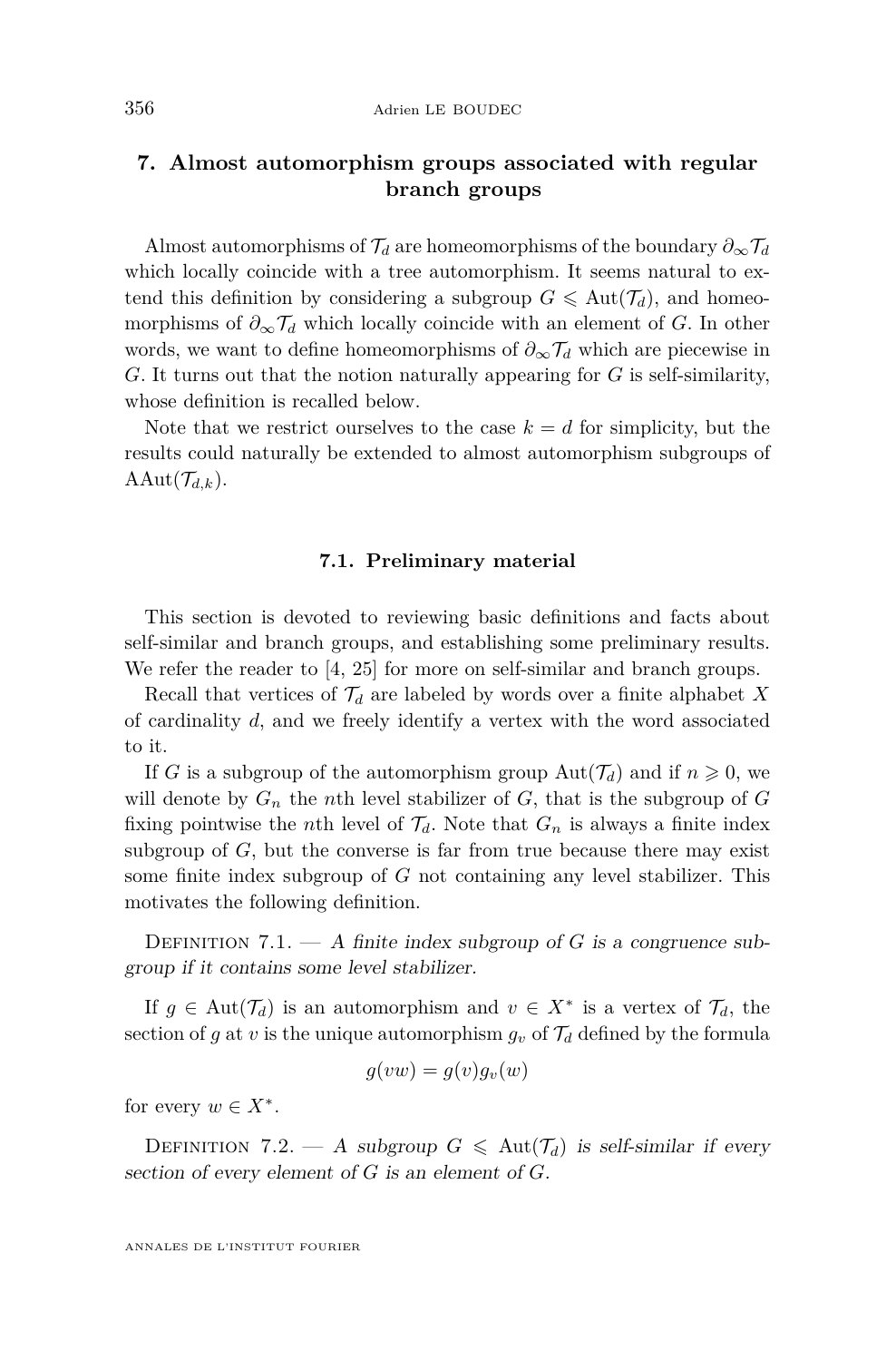Self-similar groups appear naturally when studying holomorphic dynamics and fractal geometry. The study of self-similar groups is also motivated by the fact that this class contains examples of groups exhibiting some exotic behavior. Among self-similar groups is a class of groups which is better understood, namely contracting self-similar groups.

DEFINITION 7.3.  $- A$  self-similar group *G* is said to be contracting if there exists a finite subset  $\mathcal{N} \leq G$  such that for every  $q \in G$ , there exists  $k \geq 1$  so that all the sections of *g* of level at least *k* belong to N.

Here we are interested in a particular class of self-similar groups, namely regular branch groups, whose definition is recalled below.

DEFINITION 7.4. — Let  $G \leqslant \text{Aut}(\mathcal{T}_d)$  be a self-similar group. By definition, *G* comes equipped with an injective homomorphism  $\psi : G \rightarrow$  $G \wr Sym(d)$  (sometimes called the wreath recursion). We say that *G* is regular branch over its finite index subgroup *K* if  $\psi(K)$  contains  $K \times \ldots \times K$ as a subgroup of finite index.

Remark 7.5. — We note that being regular branch is stable by taking the topological closure in  $Aut(\mathcal{T}_d)$ . More precisely, if G is regular branch over *K* then the closure of *G* is regular branch over the closure of *K*. Note also that if *K* contains some level stabilizer of *G* then its closure contains the stabilizer of the same level in the closure of *G*, so being regular branch over a congruence subgroup is also stable by taking the topological closure.

The most popular example of a self-similar group is the Grigorchuk group of intermediate growth introduced in [\[16\]](#page-36-19). It is a regular branch group, branching over a subgroup containing its stabilizer of level 3. Other examples are the Gupta–Sidki group as well as the Fabrykowski–Gupta group, which are regular branch over their commutator subgroup, the latter containing their level 2 stabilizer. For the definitions and properties of these groups we refer the reader to [\[3,](#page-36-20) §6 and 8]. In view of Theorem [1.4,](#page-6-0) we note that all these examples are contracting.

In the following standard lemma, a proof of which can be consulted in [\[32,](#page-37-5) Lemma 10], the isomorphism is obtained via the wreath recursion, which is usually omitted.

<span id="page-29-0"></span>LEMMA 7.6. — Let  $H \leq \text{Aut}(\mathcal{T}_d)$  be a regular branch group, branching over a subgroup containing the level stabilizer  $H_s$ . Then for every  $n \geq s$ , the level stabilizer  $H_{n+1}$  is isomorphic to  $H_n \times \ldots \times H_n$ .

If *H* is a subgroup of the automorphism group  $Aut(\mathcal{T}_d)$ , it is in general very hard to describe its topological closure in  $Aut(\mathcal{T}_d)$ . In the case of the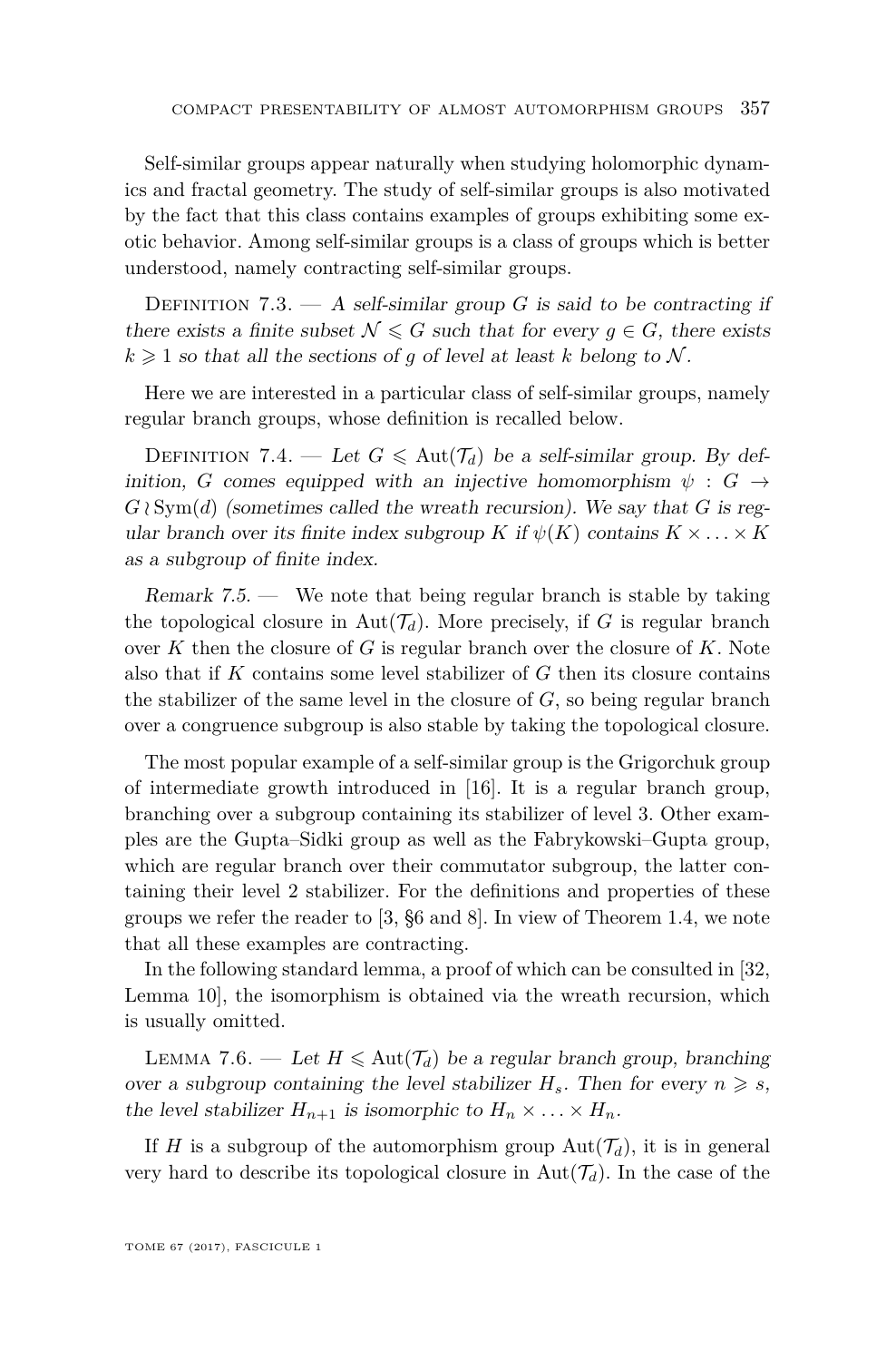Grigorchuk group, the closure has been described by Grigorchuk in [\[17\]](#page-36-21). We will use a generalization of this result due to Sunic, which is the following:

<span id="page-30-1"></span>PROPOSITION 7.7. — Let  $H \leq \text{Aut}(\mathcal{T}_d)$  be a regular branch group, branching over a subgroup containing the level stabilizer *Hs*, and let *G* be the topological closure of *H* in Aut( $\mathcal{T}_d$ ). Then an element  $\gamma \in \text{Aut}(\mathcal{T}_d)$ belongs to *G* if and only if for every section  $\gamma_v$  of  $\gamma$ , there exists an element of  $H \leq \text{Aut}(\mathcal{T}_d)$  acting like  $\gamma_v$  up to and including level  $s + 1$ .

Proof. — The statement is a reformulation of the implication  $(ii) \Rightarrow (i)$ of [\[32,](#page-37-5) Theorem 3]. Note that the author requires level transitivity in the definition of a regular branch group, but the proof given there does not use this assumption.

This description of the closure of a regular branch group allows us to deduce the following result, which does not seem to appear in the literature, and which may be of independent interest.

<span id="page-30-2"></span>PROPOSITION 7.8. — Let  $H \leq \text{Aut}(\mathcal{T}_d)$  be a regular branch group, branching over a congruence subgroup, and let *G* be the topological closure of *H* in Aut $(\mathcal{T}_d)$ . Then the intersection in Aut $(\mathcal{T}_d)$  between *G* and  $H \wr \text{Sym}(d)$  is equal to *H*.

Proof. — The inclusion  $H \subset G \cap (H \wr \text{Sym}(d))$  is clear because  $H \subset G$ is always true and  $H \subset H \wr Sym(d)$  is satisfied by self-similarity. To prove that equality holds, we prove that *H* and  $G \cap (H \wr Sym(d))$  have the same index in the group  $H \wr \text{Sym}(d)$ .

Assume that *H* is branching over a subgroup containing *Hs*. By multiplicativity of the index, we have

$$
[H \wr \mathrm{Sym}(d) : H_{s+1}] = [H \wr \mathrm{Sym}(d) : H] \times [H : H_{s+1}],
$$

that is

$$
[H \wr \mathrm{Sym}(d) : H] = \frac{[H \wr \mathrm{Sym}(d) : H_{s+1}]}{[H : H_{s+1}]}.
$$

Now the number of possibilities for the action of an element of  $H \wr \text{Sym}(d)$ on the first level is  $|\text{Sym}(d)| = d!$ . Moreover the first level stabilizer of  $H \wr \text{Sym}(d)$  is  $H \times \ldots \times H$ , so

<span id="page-30-0"></span>(7.1) 
$$
[H \wr \text{Sym}(d) : H_{s+1}] = d! [H \times ... \times H : H_{s+1}].
$$

Furthermore we can apply Lemma [7.6](#page-29-0) to obtain that  $H_{s+1}$  is equal to  $H_s \times \ldots \times H_s$ , which yields

$$
[H \times \ldots \times H : H_{s+1}] = [H \times \ldots \times H : H_s \times \ldots \times H_s] = [H : H_s]^d.
$$

ANNALES DE L'INSTITUT FOURIER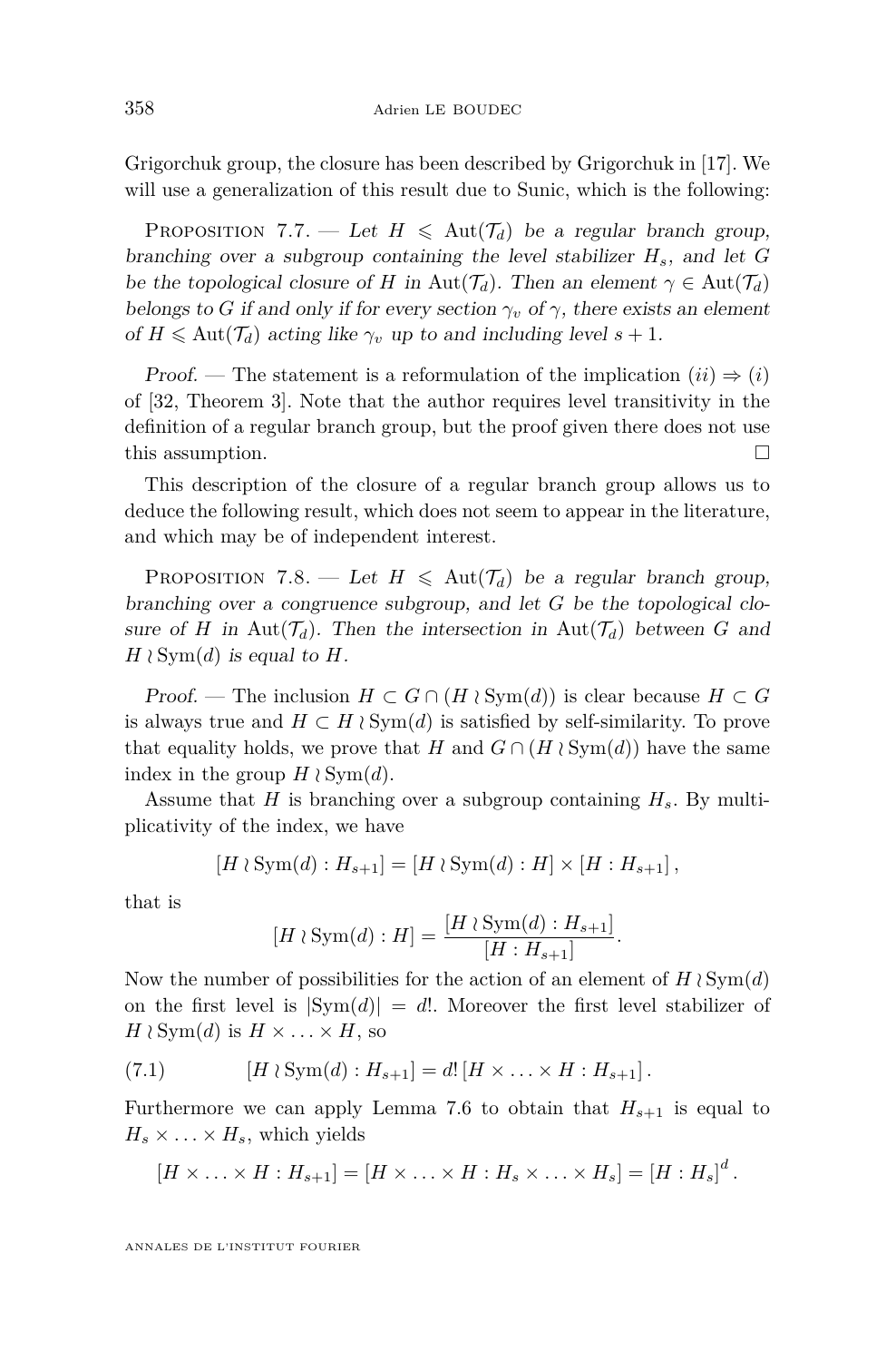Going back to [\(7.1\)](#page-30-0), we obtain

$$
[H \wr \text{Sym}(d) : H] = \frac{d! [H : H_s]^d}{[H : H_{s+1}]}.
$$

Let us now compute the index of  $G \cap (H \wr Sym(d))$  in  $H \wr Sym(d)$ . According to Proposition [7.7,](#page-30-1) an element  $\gamma \in \text{Aut}(\mathcal{T}_d)$  belongs to *G* if and only if for every section  $\gamma_v$  of  $\gamma$ , there exists an element of *H* acting like  $\gamma_v$  up to level  $s + 1$ . Since elements of  $H \wr \mathrm{Sym}(d)$  have all their sections of level at least 1 in *H*, it follows that an element  $\gamma \in H \wr \text{Sym}(d)$  belongs to *G* if and only if there exists an element of *H* acting like  $\gamma$  up to level  $s + 1$ . It follows that the index of  $G \cap (H \wr \mathrm{Sym}(d))$  in  $H \wr \mathrm{Sym}(d)$  is the number of possibilities for the action on level  $s + 1$  for  $H \wr Sym(d)$ , divided by the number of possibilities for the action on level  $s + 1$  for  $H$ . The latter being  $[H:H_{s+1}]$  and the former being  $d!\left[H:H_s\right]^d$ , we have

$$
[H \wr \mathrm{Sym}(d) : G \cap (H \wr \mathrm{Sym}(d))] = \frac{d! [H : H_s]^d}{[H : H_{s+1}]}.
$$

#### **7.2. Definition of the groups**

Let  $G \leq \text{Aut}(\mathcal{T}_d)$  be a self-similar group. We will say that an almost automorphism of  $\mathcal{T}_d$  is piecewise of type G if it can be represented by a triple  $(\psi, T, T')$  such that  $T, T'$  are finite rooted complete subtrees of  $\mathcal{T}_d$  and  $\psi: \mathcal{T}_d \setminus T \to \mathcal{T}_d \setminus T'$  belongs to *G* on each connected component, after the natural identification of each connected component of  $\mathcal{T}_d \backslash T$  and  $\mathcal{T}_d \backslash T'$  with  $\mathcal{T}_d$ . We observe that by self-similarity, if a triple  $(\psi_1, T_1, T'_1)$  is such that  $\psi_1 : \mathcal{T}_d \setminus T_1 \to \mathcal{T}_d \setminus T'_1$  belongs to *G* on each connected component, then for any equivalent triple  $(\psi_2, T_2, T_2')$  such that  $T_2$  (resp.  $T_2'$ ) contains  $T_1$  (resp.  $T_1'$ , then  $\psi_2 : \mathcal{T}_d \backslash T_2 \to \mathcal{T}_d \backslash T_2'$  belongs to *G* on each connected component. It follows from this observation that the set of almost automorphisms which are piecewise of type *G* is a subgroup of  $AAut(\mathcal{T}_d)$ , which will be denoted by  $\text{AAut}_G(\mathcal{T}_d)$ . Note that  $\text{AAut}_G(\mathcal{T}_d)$  obviously contains the group *G*.

It is worth pointing out that the definition of the group requires neither topological (e.g. closed) nor finiteness (e.g. finitely generated) assumption on *G*.

Following [\[26\]](#page-37-4), we let  $L(G) \leq \text{Aut}(\mathcal{T}_d)$  be the embedded copy of *G* acting on the subtree hanging below the first vertex of level 1, and being the identity elsewhere. Since the Higman–Thompson group  $V_d$  acts transitively on the set of proper balls of  $\partial_{\infty} \mathcal{T}_d$ , it is not hard to see that the group AAut<sub>*G*</sub>( $\mathcal{T}_d$ ) is generated by  $V_d$  together with  $L(G)$ . See [\[26,](#page-37-4) Lemma 5.12]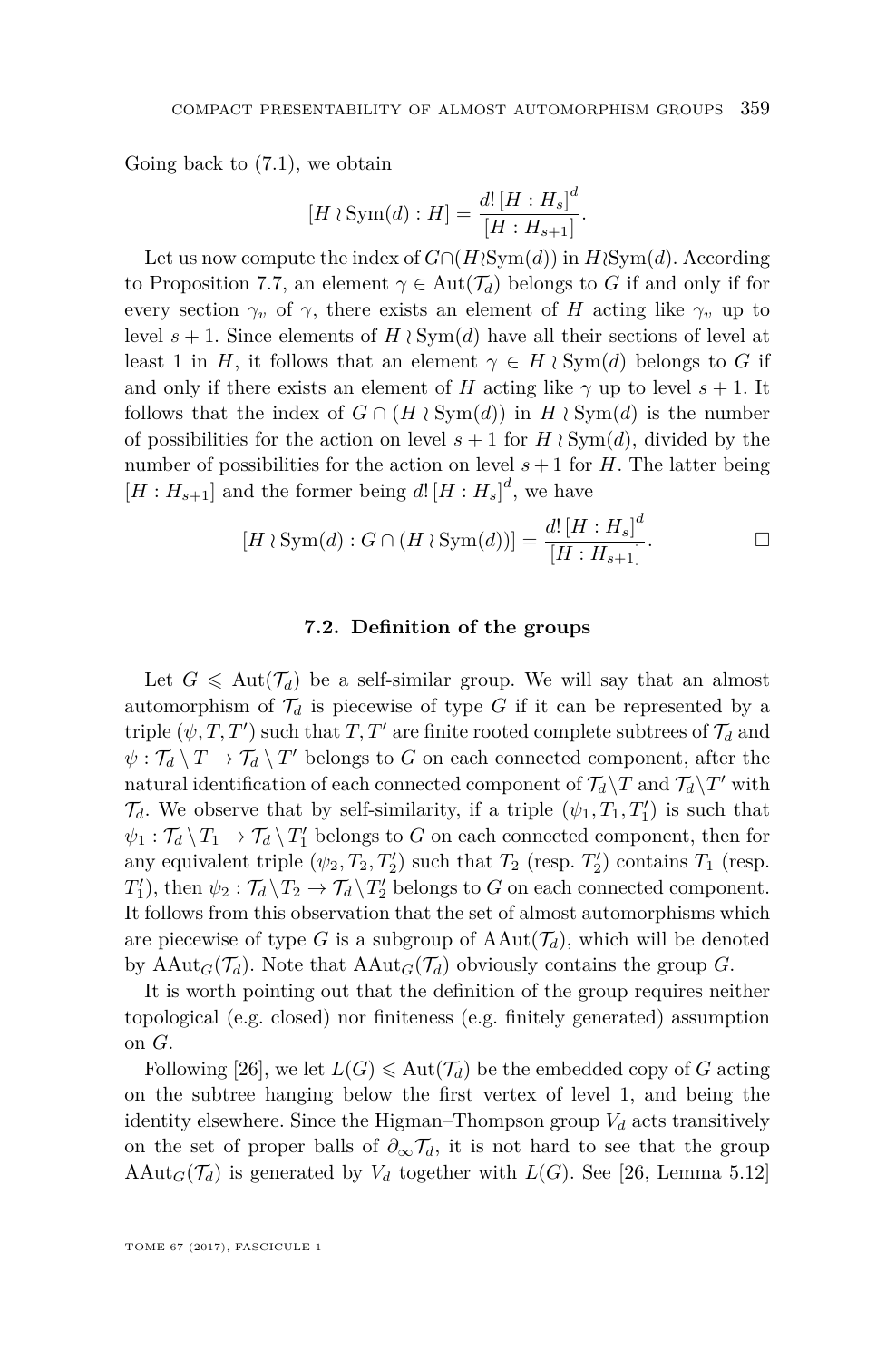for details. In particular if *G* is a finitely generated self-similar group, then  $\text{AAut}_G(\mathcal{T}_d)$  is finitely generated as well.

The first example of such a group was considered by Röver when *G* is the first Grigorchuk group. He proved that  $\text{Aut}_G(\mathcal{T}_d)$  is finitely presented and simple [\[29\]](#page-37-2). Then Nekrashevych [\[24\]](#page-37-3) introduced the group  $\text{AAut}_G(\mathcal{T}_d)$ for an arbitrary self-similar group *G* and generalized both simplicity and finiteness results (see [\[26,](#page-37-4) Theorem 4.7] and Theorem [7.15](#page-35-1) cited below).

<span id="page-32-1"></span>Remark 7.9. — It is worth noting that  $AAut_G(\mathcal{T}_d)$  is always a dense subgroup of  $AAut(\mathcal{T}_d)$ , since it contains the subgroup  $V_d$  which is already dense. In particular if *N* is a non-trivial normal subgroup of  $AAut_G(\mathcal{T}_d)$ , then the closure of *N* in  $AAut(\mathcal{T}_d)$  is normalized by the closure of  $AAut_G(\mathcal{T}_d)$ , which is  $\text{AAut}(\mathcal{T}_d)$ . By simplicity of the latter, the closure of *N* has to be equal to AAut $(\mathcal{T}_d)$ . This proves that any non-trivial normal subgroup of  $\text{AAut}_G(\mathcal{T}_d)$ is dense in  $AAut(\mathcal{T}_d)$ . In particular *G* can not contain any non-trivial normal subgroup of  $\text{AAut}_G(\mathcal{T}_d)$ .

#### **7.3. Almost automorphism groups arising as Schlichting completions**

The main result of this section is the following.

<span id="page-32-0"></span>THEOREM 7.10. — Let  $H \leq \text{Aut}(\mathcal{T}_d)$  be a regular branch group, branching over a congruence subgroup, and let *G* be the topological closure of *H* in Aut $(\mathcal{T}_d)$ . Then the inclusion of  $AAut_H(\mathcal{T}_d)$  in  $AAut_G(\mathcal{T}_d)$  induces an isomorphism of topological groups between  $\text{AAut}_H(\mathcal{T}_d)/H$  and  $\text{AAut}_G(\mathcal{T}_d)$ .

For example this brings a new perspective to the topologically simple group constructed in [\[2\]](#page-36-3): this is the Schlichting completion of Röver's group [\[29\]](#page-37-2) with respect to the Grigorchuk group.

Theorem [7.10](#page-32-0) will be proved at the end of this section. We begin by showing how to endow the group  $AAut_G(\mathcal{T}_d)$  with a natural topology when *G* is a closed regular branch group. We will need the following:

PROPOSITION 7.11. — Any regular branch group  $G \leq \text{Aut}(\mathcal{T}_d)$  is commensurated in  $AAut_G(\mathcal{T}_d)$ .

Proof. — Since  $AAut_G(\mathcal{T}_d)$  is generated by  $V_d$  and  $L(G)$ , it is enough to prove that these two subgroups commensurate *G*.

Let us first prove that  $V_d$  commensurates  $G$ . Henceforth we assume that *K* is a subgroup of *G* over which *G* is branching. For every finite rooted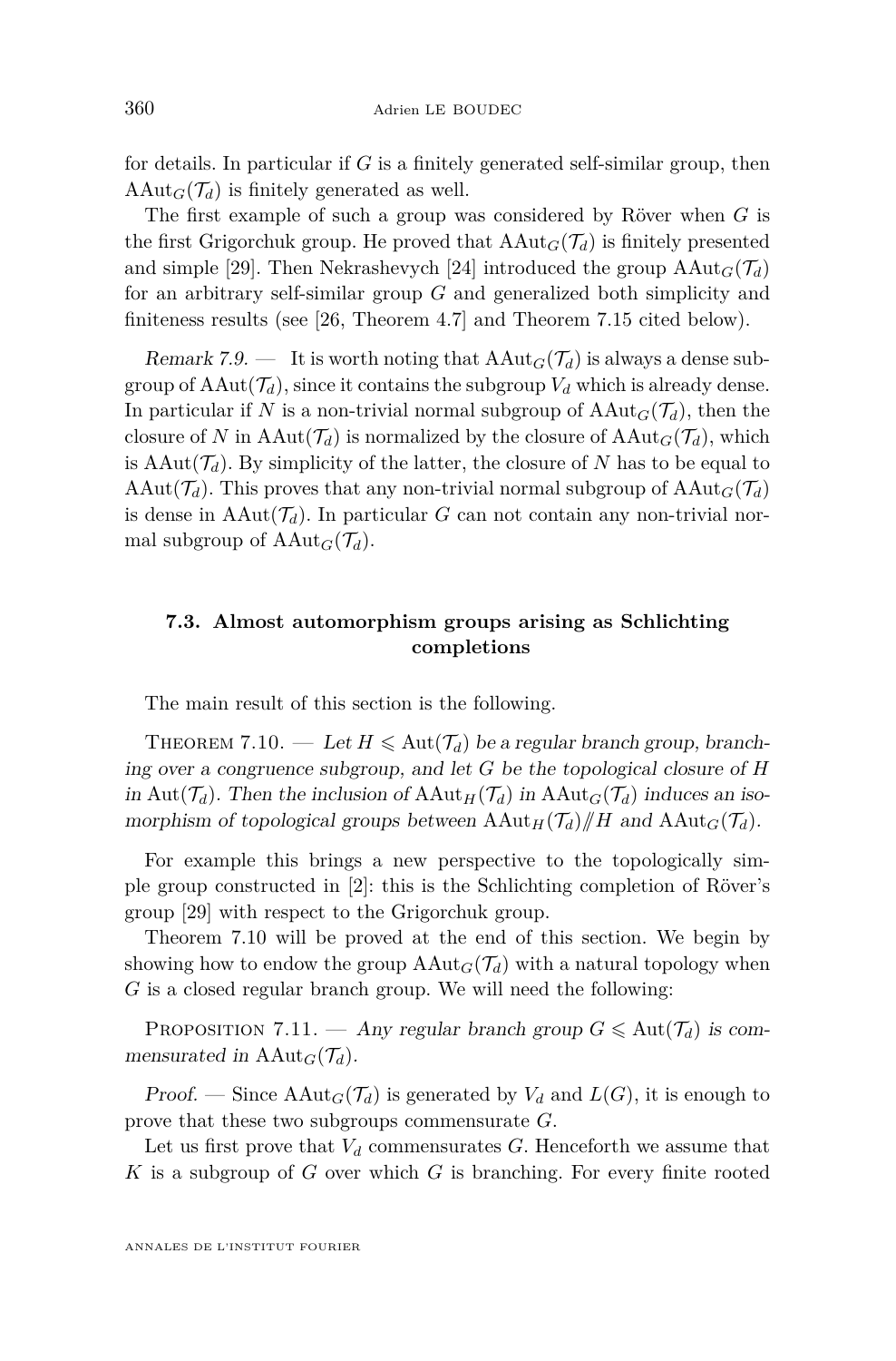complete subtree *T* of  $\mathcal{T}_d$ , we denote by  $K_T$  the subgroup of  $\text{Aut}(\mathcal{T}_d)$  fixing pointwise *T* and acting by an element of *K* on each subtree hanging below a leaf of *T*. Since *G* is regular branch over *K*, *K<sup>T</sup>* is a finite index subgroup of *G* for every finite rooted complete subtree *T*. Now if  $\sigma \in V_d$  and if *T*, *T'* are respectively the domain and range tree of the canonical representative triple of  $\sigma$ , we easily check that  $\sigma K_T \sigma^{-1} = K_{T'}$ . So conjugation by  $\sigma$  sends a finite index subgroup of *G* to another finite index subgroup of *G*, which exactly means that  $\sigma$  commensurates  $G$ .

Now let us prove that  $L(G)$  commensurates  $G$ . It is classic that since  $K$ is a finite index subgroup of *G*, there exists a finite index subgroup *N* of *K* that is normal in *G*. Therefore  $\psi(G)$  contains  $N \times \ldots \times N$  as a finite index subgroup, and the latter is normalized by  $L(G)$  because N is normal in *G*. This proves an even stronger result than commensuration, namely the existence of a finite index subgroup of *G* which is normalized by  $L(G)$ .  $\Box$ 

Now assume that  $G \leq \text{Aut}(\mathcal{T}_d)$  is a closed regular branch group. Examples of such groups include the topological closure of any of the finitely generated regular branch groups mentioned earlier. In this context, the group *G* comes equipped with a profinite topology, inherited from the profinite topology of Aut $(\mathcal{T}_d)$ . The fact that *G* is commensurated in AAut<sub>*G*</sub>( $\mathcal{T}_d$ ) together with Lemma [4.3](#page-14-0) allows us to extend the topology of *G* to the larger group  $\text{AAut}_G(\mathcal{T}_d)$ :

PROPOSITION 7.12. — Assume that  $G \leq \text{Aut}(\mathcal{T}_d)$  is a closed regular branch group. Then there exists a (unique) group topology on  $\text{AAut}_G(\mathcal{T}_d)$ turning *G* into a compact open subgroup. In particular  $AAut_G(\mathcal{T}_d)$  is a t.d.l.c. compactly generated group.

We now prove some preliminary results which will be used in the proof of Theorem [7.10.](#page-32-0)

Until the end of this section,  $H \leq \text{Aut}(\mathcal{T}_d)$  is a regular branch group, branching over a congruence subgroup, and *G* is the topological closure of *H* in Aut $(\mathcal{T}_d)$ .

<span id="page-33-0"></span>PROPOSITION 7.13. — AAut<sub>H</sub>( $\mathcal{T}_d$ ) is a dense subgroup of AAut<sub>*G*</sub>( $\mathcal{T}_d$ ).

Proof. — We let *L* be a congruence subgroup of *G* over which *G* is branching, and we denote by *K* the closure of *L* in  $Aut(\mathcal{T}_d)$ . For every finite rooted complete subtree *T* of  $\mathcal{T}_d$ , we still denote by  $K_T$  the subgroup of  $Aut(\mathcal{T}_d)$  fixing pointwise T and acting by an element of K on each subtree hanging below a leaf of *T*. Note that since *L* contains some level stabilizer of *H*, the subgroup *K* contains some level stabilizer of *G* and is therefore an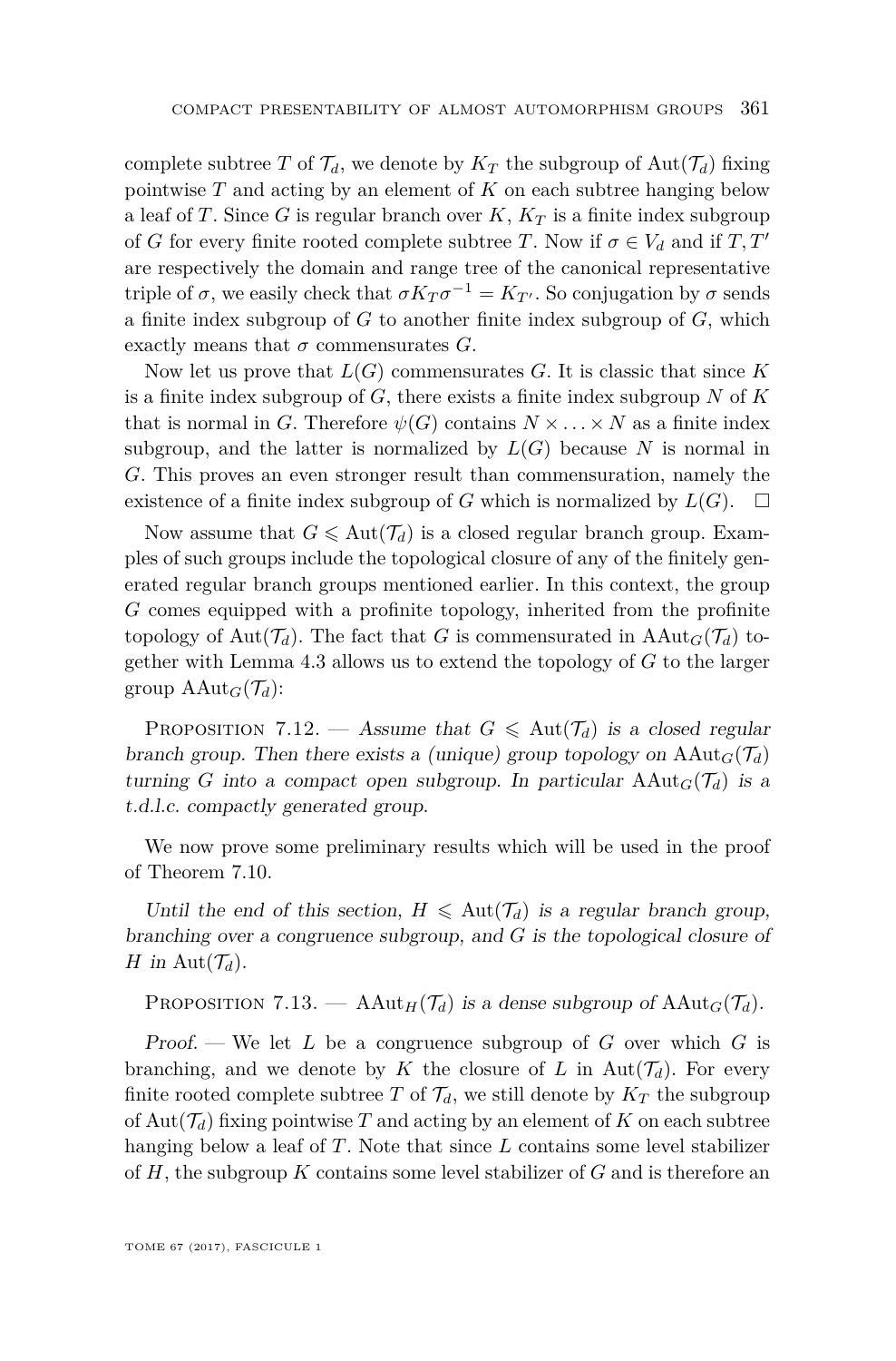open subgroup of *G*. It follows that  $(K_T)$  forms a basis of neighbourhoods of the identity in *G*, when *T* ranges over all finite rooted complete subtrees. By definition of the topology, it is also a basis of neighbourhoods of the identity in  $AAut_G(\mathcal{T}_d)$ .

Let *g* be an element of *G*. By definition there exists a sequence  $(h_n)$ of elements of *H* converging to *g*. Since *L* has finite index in *H*, we may assume that all the elements  $h_n$  lie in the same left coset of  $L$ , that is, that there exists  $h \in H$  such that  $h_n \in hL$  for every *n*. From this we deduce that  $g \in hK$ .

Now let  $\gamma$  be an element of  $AAut_G(\mathcal{T}_d)$ . We will prove that  $AAut_H(\mathcal{T}_d)$ intersects every neighbourhood of  $\gamma$ . Let  $(\psi, T, T')$  be a triple representing *γ* such that  $\psi : \mathcal{T}_d \setminus T \to \mathcal{T}_d \setminus T'$  belongs to *G* on each connected component of  $\mathcal{T}_d \setminus T$ . This means that for every leaf *v* of *T*, there exists an element  $g_v \in G$  so that  $\psi$  sends the subtree hanging below the leaf  $v$  to a subtree hanging below a leaf of  $T'$  via the element  $g_v$ . According to the above remark, there exists some element  $h_v \in H$  such that  $h_v^{-1}g_v \in K$ . Now let us consider the almost automorphism  $\hat{\gamma}$  represented by the triple  $(\hat{\psi}, T, T')$ , where  $\hat{\psi}$  induces the same bijection between the leaves of *T* and the leaves of  $T'$ , but does not act on the subtree hanging below the leaf  $v$  by  $g_v$  but by the element  $h_v$ . By construction, we have  $\hat{\gamma} \in \text{AAut}_H(\mathcal{T}_d)$  and  $\hat{\gamma}^{-1}\gamma \in K_T$ . Since on the one hand we can choose *T* to be as large as we want, and on the other hand  $(K_T)$  is a basis of neighbourhoods of the identity, we obtain that  $\text{AAut}_H(\mathcal{T}_d)$  intersects every neighbourhood of  $\gamma$ .

<span id="page-34-0"></span>PROPOSITION 7.14. — The intersection in  $AAut_G(\mathcal{T}_d)$  between G and AAut $_H(\mathcal{T}_d)$  is equal to *H*.

*Proof.* — The inclusion  $H \subset G \cap \text{AAut}_H(\mathcal{T}_d)$  being clear, we only have to prove the reverse inclusion. First note that the intersection between Aut $(\mathcal{T}_d)$  and AAut $_H(\mathcal{T}_d)$  is the increasing union for  $n \geq 0$  of the subgroups  $H \wr \text{Aut}_n$ , where  $\text{Aut}_n$  is the subgroup of  $\text{Aut}(\mathcal{T}_d)$  consisting of elements whose sections of level *n* are trivial; and the permutational wreath product is associated to the action of  $\text{Aut}_n$  on the vertices of level *n*. In particular

$$
G \cap \mathrm{AAut}_H(\mathcal{T}_d) = \bigcup_{n \geq 0} G \cap (H \wr \mathrm{Aut}_n).
$$

Let us prove by induction on  $n \geq 0$  that  $G \cap (H \wr Aut_n)$  is reduced to *H*. This is true for  $n = 0$  by definition, and true for  $n = 1$  accord-ing to Proposition [7.8.](#page-30-2) Assume that this is true for some  $n \geqslant 1$ , and let  $\gamma \in G \cap (H \wr \text{Aut}_{n+1})$ . Then every section of level 1 of  $\gamma$  lies in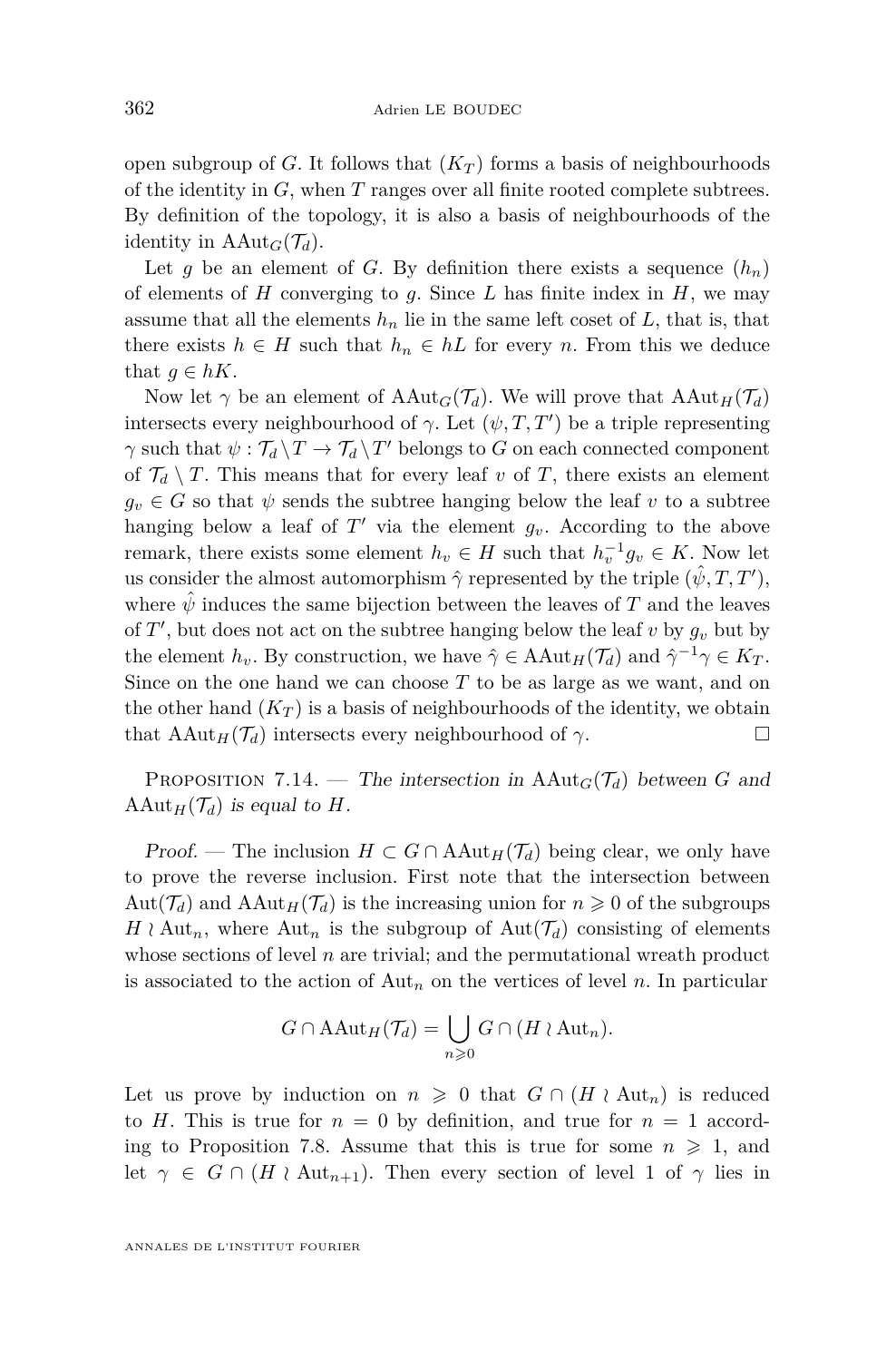$H \cap (H \wr \text{Aut}_n)$ , which is reduced to *H* by induction hypotheses. Therefore  $\gamma \in G \cap (H \wr \text{Sym}(d))$ , which is also equal to *H* by Proposition [7.8.](#page-30-2) So we have proved the induction step, namely  $G \cap (H \wr \text{Aut}_{n+1}) = G$ , and consequently  $G \cap \text{Aut}_{H}(T_{d}) = H$ . consequently  $G \cap \text{AAut}_H(\mathcal{T}_d) = H$ .

We are now ready to prove the main result of this section.

Proof of Theorem [7.10.](#page-32-0) — The group  $AAut_G(\mathcal{T}_d)$  admits  $AAut_H(\mathcal{T}_d)$  as a dense subgroup by Proposition [7.13,](#page-33-0) and the latter intersects the compact open subgroup *G* along *H* according to Proposition [7.14.](#page-34-0) Moreover Remark [7.9](#page-32-1) prevents *G* from containing any non-trivial normal subgroup of  $\text{AAut}_G(\mathcal{T}_d)$ , so the conclusion follows from Proposition [6.5.](#page-25-0)

#### **7.4. Proof of Theorem [1.4](#page-6-0)**

We conclude by proving Theorem [1.4.](#page-6-0) The only missing argument is a recent result of Nekrashevych, generalizing the previous example of Röver[\[29\]](#page-37-2).

<span id="page-35-1"></span>THEOREM 7.15 ([\[26,](#page-37-4) Theorem 5.9]). — If  $H \leq \text{Aut}(\mathcal{T}_d)$  is a finitely generated, contracting self-similar group, then  $AAut<sub>H</sub>(T<sub>d</sub>)$  is finitely presented.

Proof of Theorem  $1.4.$  — Let  $H$  be a finitely generated, contracting regular branch group, branching over a congruence subgroup, having *G* for topological closure in Aut $(\mathcal{T}_d)$ . Then by Theorem [7.10](#page-32-0) AAut<sub>*G*</sub>( $\mathcal{T}_d$ ) is isomorphic to the Schlichting completion  $AAut_H(\mathcal{T}_d)/H$ . Now according to Theorem [7.15](#page-35-1) the group  $AAut_H(\mathcal{T}_d)$  is finitely presented, and *H* is finitely generated by assumption, so the conclusion follows from Theorem 6.1.  $\Box$ generated by assumption, so the conclusion follows from Theorem [6.1.](#page-24-0)

We make a brief comment on the fact that any group *G* appearing in Theorem [1.4](#page-6-0) can be explicitly described in terms of the group of which it is the topological closure. Indeed, if *H* is a finitely generated, contracting regular branch group, branching over a subgroup containing *Hs*, having *G* for topological closure in  $Aut(\mathcal{T}_d)$ ; then Proposition [7.7](#page-30-1) yields that elements of *G* are exactly the automorphisms having all their sections acting like an element of *H* up to level  $s + 1$ . One can rephrase this in terms of patterns and finitely constrained groups (see [\[32\]](#page-37-5)), by saying that  $G$  is the finitely constrained group defined by allowing all the patterns of size *s*+1 appearing in *H*.

#### BIBLIOGRAPHY

<span id="page-35-0"></span>[1] U. Bader, P.-E. Caprace, T. Gelander & S. Mozes, "Simple groups without lattices", Bull. Lond. Math. Soc. **44** (2012), no. 1, p. 55-67.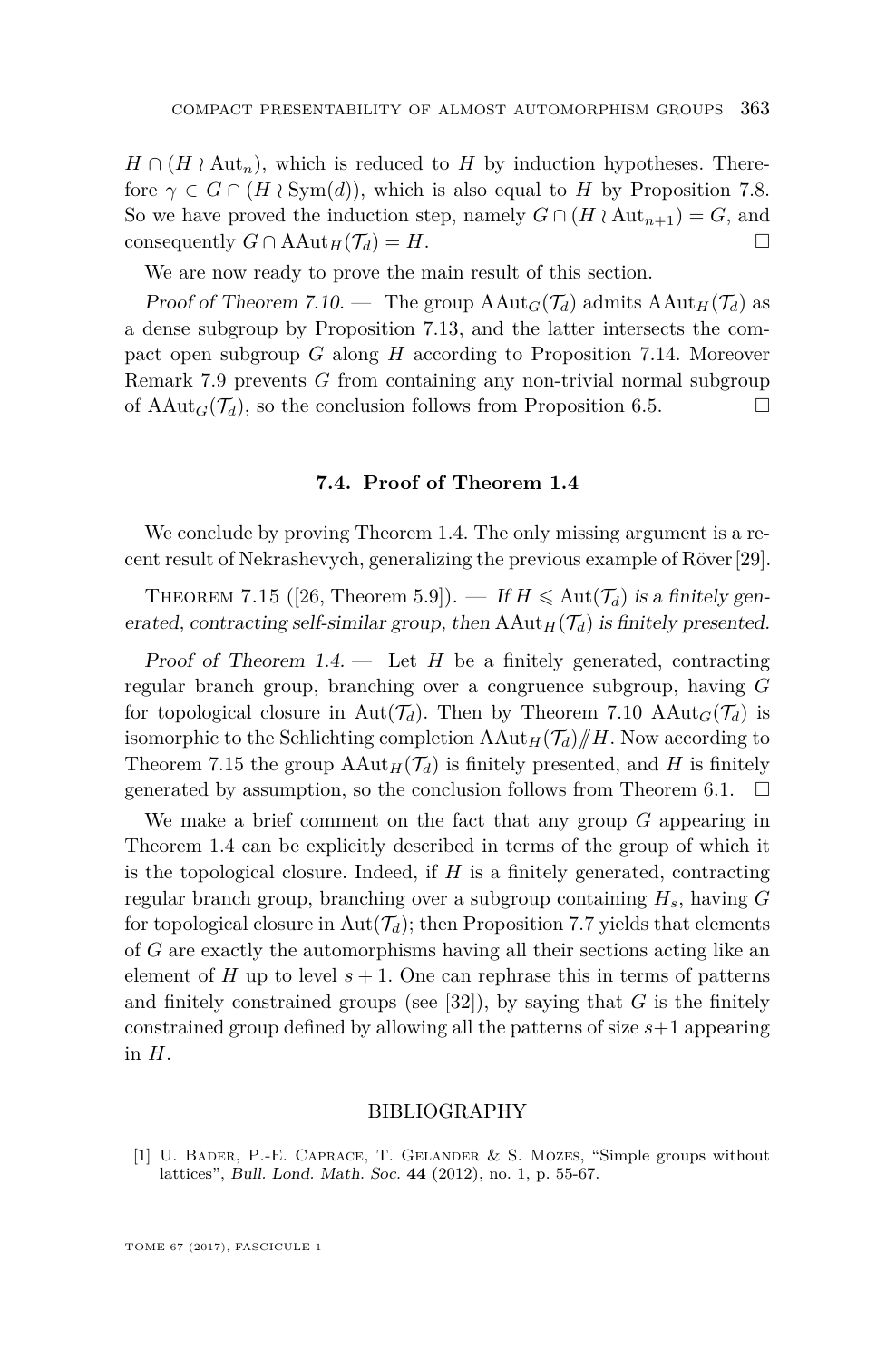- <span id="page-36-3"></span>[2] Y. Barnea, M. Ershov & T. Weigel, "Abstract commensurators of profinite groups", Trans. Amer. Math. Soc. **363** (2011), no. 10, p. 5381-5417.
- <span id="page-36-20"></span>[3] L. BARTHOLDI & R. GRIGORCHUK, "On parabolic subgroups and Hecke algebras of some fractal groups", Serdica Math. J. **28** (2002), no. 1, p. 47-90.
- <span id="page-36-10"></span>[4] L. BARTHOLDI, R. GRIGORCHUK & Z. ŠUNIK, "Branch groups", in Handbook of algebra, Vol. 3, North-Holland, Amsterdam, 2003, p. 989-1112.
- <span id="page-36-15"></span>[5] J.-C. BIRGET, "The groups of Richard Thompson and complexity", Internat. J. Algebra Comput. **14** (2004), no. 5-6, p. 569-626, International Conference on Semigroups and Groups in honor of the 65th birthday of Prof. John Rhodes.
- <span id="page-36-16"></span>[6] N. Bourbaki, Éléments de mathématique. Topologie générale. Chapitres 1 à 4, Hermann, Paris, 1971.
- <span id="page-36-7"></span>[7] B. H. BOWDITCH, "A short proof that a subquadratic isoperimetric inequality implies a linear one", Michigan Math. J. **42** (1995), no. 1, p. 103-107.
- <span id="page-36-11"></span>[8] K. S. Brown, "Finiteness properties of groups", J. Pure Appl. Algebra **44** (1987), no. 1-3, p. 45-75, Proceedings of the Northwestern conference on cohomology of groups (Evanston, Ill., 1985).
- <span id="page-36-12"></span>[9] J. Burillo, "Quasi-isometrically embedded subgroups of Thompson's group *F*", J. Algebra **212** (1999), no. 1, p. 65-78.
- <span id="page-36-13"></span>[10] J. Burillo, S. Cleary & M. I. Stein, "Metrics and embeddings of generalizations of Thompson's group *F*", Trans. Amer. Math. Soc. **353** (2001), no. 4, p. 1677-1689.
- <span id="page-36-14"></span>[11] J. BURILLO, S. CLEARY, M. I. STEIN & J. TABACK, "Combinatorial and metric properties of Thompson's group *T*", Trans. Amer. Math. Soc. **361** (2009), no. 2, p. 631-652.
- <span id="page-36-5"></span>[12] J. W. Cannon, W. J. Floyd & W. R. Parry, "Introductory notes on Richard Thompson's groups", Enseign. Math. (2) **42** (1996), no. 3-4, p. 215-256.
- <span id="page-36-2"></span>[13] P.-E. CAPRACE  $&$  T. DE MEDTS, "Simple locally compact groups acting on trees and their germs of automorphisms", Transform. Groups **16** (2011), no. 2, p. 375-411.
- <span id="page-36-6"></span>[14] Y. CORNULIER & P. DE LA HARPE, "Metric geometry of locally compact groups", Book in preparation, <http://arxiv.org/abs/1403.3796v3>, 2015.
- <span id="page-36-17"></span>[15] M. Elder & G. Willis, "Totally disconnected groups from Baumslag-Solitar groups", <http://arxiv.org/abs/1301.4775v3>, 2013.
- <span id="page-36-19"></span>[16] R. Grigorchuk, "On Burnside's problem on periodic groups", Funktsional. Anal. i Prilozhen. **14** (1980), no. 1, p. 53-54.
- <span id="page-36-21"></span>[17] ——— , "Solved and unsolved problems around one group", in Infinite groups: geometric, combinatorial and dynamical aspects, Progr. Math., vol. 248, Birkhäuser, Basel, 2005, p. 117-218.
- <span id="page-36-18"></span>[18] J. Groves & S. Hermiller, "Isoperimetric inequalities for soluble groups", Geom. Dedicata **88** (2001), no. 1-3, p. 239-254.
- <span id="page-36-9"></span>[19] V. S. Guba, "Polynomial isoperimetric inequalities for Richard Thompson's groups *F*, *T*, and *V* ", in Algorithmic problems in groups and semigroups (Lincoln, NE, 1998), Trends Math., Birkhäuser Boston, Boston, MA, 2000, p. 91-120.
- <span id="page-36-8"></span>[20] ——— , "The Dehn function of Richard Thompson's group *F* is quadratic", Invent. Math. **163** (2006), no. 2, p. 313-342.
- <span id="page-36-0"></span>[21] M. R. Herman, "Simplicité du groupe des difféomorphismes de classe *C*∞, isotopes à l'identité, du tore de dimension *n*", C. R. Acad. Sci. Paris Sér. A-B **273** (1971), p. A232-A234.
- <span id="page-36-4"></span>[22] G. Higman, Finitely presented infinite simple groups, Department of Pure Mathematics, Department of Mathematics, I.A.S. Australian National University, Canberra, 1974, Notes on Pure Mathematics, No. 8 (1974), vii+82 pages.
- <span id="page-36-1"></span>[23] C. KAPOUDJIAN, "Simplicity of Neretin's group of spheromorphisms", Ann. Inst. Fourier (Grenoble) **49** (1999), no. 4, p. 1225-1240.